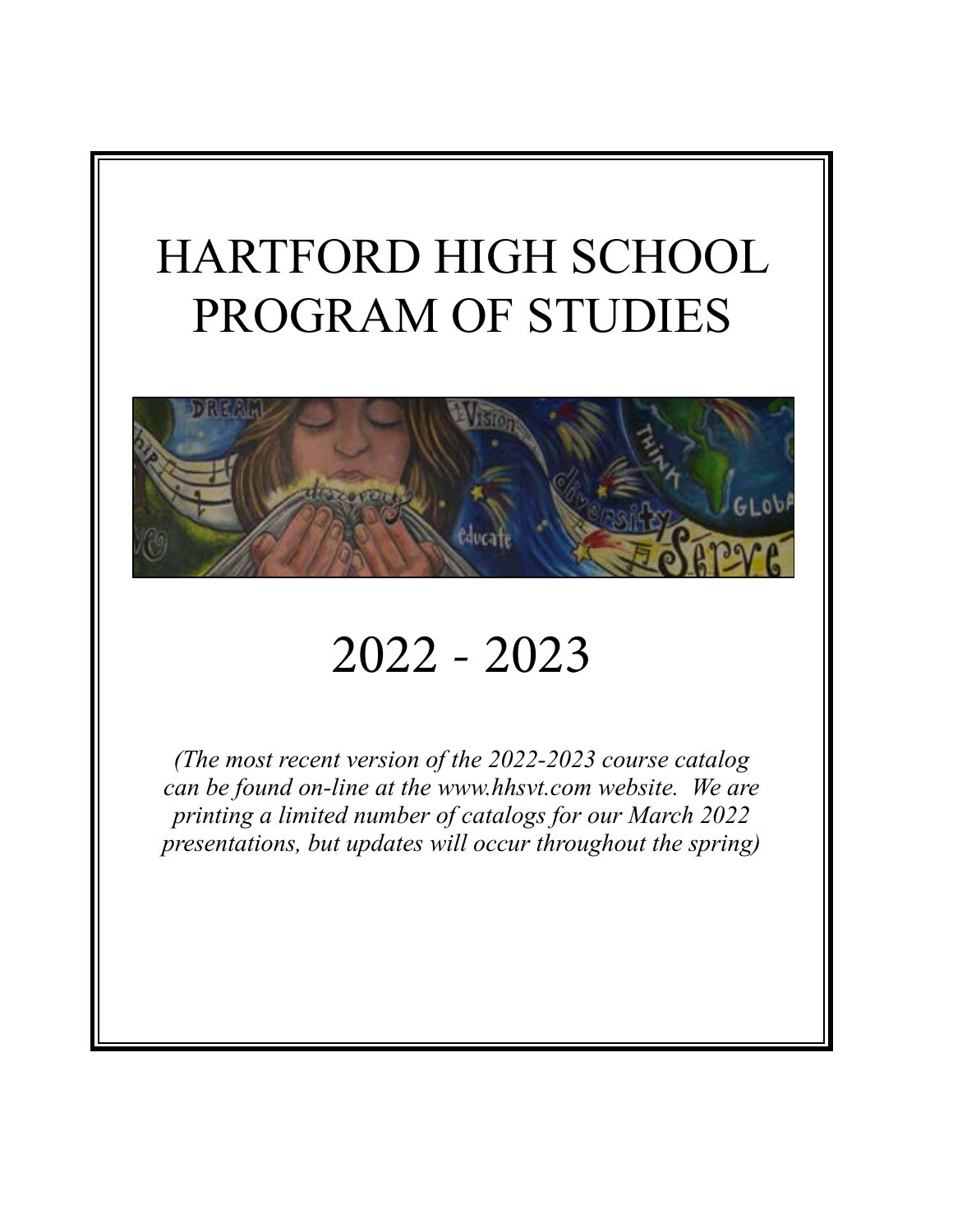

## **HARTFORD HIGH SCHOOL** WHITE RIVER JUNCTION, VERMONT 05001 www.hartfordschools.net

### **MAIN OFFICE**

 $(802)$  295-8610

NELSON FOGG - PRINCIPAL

JEFF MORENO - ASSISTANT PRINCIPAL

BEN GARDNER - ASSISTANT PRINCIPAL

### **COUNSELING OFFICE**

 $(802)$  295-8610 x 2103

KAREN ALLEN - SCHOOL COUNSELOR

HANNAH ROMEO - SCHOOL COUNSELOR

JOHN SANCHEZ - SCHOOL COUNSELOR

FRANK THATCHER - SCHOOL COUNSELOR

### HARTFORD AREA CAREER & TECHNOLOGY CENTER

 $(802)$  295-8630

TIM HEBERT - GUIDANCE COORDINATOR

| Community Service Graduation Requirements                 |
|-----------------------------------------------------------|
|                                                           |
|                                                           |
|                                                           |
|                                                           |
| Guidelines for Obtaining Credit for Alternative Coursewo  |
|                                                           |
| Guidelines for Awarding of Credit(s) in International Exc |
|                                                           |
| Communications & Student/Parent Portal Access             |
|                                                           |
|                                                           |
|                                                           |
|                                                           |
|                                                           |
|                                                           |
|                                                           |
|                                                           |

### **Course Offerings by Department:**

| College & On-line Learning Opportunities   |
|--------------------------------------------|
|                                            |
|                                            |
|                                            |
|                                            |
|                                            |
|                                            |
|                                            |
|                                            |
|                                            |
|                                            |
|                                            |
|                                            |
| Extended & Personal Learning Opportunities |
| Hartford Area Career & Technology Center   |
|                                            |

### **TABLE OF CONTENTS**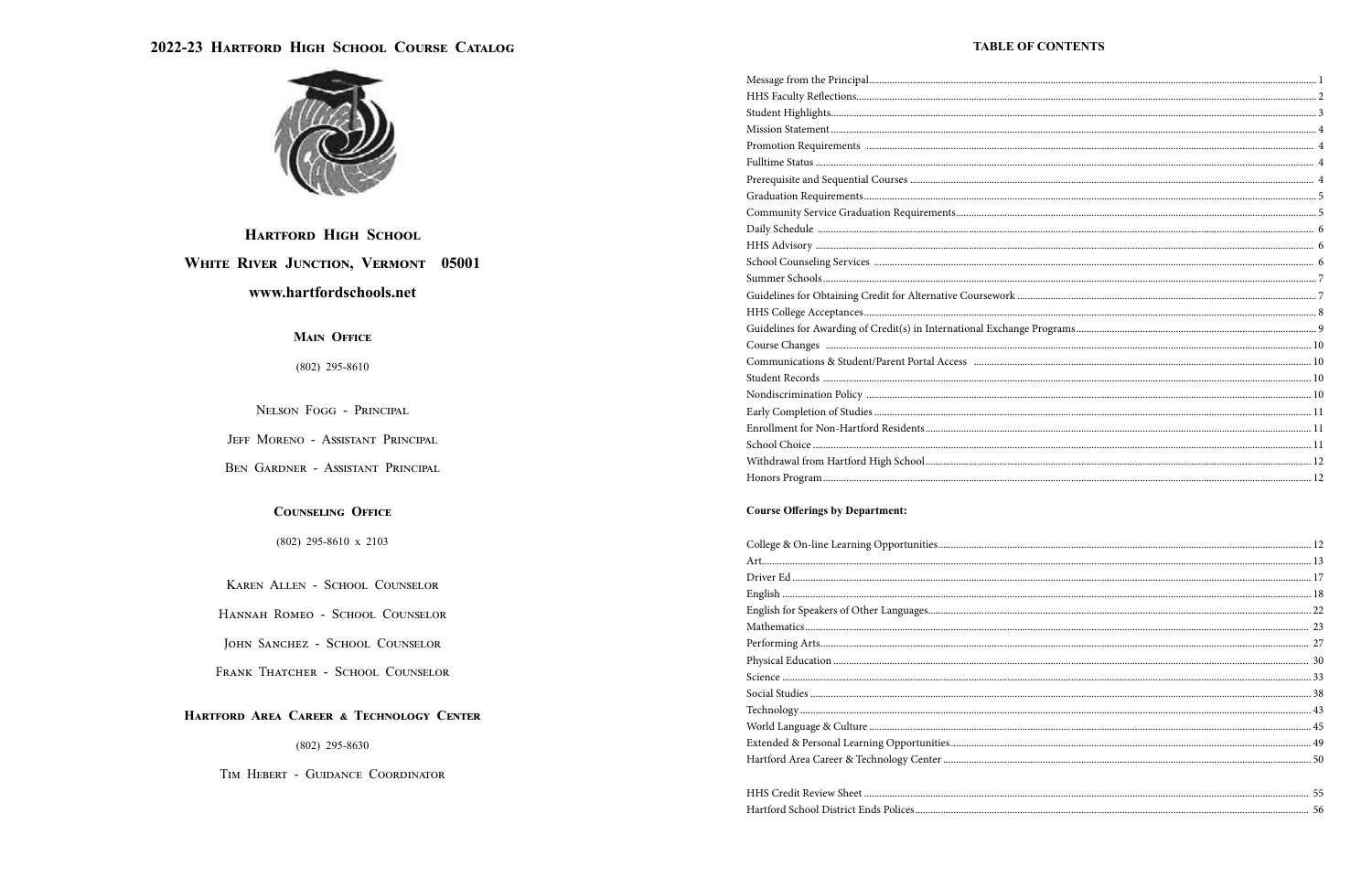### **Our Community**

The Town of Hartford is the heart of the beautiful and prosperous "Upper Valley", a region that is home to several renowned educational and medical facilities including the US Veterans Administration Hospital, Dartmouth-Hitchcock Medical Center, and Dartmouth College and Medical School. The Upper Valley is comprised of numerous small towns and villages whose residents hold to community-centered, family values, enjoy freedom from crime and violence, and have ready access to excellent schools. They benefit from living in a clean environment with a multitude of outdoor recreational opportunities including boating, fishing, hunting, hiking, and some of the best skiing in New England only a short drive away. In keeping with Vermont tradition, Hartford is composed of five distinct, historic villages, with a combined population totaling 10,200. Each village has its own history and unique character.

### **Our School System**



The Hartford School District is comprised of three elementary schools (k-5), a middle school (grades 6-8) and a high school (9-12): the total of which is nearly 1500 students. Attached to our high school is the Hartford Area Career and Technical Center which enrolls nearly 350 juniors and seniors from sixteen districts and surrounding communities' members. Our district also hosts 3 unique programs in our region: the Regional Resource Center (RRC), the Regional Alternative Program (RAP), and HARP, a program for students with autism. Each regional collaborative program accepts students from public and private schools around our region.

### **Message From The Principal**

In our ongoing effort to communicate as much information as possible to students and parents, this catalog has been prepared to assist you in planning a rewarding, meaningful, and challenging course of study. Toward this end, Hartford High School offers a comprehensive curriculum that includes multiple pathways to graduation. The programs in this catalog are designed to meet the particular educational needs of every student, thereby assisting each individual to best prepare for his / her future. As students create their Personalized Learning Plan (PLP) it is incumbent upon us to support these diverse and unique needs through ever-more flexible course offerings.

We hope that both parents and students read the contents of this catalog carefully and use the information contained within to guide their conversation about the student's program. There are a number of staff prepared to help students in their course choices; School Counselors, advisers, teachers, support personnel, and administrators all can play a role in discussing courses, and answering questions. The timing of course registration is vital; students and their parents should take the process seriously as Hartford High School builds the schedule based on student choices.

While examining the array of course selections available at HHS, it is important to consider both short-term needs as well as long-term goals. I urge students to think about their

PLP and the varied ways we can partner with them to actualize their goals. Please also pay special attention to specific graduation requirements and the recommended sequence of courses as they plan their personalized academic program.

I know that this procedure can seem daunting especially when one is asked to consider a four-year plan. I encourage you to seek out your counselor, advisor, and teachers for support in this endeavor. As always, we are ready to help in any way we can. We are as close as a phone call or email. Please do not hesitate to let us be of assistance.

> Nelson Fogg Principal



Page 1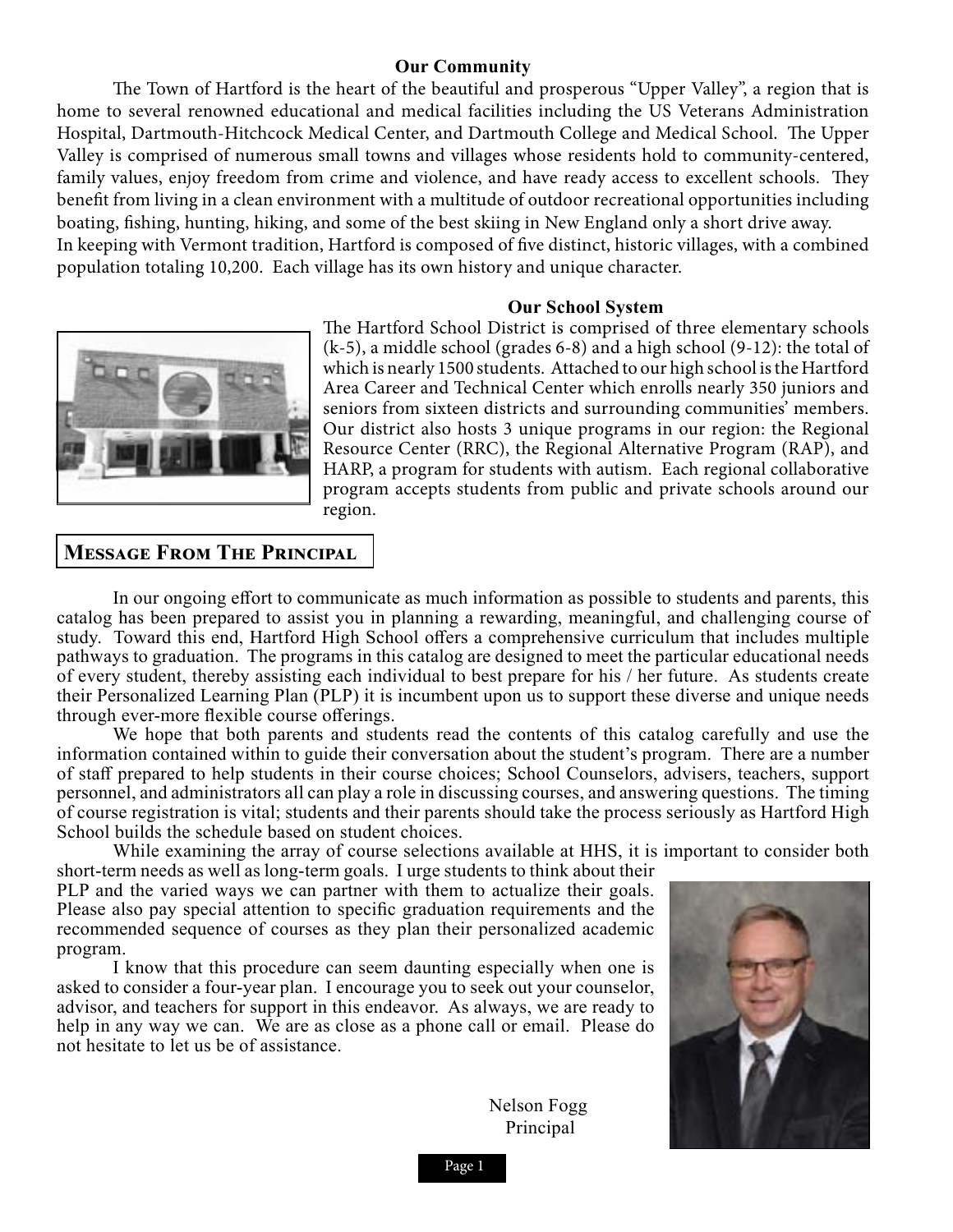### **Hartford High School Faculty Reflections on What Our Institution Has to Offer…**

There exists a knowledgeable, well-trained, and caring faculty, one vitally committed to supporting students in not only achieving classroom successes but also in extracurricular activities, independent studies, and planning their futures.



Hartford is at the forefront of educational technology, with the latest in electronic hardware available to teachers who are offered ongoing opportunities to increase their personal knowledge and expertise in its use to provide interesting and exciting classroom experiences for their students. On-line courses offer both an expanded curriculum and a chance to learn in a new and exciting format.

Our block schedule which includes Advisory and Block 5 permits students flexibility in maximizing their educational experience with the opportunity to take thirty-two courses during a 4-year high school career, which includes subjects at the advanced and AP level as well as online selections, the accessibility of an on-campus tech center, and an open door to

enrolling in Dartmouth courses. In accordance with Vermont's Act 77, Hartford is working with juniors and seniors toward dual enrollment.

At Hartford, students have the opportunity to interact with a diverse population of friendly, open, and tolerant

students—supported by the school's decision not to track pupils but rather instead letting them personalize their curricula by making decisions about accepting the challenge offered by courses of differing levels from foundational to advanced placement levels of study.

The student body has in recent years been led by a strong and involved student government, one that has had both the attention and support of the administration and resulted in significant student-centered or driven enhancements and/or changes such as: an electronic events sign, new lockers, refinished lockers, pep rallies, a fireworks display, two murals, a manageable cell phone policy, and a school-based improvement committee.



The school offers a safe environment that has a variety of confidential support systems in place to meet challenges and difficulties that can unexpectedly confront students. Among these would be: an on-site alternative education program (QUEST), an experienced counseling staff, a behavior interventionist, student assistance program personnel (SAP), a mental health clinician, and an HCRS school-based clinician.



For the student who seeks to be well-rounded, Hartford High supports a variety of extracurricular activities that include a boys' team and a girls' team in three varsity level sports per season as well as opportunities to perform in music and drama. In addition, there are many smaller clubs and organizations for those seeking a more unique experience.

Hartford places an emphasis on traditional values, trying to instill in its students that honoring and respecting the past has merit, while at the same time being mindful that the students of the 21st Century need knowledge, beliefs, and skill-sets that are commensurate with the rapidly changing world in which they live.



### **Students share Hartford Highlights in their own words....**

*\* Safe school and sense of unity \* Great variety of classes and interesting subjects from advanced to AP \* Lots of really good school spirit \* Great after-school activities \* Teachers are interactive and involved with the kids*



*\* The sports program is awesome! \* There are all kinds of social groups (it's easy to make new friends) \* Can find help and assistance whenever you need it \* Many program offerings from HACTC to Dartmouth Classes*



**Athletics**

**Fall** Bass Fishing Div. I Field Hockey Div. II Football Div. II Golf (M, W) Div. II Soccer (M) Div. II Soccer (W) Div. II X-Country (M, W) Div. II

**Winter** Alpine Skiing Div. II Basketball (M) Div. II Basketball (W) Div. II Bowling Div. I Ice Hockey (M) Div. II Ice Hockey (W) Div. II Indoor Track (M, W) Div. II Snowboarding Div. I

### **Spring**

Baseball Div. II Lacrosse (M, W) Div. II Softball Div. II Tennis (M, W) Div. I / Div. II Track & Field (M, W) Div. II Unified Basketball Div. I

> **Other Athletic Activities** Rock Climbing Club



### **Musical Activities**

Concert Band Concert Choir Jazz Band Chamber Choir Musical Pep Band Pizzazz-Variety Show

### **Non-Athletic Activities**

Anime Club Debate Team Math Team National Honor Society One-Act Play Prom Committee STEM Club Student Council Yearbook

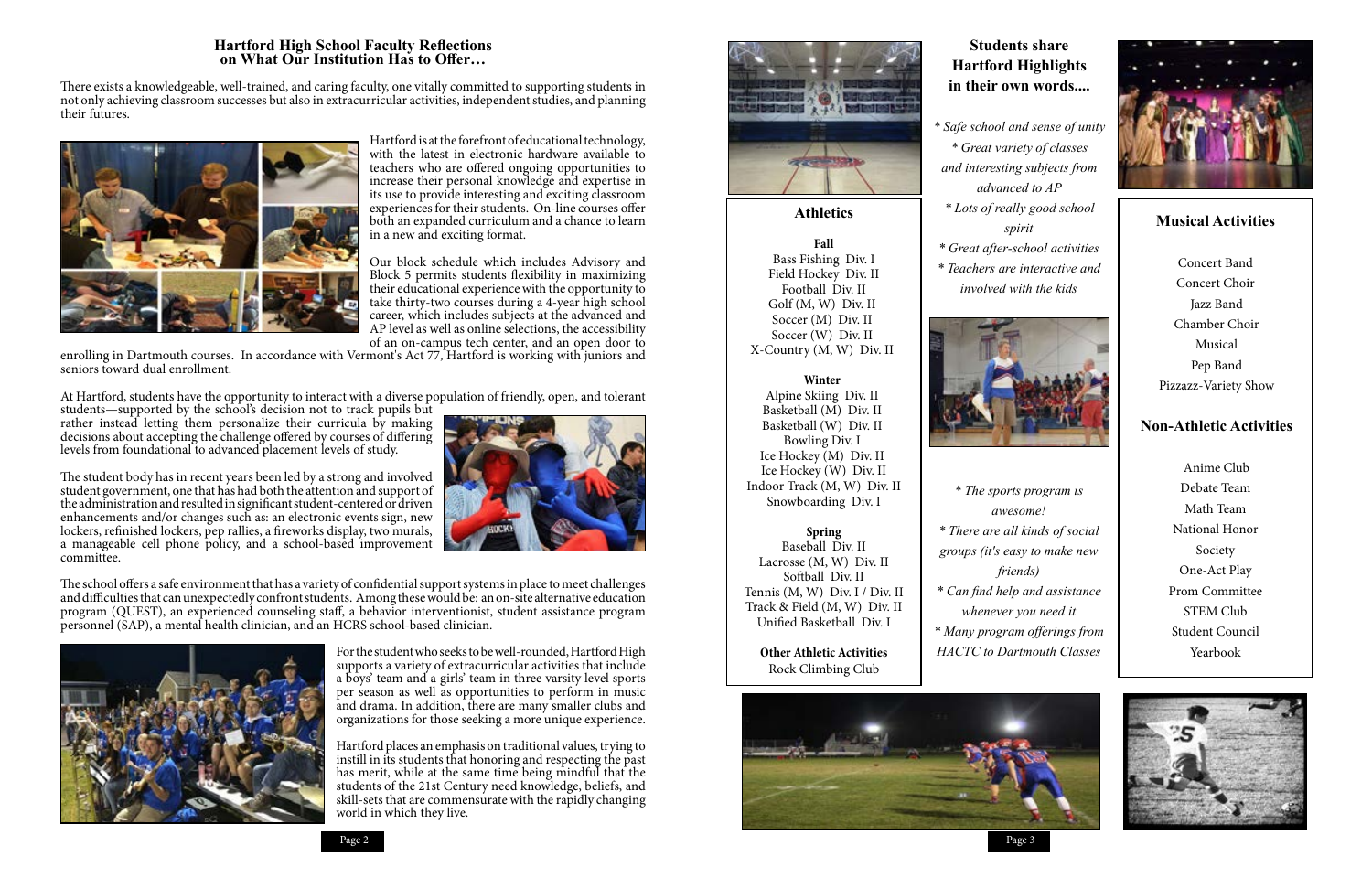Page 4 Page 5

### **Mission Statement**

Hartford High School challenges students to take primary responsibility for achieving personal, academic, and career goals and supports them in that process.

At Hartford High School,

We value:

- 1. A safe environment for learning
- 2. Opportunities for academic enrichment
- 3. Continuous personal development

We believe that:

- 1. Students learn best when their physical, emotional, and social needs are met.
- 2. Multiple instructional environments are needed to address a diverse population of learners.
- 3. Individual growth results from high expectations and continuous selfimprovement.

We expect students will meet the following 21st century learning expectations:

- Grade 12 19 credits \*<br>
Grade 11 12 credits<br>
Grade 10 6 credits 6 credits
- \* to be considered a senior, a student also must have already earned at least 2 English credits and must be able to schedule the remaining graduation requirements during the senior year.
- 1. Communicate effectively across all disciplines and circumstances
- 2. Utilize traditional and technological applications to solve problems.
- 3. Demonstrate the ability to work toward a common goal.

### **Promotion Requirements**

A student's class standing is determined by the number of credits a student has earned. The number of credits required for promotion to the following grade is:

### **Full-time Status**

Hartford High School students are required to take a minimum of the following credits:

- Grade 9 8 credits (9 credits if enrolled in band/choir)<br>Grade 10 8 credits (9 credits if enrolled in band/choir)
- Grade 10 8 credits (9 credits if enrolled in band/choir)<br>Grade 11 8 credits (9 credits if enrolled in band/choir)
- Grade 11 8 credits (9 credits if enrolled in band/choir) *(HACTC students require 7 minimum credits)*<br>Grade 12 8 credits *(HACTC students require 7 minimum credits)*

Grade 12 8 credits *(HACTC students require 7 minimum credits)*

**Failure to comply with any of the above credit requirements will result in a reduced or modified schedule and may affect eligibility for extracurricular activities.**

### **Prerequisite and Sequential Courses**

All course prerequisites must be satisfied before a student can enroll in a course. Students should pay careful attention to prerequisites as they select courses; typically a student must pass the previous course to be eligible to take the next course in a sequential subject. Certain courses specify a minimum grade requirement needed to move on to the next course, specifically math and foreign language. Please refer to those sections for further clarification.

- 
- 
- includes Earth and Space Science, biology, chemistry and physics. \*\* One Social Studies credit must be a US History. \*\*\* The Fine Arts graduation requirement may be satisfied by completing one credit from the Art or
- 
- <sup>\*\*\*\*\*</sup> It is recommended all students have an algebraic experience during their high school career.<br>\*\*\*\*\*\* This is the minimum number of credits required for graduation. All students are encouraged to



To graduate from Hartford High School, a student must earn a total of 26 credits and must meet all local and state graduation requirements. The following distribution of credits is required:

> English 4 credits Mathematics 3 credits<br>Science \* 3 credits Science \* 3 credits<br>Social Studies \*\* 3 credits Social Studies \*\* 3 credits<br>The Fine Arts \*\*\* 1 credit The Fine Arts \*\*\*  $1$ <br>Wellness  $0.5$ Physical Education

Required Courses 16.5 credits<br>Elective Courses 9.5 credits Elective Courses

Total \*\*\*\* 26 credits

In addition to the credit criteria, students must also demonstrate proficiency in certain, identified standardsbased graduation requirements. Hartford High School has worked extensively to ensure students have many opportunities to engage in this state-mandated process that will culminate with a required student-led conference during the spring of the senior year.

Every student in grade 9 will be supported with a half-credit course entitled "Personalizing Pathways" in the creation of a **Personalized Learning Plan (PLP)**. *(See a course description on page 32.)* This four-year plan will support student exploration of academic and social strengths, interests, aspirations, and challenges. Students will be supported in the development of individualized goals that will drive the student's education during the time they are enrolled at Hartford High School. In addition, students will explore the full range of opportunities available to a Hartford student in the 21st century, including preparation for post-secondary life. Any 11th and 12th grader interested in enrolling in a dual enrollment college course must have a PLP in place prior to their enrollment.

Students may satisfy one of the required credits in either English, Mathematics, Science, Social Studies or Art by successfully completing certain two-year career/technical programs. Please refer to the courses in our Career & Technology Center section for more information.

The Hartford School District has determined that...

\* A semester of a physical science and biology is required. Our recommended science sequence

the Music course offerings.<br>\*\*\*\* While Hartford High School does not require a World Language for graduation, the minimum<br>college requirement at most colleges is generally 2 to 4 years of the same world language.

earn more.

### **Community Service Graduation Requirements**

In the summer of 2010, the Hartford Board of Education produced a series of outcomes that a Hartford High School graduate was expected to attain in some way through the course of his/her career in the school system. Collectively this body of expectations is known as the board's "Ends Policies." Among them is the concept of introducing students to community service, with the intent that students become familiar with what it means and the various ways in which they could become involved in the community. Our school has waived these requirements as we have responded to the nature of community-based service during a global pandemic. Seniors who graduate with 40 or more hours of community service have been recognized at the Senior Awards Evening. Given the reality of the past three graduating classes, we will need to review our community service graduation requirement for the class of 2023.



- 
- 
- 
- 
- 
- $0.5$  credit<br>2 credits
- 
- 

### **Specified number of hours for community service = 40 hours**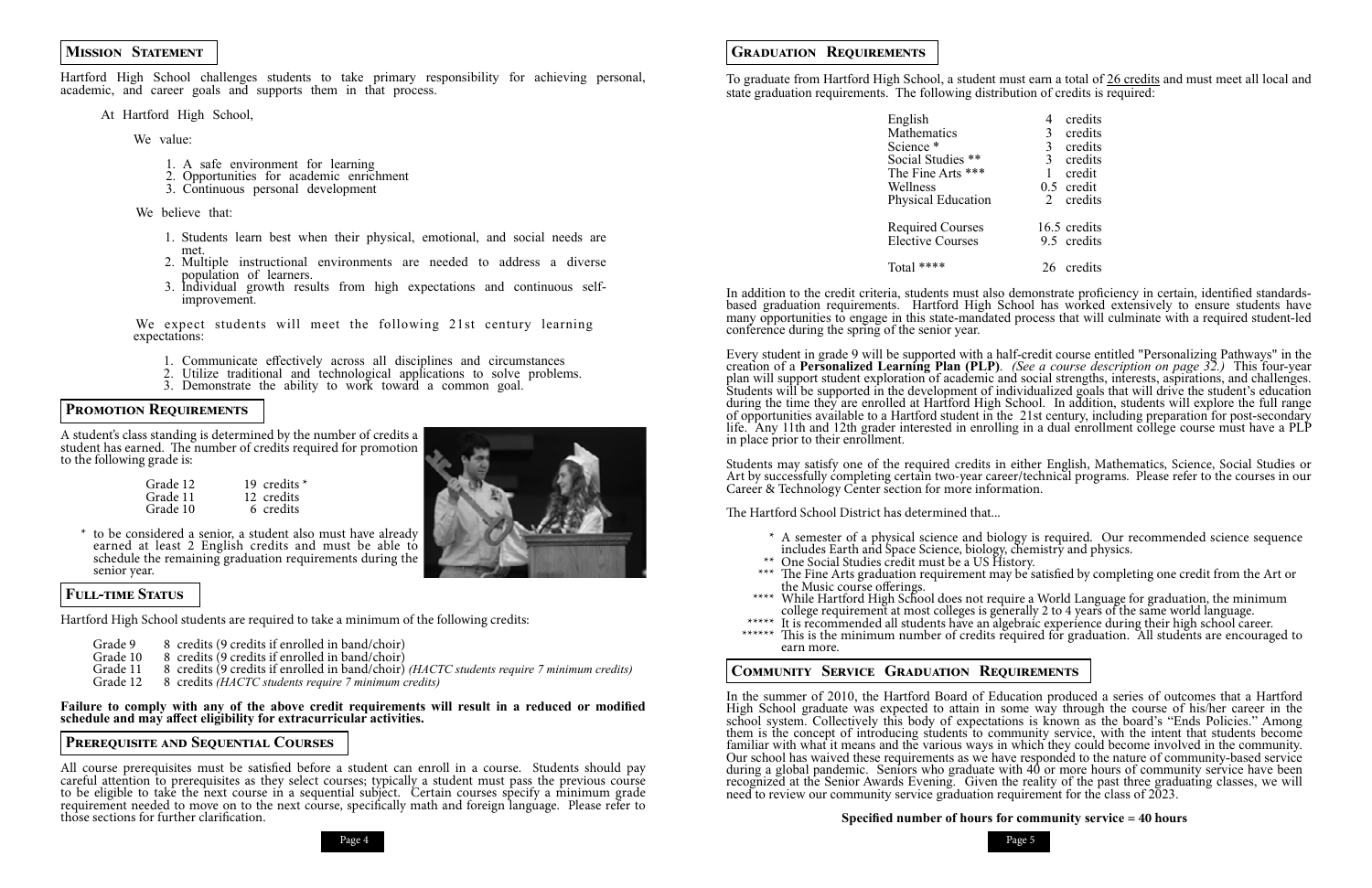### **DAILY SCHEDULE**

The daily schedule is made up of four blocks of time, each consisting of 70 minutes. All students will be scheduled into an Advisory 25 minutes per day. Block 5 is Hartford High School's flexible support block during which students can access social, emotional, and educational support. Blocks 6 and 7 are currently placeholders for the potential of future class times.

### **Master Schedule**

| Block 1  | $8:30 - 9:40$   |
|----------|-----------------|
| Block 2  | $9:43 - 10:53$  |
| Lunch    | $10:53 - 11:23$ |
| Block 3  | $11:23 - 12:33$ |
| Advisory | $12:33 - 12:58$ |
| Block 4  | $12:58 - 2:08$  |
| Block 5  | $2:08 - 2:53$   |
| Block 6  | $3:15 - 5:00$   |
| Block 7  | Evening         |
|          |                 |

### **HHS Advisory**

The purpose of the HHS Advisory is to forge connections among students and staff within the Hartford High School community, creating conditions that facilitate academic success and personal growth. At its very core, the HHS Advisory will provide students with a consistent and small peer community of approximately 12 students across all grades who grow and learn from one another throughout the high school experience.

The Hartford High School Counseling Office provides counseling programs in three domains: academic, career, and personal/social. Our services and programs help students resolve emotional, social, or behavioral problems and help them develop a clear focus or sense of direction. The HHS counseling program includes a number of offerings to support students throughout their high school experiences as follows:

- Work with 9th graders to develop and maintain a Personalized Learning Plan (PLP) that outlines each student's strengths, areas for growth and long-term college and career goals.
- Conduct annual meetings with each student to provide academic and career guidance related to the student's PLP and future plans.
- Make timely referrals and engage in problem solving with students, parents / family members, teachers, and administrators to support individual academic success.
- 
- Provide short-term individual counseling to address immediate concerns of students.<br>- Collaborate with other school-based specialists and community organizations and agencies.<br>- Respond and intervene in crisis situations
- 

Each advisor is prepared to serve as an advocate and liaison for every member of the group, helping students navigate school-related choices. In advisory students will also:

Receive important information from the main office, guidance, and other teachers Attend all-school and grade specific assemblies Develop a peer-based supportive environment

Advisors are expected to:

Maintain contact with all advisees in their meeting groups Follow up with grades, attendance and discipline issues Schedule and facilitate school-wide activities during select Advisory meetings. Attend meetings on behalf of students and refer students to support services as needed. Support students through their Personal Learning Plans (PLPs)

### **School Counseling Services**

Counselors are a supportive advocate for students. The counseling staff teams together to meet the needs of students through the utilization of a comprehensive school counseling model.

### **Summer Schools**

For enrichment purposes or repeating a course for a better grade, summer school options vary greatly in our community. Please visit your child's school counselor for details or options in this area. Any course, whether taken at a school setting or online, must have prior approval if taken to meet a graduation requirement at our school. Opportunities include a computer-based program at Hartford High School.

### **Guidelines for Obtaining Credit for Alternative Coursework**

- In addition, alternative coursework can include extended learning opportunities (ELOs) including, but not limited to, community-based learning opportunities such as: independent study or

2. All courses must be approved in advance through the student's School Counselor and the appropriately

3. Participation in these alternative courses counts towards a student's total credit requirement of eight (8)

4. For purposes of rewarding credit, a full-term three-credit (3) college course or online course constitutes

- 1. Alternative coursework is defined as classes taken through any of the following venues:
	- Other on-line providers not directly associated with Hartford High School
	- College courses taken at Dartmouth
	- College courses taken through Vermont's Dual Enrollment program (Act 77)
	- College offerings in New Hampshire (RVCC for example)
	- internships through The EYE Program.
- identified application process.
- per year.
- the equivalent of a one-credit, semester-long high school course.
- terms of attaining the requisite credit total as well as maintaining the appropriate grade(s).
- Dartmouth programs.
- 7. The following alternative credit choices are eligible for credits indicated at Hartford High School: graduation
	- Learning Plan PLP) (see page 14)

5. Participation in these alternative courses counts towards a student's extra-curricular eligibility, both in

6. Students are responsible for any tuition costs incurred for courses taken outside the Dual Enrollment and

- Up to 4 Dartmouth courses may be taken between the spring of the student's Junior year and their

- Two courses may be taken, and paid for by the state of Vermont, under the Act 77 Dual Enrollment program (assuming the student has identified their desire to do so through their Personalized

Hartford students are encouraged to consider all educational venues as they create their Personalized Learning Plan (PLP). Students will be supported in the learning goals they express in their PLP. Hartford High School is committed to supporting our students' exploration of the elements outlined in Vermont's ACT 77, including: Community-based learning opportunities, Dual Enrollment opportunities and the development of a Personalized Learning Plan.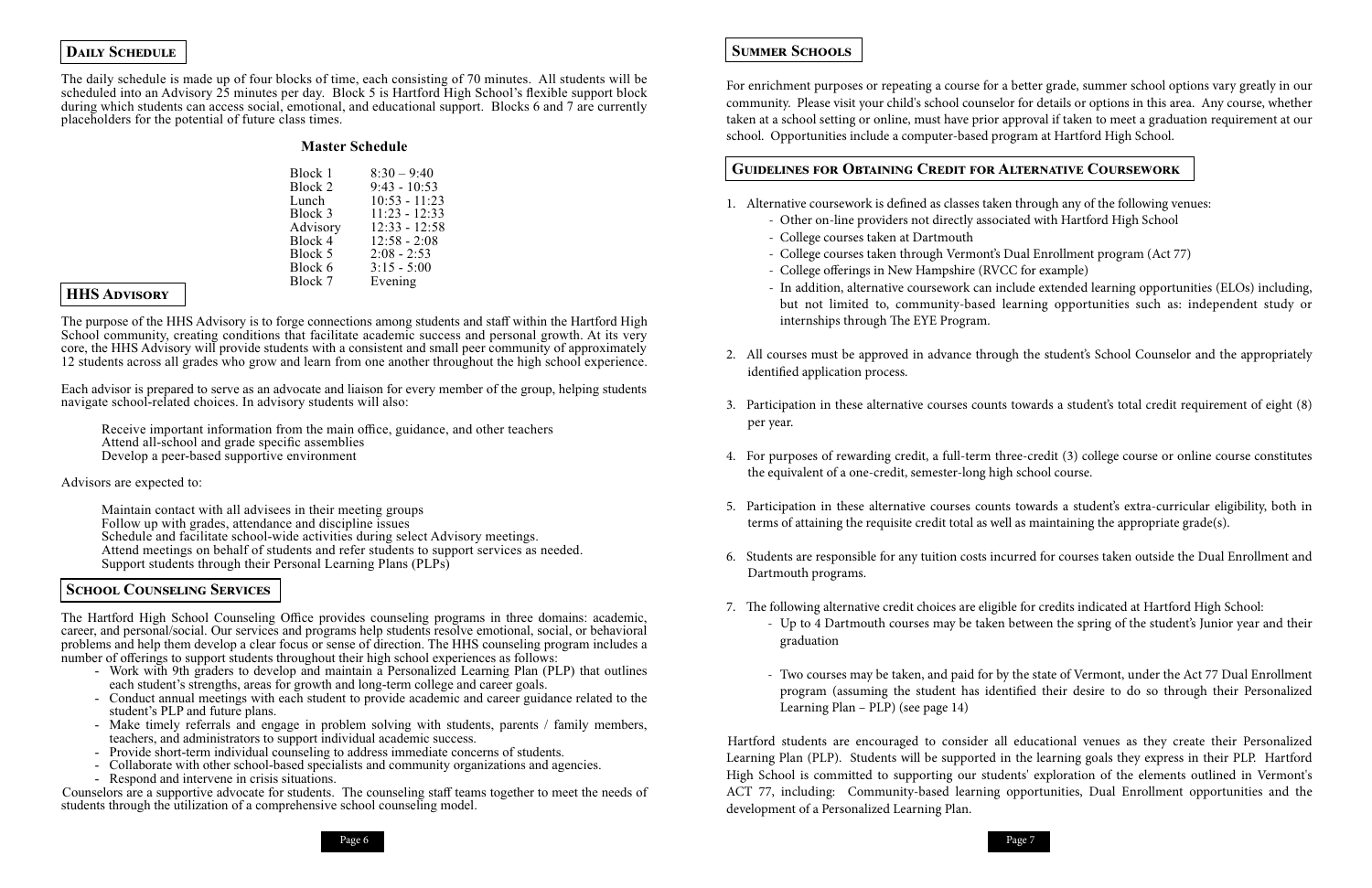**AMDA College of the Performing Arts - LA American Academy of Dramatic Arts - LA American Academy of Dramatic Arts-New York American University Amherst College Appalachian State University Arizona State University-Tempe Babson College Bard College Bennington College Bentley University Bowdoin College Bryant University Castleton University Champlain College Chatham University Christopher Newport University Clarkson University Colby-Sawyer College Community College of Vermont Connecticut College Drexel University Elon University Embry-Riddle Aeronautical Univ - Daytona Beach Emmanuel College Fisher College Flagler College - St Augustine Florida Polytechnic University Fordham University Franklin Pierce University George Mason University George Washington University Goucher College High Point University Hofstra University Indiana University-Bloomington Iona College Johnson & Wales University - Providence Keene State College Keiser University - Flagship Campus, FL Kent State University at Kent**

**Lakes Region Community College Lewis & Clark College Lewis University Louisiana State University Maine College of Art Manhattan School of Music Mansfield University of Pennsylvania Marymount Manhattan College Merrimack College Molloy College Montana State University Montclair State University New England College Nichols College Northeastern University Northern Vermont University-Johnson Norwich University Oberlin College Ohio State University - Main Campus Ohio University - Main Campus Oregon State University Paul Smith's College Pennsylvania State University-Main Campus Plymouth State University Purdue University - Main Campus Quinnipiac University Regis College Rivier University Roanoke College Rochester Institute of Technology Roger Williams University Sacred Heart University Saint Michael's College San Jose State University Savannah College of Art & Design - SCAD Seton Hall University Simmons University Smith College Southern New Hampshire University St. Lawrence University SUNY at Fredonia**

**SUNY College at Plattsburgh Temple University The New School The University of Arizona The Univ of North Carolina at Chapel Hill The University of Tennessee - Knoxville Trinity College Union College University of Colorado Boulder University of Connecticut University of Hartford University of Illinois at Chicago University of Illinois at Urbana-Champaign University of Kentucky University of Louisville University of Maine University of Massachusetts - Dartmouth University of Massachusetts - Lowell University of Minnesota - Twin Cities University of Missouri - Columbia University of Nebraska - Lincoln University of New England University of New Hampshire - Main Campus University of North Carolina at Greensboro University of North Dakota University of Northwestern Ohio University of Oregon University of Rhode Island University of Rochester University of Saint Joseph University of Vermont UVM (College of Nursing & Health Sciences) University of Wisconsin-Stevens Point University of York Vassar College Vermont Technical College West Texas A & M University Westfield State University Wheaton College**

### **Hartford High School College Acceptances for the Class of 2021 (a sample) Guidelines for Awarding of Credit(s) in International Exchange Programs**

Foreign study is supported as an excellent means to broaden a student's horizons. To facilitate a student's academic planning with respect to spending part or all of a year aboard, the following guidelines have been established:

1. A student must discuss plans for international study with his/her counselor in advance of going abroad in order to establish what credit(s) will potentially be awarded upon the student's

2. In order to validate coursework taken abroad, a report card or transcript from the foreign school attended must be presented and reviewed before any credit will be awarded.

3. It is expected that the length of class time spent taking a course for which credit is being sought will approximate the time parameters of courses in general taken at HHS. Normally, this amounts to 120 hours per credit. Exceptions that could alter this rule would be: (1) college courses taken in the host country (See below - Item 8); and (2) credit for "travel experience."

4. High school courses, taken in the host country, will be considered for HHS credit if they fit into the following categories: the Arts, Industrial Arts, Computer Technology, Physical Education, Foreign Language, Science, World History, host country's history, Social Sciences, and Mathematics. These courses may be applied toward elective credit as well as to meet specific requirements, pending a review of suitable materials to explain the course's content provided

- return.
- 
- (See below Item 9.)
- by the host school.
- country or schools maintained on a U.S. military installation.
- as either "P" for "Pass" or "F" for "Fail."
- 
- 
- administration.

5. English and United States History will not be considered for credit when taken in the school of another country. Exceptions that would be considered are "American schools" based in another

6. Courses taken abroad and submitted for HHS credit will be recorded on a student's transcript

7. The maximum number of credits accruable from a school year of study abroad would be eight.

8. Since college-level courses generally meet for less class time per semester than a high school course, it is recognized that the college offering's content is usually at a higher degree of difficulty. This therefore justifies awarding credit equal to a full-semester high school course.

9. An elective credit for "International Travel" may be awarded by HHS upon the exchange student's presentation and faculty review of a travel log, submission of a paper discussing a salient aspect of the experience, and a brief interview of the returning student by the school's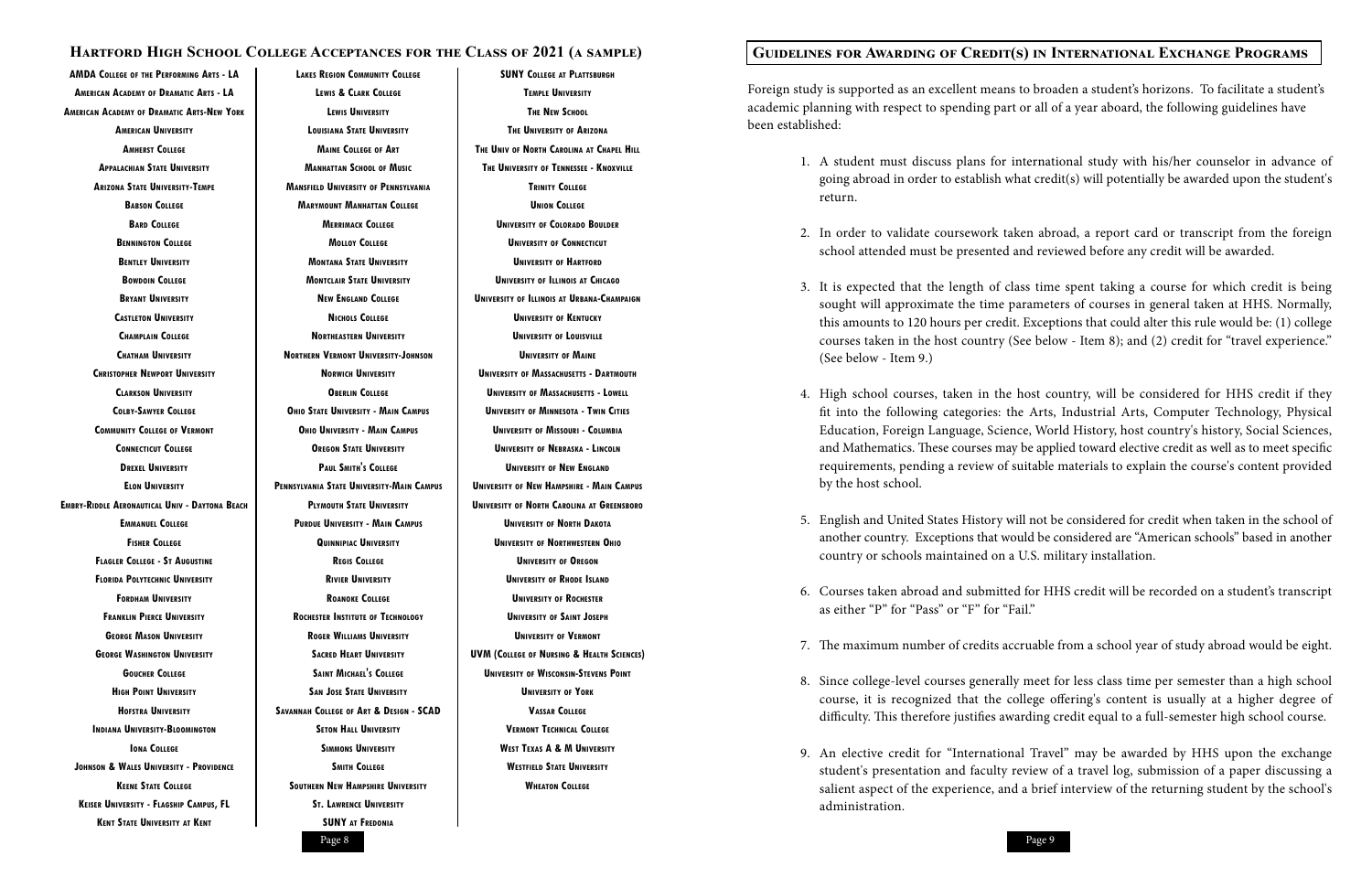### **Course Changes**

The process of building a master schedule for Hartford High School is a difficult and complicated task. In part, it involves matching student requests for specific courses with the availability of teachers and classrooms in the school. The specific number of sections of each course is determined by the number of students who select that course.

Students are urged to consider all the options available to them as they plan their programs and select their courses for next year. Every effort should be made to select courses which will be realistic, meaningful, and challenging.

Once a schedule is finalized, changes are discouraged. Our school's procedure for schedule changes is clear; it is not recommended that any student begin a new course after the second week of the semester.

**\*** A semester course dropped after the first three weeks or a full year course dropped after the last day of the first marking period will be recorded as a "WP" (Withdrew with Penalty). No credit will be awarded for work completed in this course and the withdrawn grade will be assigned a value of zero for the purpose of computing the student's cumulative grade point average and class rank.

### **Communications & Student/Parent Portal Access**

Communication between the home and school is encouraged throughout the student's high school career. This includes communications regarding student progress, performance, achievement, and attendance. Parents are encouraged to play an active role in their child's education and to contact teachers, school counselors, and administrators as questions or concerns arise. Each teacher has a private voice mailbox and an email account at school; please verify which method of communicating is most effective. For communicating via phone, please call the Main Office at any time and ask for that teacher's voicemail extension to leave a message.

Also, both parents and students can view student attendance, homework completion, and grades through the portal access of our school's database system, "Infinite Campus". Each student and each parent is provided an online account that is valid all four years of high school. The URL for the parent portal is:

https://vtcloud.infinitecampus.org/campusE/portal/hartford.jsp

If you have any questions regarding your access information with Infinite Campus please email Mrs. Burnett at burnettl@hartfordschools.net.

### **Student Records**

A student's record may be reviewed by the student and his or her parents or guardians. Arrangements for reviewing student records should be made by contacting your school counselor. No records shall be shared with non-school personnel without student or parental written permission.

### **Nondiscrimination Policy**

Applicants for admission and employment, students, parents, employees, sources of referral of applicants for admission and employment, and all unions or professional organizations holding collective bargaining or professional agreements with the Hartford School District are hereby notified that this District does not discriminate on the basis of race, color, national origin, sex, age, or handicap in admission or access to, or treatment or employment in, its programs and activities. Any person having inquiries concerning the Hartford School District's compliance with the regulations implementing Title VI, Title IX, or Section 504 is directed to contact the Superintendent of Schools, Office of Superintendent, White River Jct., VT 05001, phone number 295-8600, who has been designated by the Hartford School District to coordinate the District's efforts to comply with the regulations implementing Title VI, Title IX, and Section 504. Inquiries concerning the application of nondiscrimination policies may also be referred to the Regional Director, Office of Civil Rights, J.W. McCormack Post Office, Room 222, Boston, MA 02109-4557.



### **Early Completion of Studies**

A student may request to complete all coursework and graduation requirements before their scheduled graduation date. These students are encouraged to meet with their counselor prior to their senior year to discuss options and begin the application process. It is required that a written request from the student and written parental support be submitted to the counselor who will then submit to the principal's office for approval. Once the administrative team approves the request, the student will meet with the principal to complete the process and secure final approval. Course availability may affect approval. This could mean graduation as much as a year early, at what would nominally be the end of the junior year, or in January of the student's senior year.

Students who desire to graduate a year early, at the end of their third high school year, will be considered juniors until the day of graduation. They will be considered juniors for standardized testing. Please note that any student that seeks to graduate a year early will need to communicate their intention by Oct. 1 to be included in the senior section of the yearbook or they will be placed with their cohort class of juniors. Historically students have done this in order to start college early as well as secure both full and part-time employment.

### **Enrollment for Non-Hartford Residents**

Hartford High School is open to students whose legal guardian resides in the Town of Hartford. All students who are not residents of the Town of Hartford and plan to enroll at HHS must do so by May 1st. Students who enroll after the May 1st deadline may not have the ability to exercise full choice of classes as the schedule will have been created. Counselors will make every effort to support these students in the creation of a meaningful schedule within the limitations of the master schedule.

I. Non-Hartford students (all grades)

Must register and enroll by submitting a course selection sheet (and other required forms) to the Hartford High School guidance department. II. Tuition Voucher

Prior to enrollment all non-Hartford resident students must have a Tuition Voucher signed by the authority in their municipality ensuring that said municipality will be responsible for paying the Hartford High School tuition rate and all other educational expenses as legally required. Where appropriate, once students complete this form and residency is verified, they are accepted conditionally until a meeting, whether 504, IEP, or EST, can be held to determine Hartford's ability to meet the educational needs of the student.

### **School Choice**

Students who reside in a community that has a designated high school have, by Vermont Law, an opportunity to participate in a school-choice program. This program requires all Vermont school districts operating a public high school to participate in this program of school choice. For more information regarding regional school-choice, students should contact their designated high school or the Hartford High School Guidance Office. Hartford High School's capacity to accept school-choice students is dependent on the school's anticipated total enrollment for the subsequent school year. Please refer to the following due dates for submitting applications:

### **Due Dates**

1. Applications for transfer are due to the current school district through February 14.

Page 10 Page 11 Page 11 Page 11 Page 11 Page 11 Page 11 Page 11 Page 11 Page 11 Page 11 Page 11 Page 11 Page 11

- 
- 2. Applications to receiving school by March 1.
- 3. Notification of acceptance takes place by April 1.
- 4. Student must accept transfer by April 15.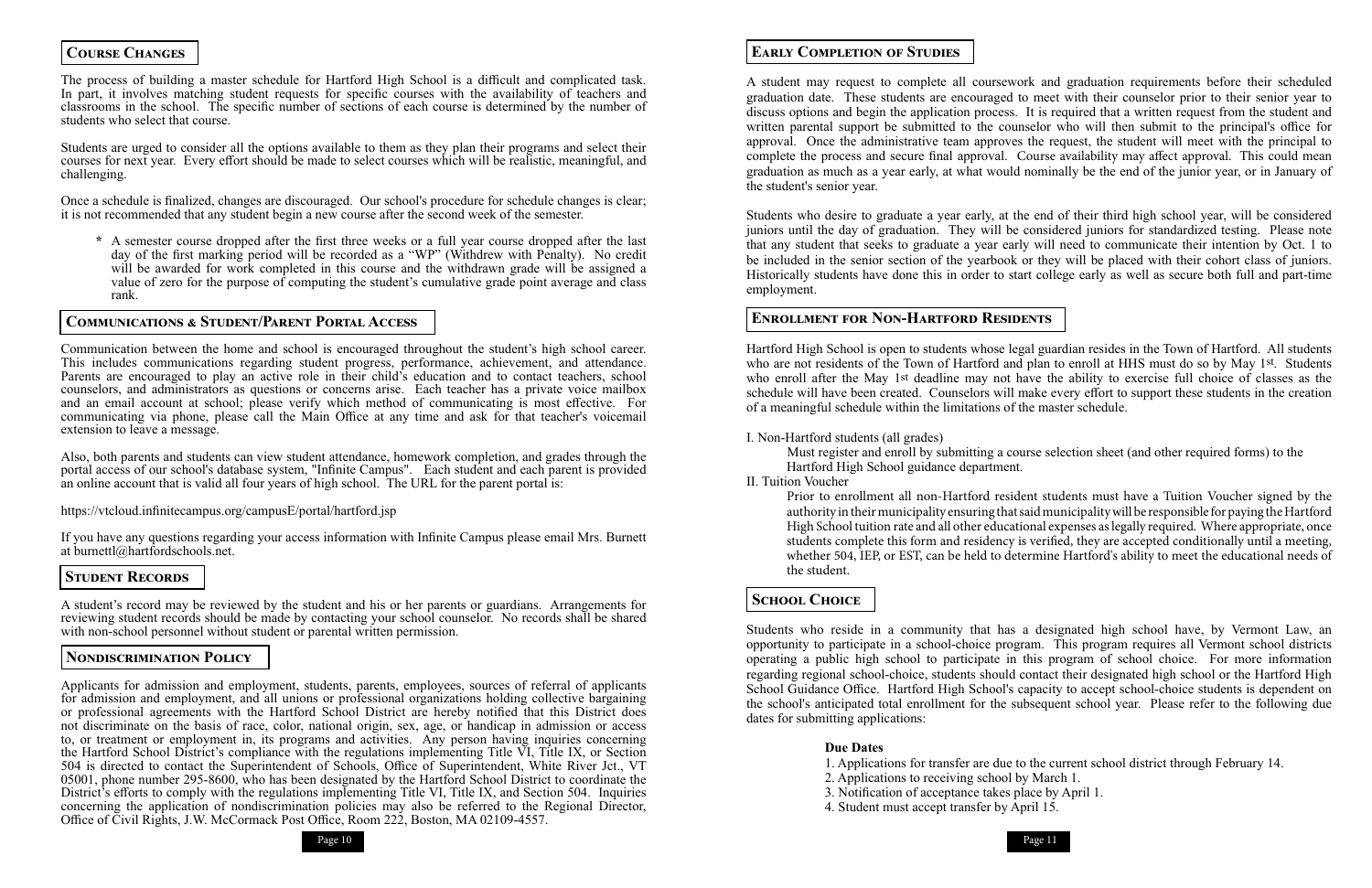

### **Withdrawal from Hartford High School**

Though we encourage all students to remain at Hartford High School, we understand there are times when obstacles or life decisions result in the need to withdraw from our school. At that point when a family decides to withdraw a student, we recommend a meeting with the school counselor, his/her assistant principal, case manager, and teachers. This meeting could provide discussions of alternatives and future options as well as a meaningful exit interview and signatures from all parties. Once a student withdraws from our school, and eventually decides to return, he/she must begin our re-enrollment process with his/her counselor.

### **Honors Program**

This program is tailored to meet the needs of academically talented and highly motivated students who seek to challenge themselves at the maximum level.

### **Students are required to:**

- Elect a minimum of fifteen Advanced, Advanced Placement or Dartmouth courses (two of the fifteen courses must be on the Advanced Placement level)
- Take two Advanced Placement Exams or two SAT II subject exams or two Dartmouth College courses.
- Maintain a 3.25 grade point average with no final grade below a C-
- Elect 3 credits of foreign language
- Complete 100 hours of pre-approved community service over four years
- Participate in a school-sanctioned sport or major school activity each year
- Follow all timelines for meeting the requirements of the Honors Program
- Document and maintain a portfolio of all Honors Program requirements
- Complete an Honors Program Capstone project over the course of Junior and Senior year, which includes a substantial written component
- Attend two Dartmouth lectures yearly and submit two written summaries
- Attend all Honors Program workshops yearly
- Meet regularly with Honors Program Director and attend monthly meetings
- Attend a two-day retreat during the Sophomore year

Special recognition will be given at graduation. Students may indicate interest in the Honors Program by completing an application that can be obtained in the Counseling Office or online at the Hartford High School website (click on Academics).

### **College and On-line Learning Opportunities**

### **Dual Enrollment**

Students in the summer of their sophomore year, their junior year, and senior year up to graduation, may enroll in a total of two college courses, assuming the student has identified their desire to do so through their Personalized Learning Plan – PLP. These courses are currently at the expense of the State of Vermont and eventually as a shared expense between the state and local district. There are a few requirements that must be met and parameters within which the courses may be taken, such as the course must be at a participating Vermont college. The courses could be online, but again they must be supported by a Vermont-based college. This represents an excellent opportunity to get a head start on accruing college credits, as well as a chance to experience the type of rigor expected in a college-level course while at the same time obtaining credit applicable to high school graduation. In order to participate in a dual enrollment course students need to complete the dual enrollment form with the appropriate signatures. Please see your school counselor for further information.

### **Dartmouth College & Other College Courses**

Hartford High School second semester juniors and all seniors who meet the eligibility requirements may take as many as 4 courses at Dartmouth College. This is a special opportunity for advanced students to take one or more classes at Dartmouth College and earn college credit while in high school. Students interested in learning more about this program should contact their high school counselor. While every effort is made to support students' enrollment in Dartmouth classes, there are times when a student's Dartmouth choice conflicts with their Hartford High School schedule. When this occurs, students may need to choose between the Dartmouth class and their HHS class. The students' school counselor will facilitate this decision and the resulting options.

We also encourage other college programs such as Community College of Vermont. These options are done with administrative approval only. Please see the Student/Parent Handbook for more information.

It is our intent to follow the college or universities expectations regarding the reporting of the college/ university grade on the students' transcript. If a student would prefer not to include this information they must meet with their counselor and the principal; the transcript will include reference to the course taken.



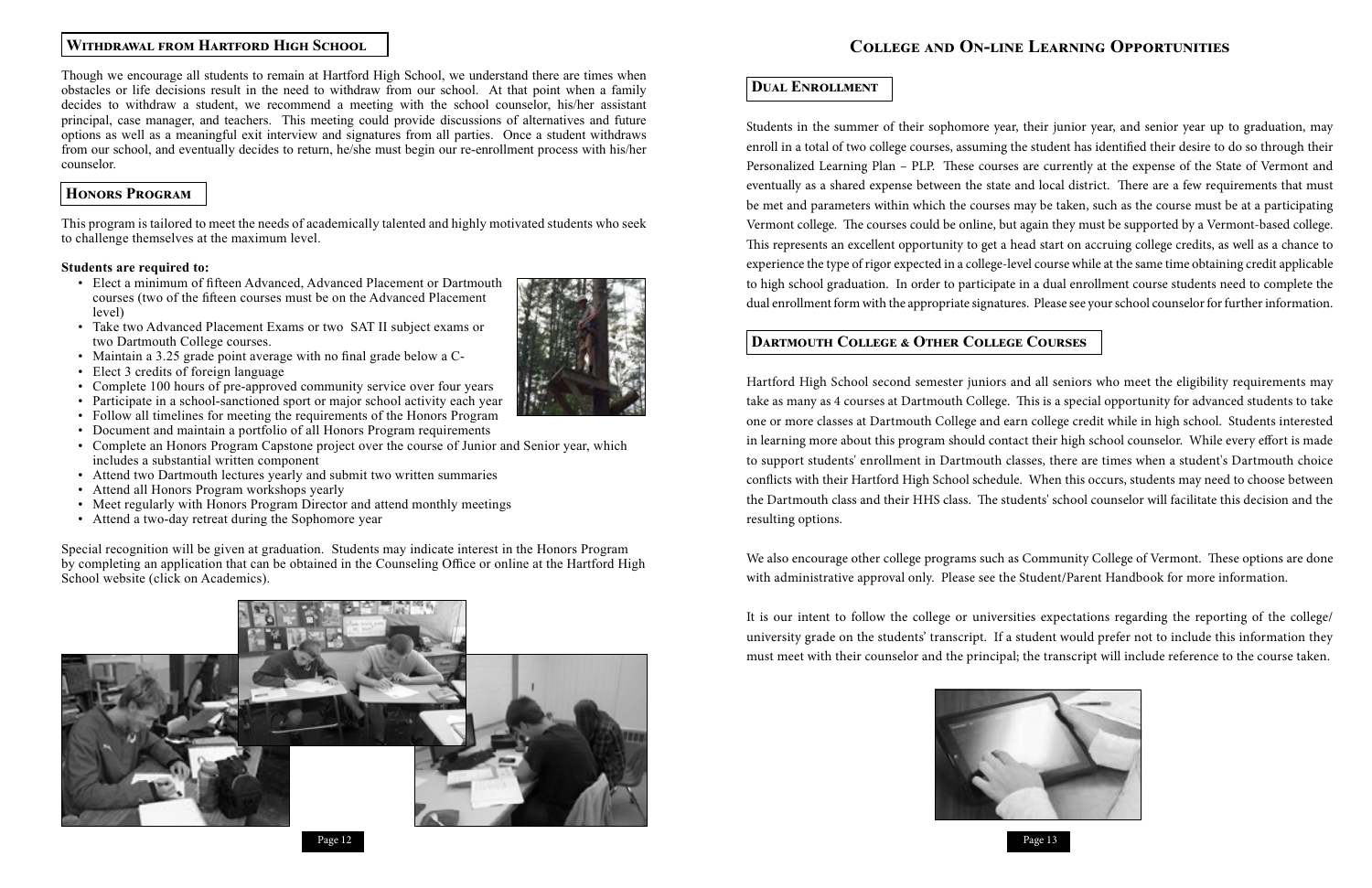### **Art Courses**

Course number: 1174 Open to: Grades 9-12 Prerequisite: None Scheduled: 1 Block Fall / Spring

### **2-D and 3-D Design 1 credit**

Students in this course are introduced to, and gain experience, working in a variety of two and three dimensional media as well as developing an understanding of the elements and principles of design. Emphasis will be placed on quality, craftsmanship, creativity, as well as practice and skill techniques with new materials. This class will stress creative expression, problem-solving skills, historical and cultural information, aesthetic valuing, and connections to careers. Projects will be created in a variety of both two and three dimensions. A partial list of materials provided may include pencil, pen and ink, charcoal, watercolor, craypas, acrylic paint, ceramics, papier-mâché, plaster, and wire. This course may be repeated with permission from the instructor.

Course number: 1170 Open to: Grades 9-12 Prerequisite: None Scheduled: 1 Block Fall / Spring

### **AP Art and Design 1 & 2 (Advanced Placement) 1 credit**

Course number: AP Art & Design 1 (1160) / AP Art & Design 2 (1159) Open to: Grades 11-12 Prerequisite: Interview with and permission from the Arts Department Scheduled: 1 Block **Full Year**

Course number: 1165 Open to: Grades 9-12 Prerequisite: None Scheduled: 1 Block Fall / Spring

This class is for highly motivated, independent students who want to challenge for an Advanced Placement Art credit in the area of 2D Design, 3D Design, and/or Drawing. Students will create a full body of artworks, document their creative process, and write frequent reflections. Keeping an investigative sketchbook is a must. If you are interested in this challenge, see an HHS art teacher to sign up for an interview and be prepared to share examples of previous artwork and/or sketchbooks. Students need explicit permission from the Arts Department prior to enrolling in this course. During the second semester of this full year course you will complete and submit a portfolio.

Course number: 1166 Open to: Grades 10-12 Prerequisite: Metals/Ceramics and permission from instructor Scheduled: 1 Block Fall / Spring

### **Drawing 1 credit**

Course number: 1172 Open to: Grades 9-12 Prerequisite: None Scheduled: 1 Block Fall / Spring

This studio course introduces students to a wide variety of drawing and 2D design techniques including: graphite, charcoal, and ink. Students learn the vocabulary of the elements of art and principles of design so they can discuss and critique works of art. Students are encouraged to think creatively and make connections between art and other areas of study. Art work will be put on display accompanied by an artist statement. This course may be repeated with permission from the instructor.

Course number: 1171 Open to: Grades 10-12 Prerequisite: Painting 1 OR consent of the teacher. Scheduled: 1 Block Fall / Spring

**While this course is taught at the "standard" level, students will have the opportunity to earn an "advanced" credit by applying to do so through the teacher.**

### **Metals/Ceramics 1 credit**

This is a multimedia fine arts and crafts course. Metals and Ceramics provides students the opportunities to participate in group and independent projects. Students will learn to develop fine craftsmanship, creative problem-solving skills and learn historical developments of technology within the visual arts and crafts. During the metals section, students explore traditional and new methods in the metal arts and jewelry. Techniques include sawing, forming, soldering, surface treatments and stone setting. A wide variety of precision tools and equipment are used. The ceramics portion of this course consists of studio projects in sculpture and functional pottery. Students learn techniques in hand-building, glazing, painting and a variety of clay bodies. Lessons are supplemented and supported with drawing, reading and writing assignments. This course may be repeated with permission from the instructor.

### **METALS/CERAMICS (ADVANCED) 1** credit

This course builds upon past art projects, experiences, and the elements and principles of design. The new techniques taught in Metals are cold connections, riveting and bezel making. New techniques in Ceramics will be throwing on the pottery wheel, mold making and slip casting. Students will learn new technical expertise needed to pursue their personal artistic inquiries. Lessons are supplemented and supported with drawing, reading and writing assignments. This course requires permission from the instructor to enroll.

### **Painting 1 1 credit**

This course will teach various methods and techniques for painting through the exploration of color. This will give an increased understanding of the many ways paint is used to express visually. Various composition elements will be taught and used to increase sophistication of images. Students will develop their personal style and imagination in the paint medium. This course may be repeated with permission from the instructor.

### **PAINTING 2 1** credit

This course will teach various methods and techniques for painting through the exploration of color. This will give an increased understanding of the many ways paint is used to express visually. Various composition elements will be taught and used to increase sophistication of images. Students will develop their personal style and imagination in the paint medium. This course may be repeated with permission from the instructor.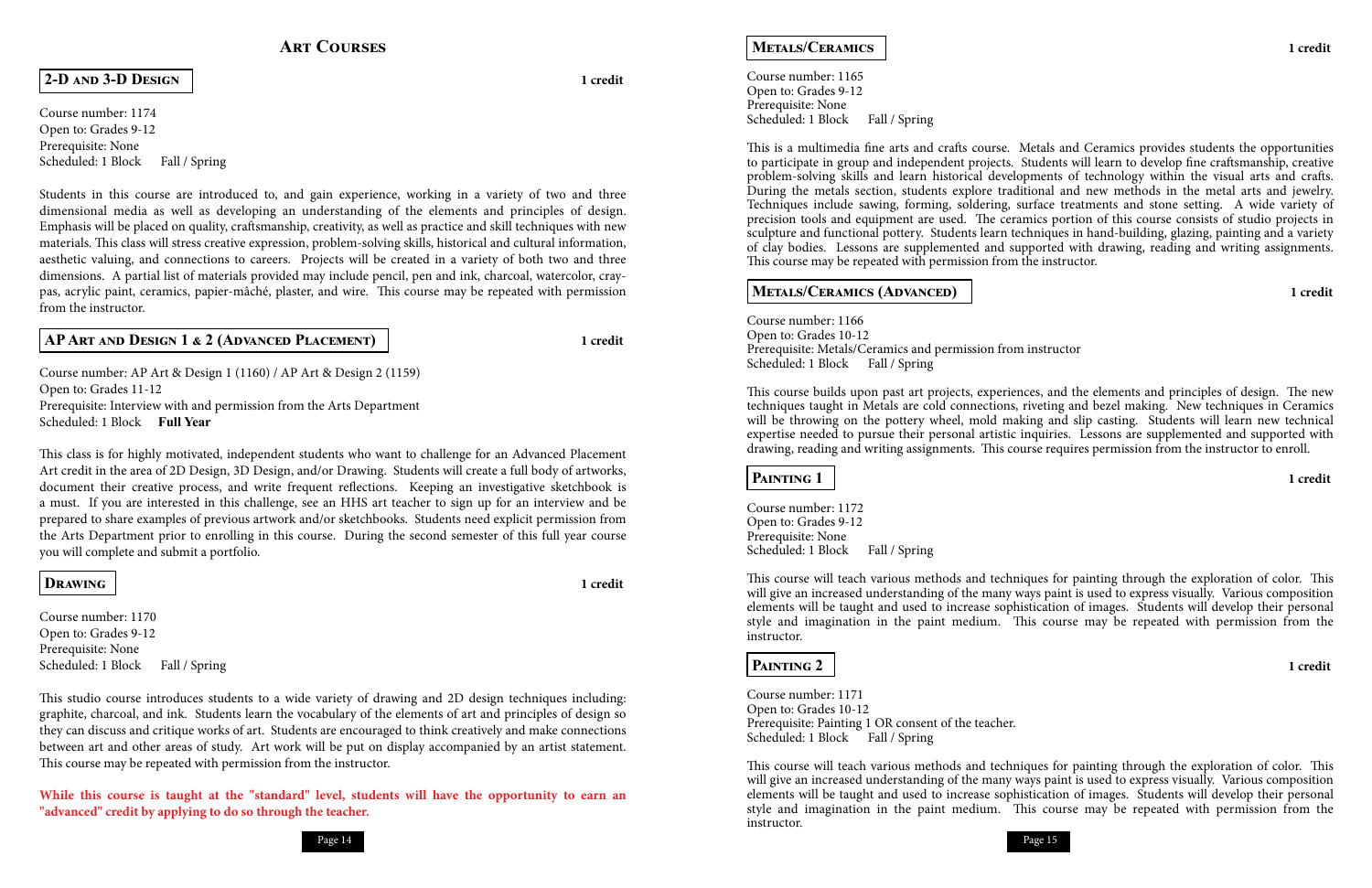### **Driver Education Courses**

Course number: 0665 (Fall) / 0675 (Spring) Open to: Grades 10-12 Prerequisite: 15 years old and have a valid learner's permit before August 1st for Semester 1 & before January 1st for Semester 2. Scheduled: 1 Block Fall / Spring

### **Driver Education ¼ credit**

By State Law in order to get a driver's license before age eighteen, a person must have satisfactorily completed a driver education course. In order to receive credit for this course, a student must successfully complete both the classroom and the behind-the-wheel phases of Driver Education. All students will receive a minimum of 30 classroom hours of instruction, six hours behind the wheel, and six hours of observation time. Enrollment is determined by grade level then date of birth and if the student has obtained a learner's permit.

Course number: 1173 Open to: Grades 10-12 Prerequisite: Painting 2 OR consent of the teacher. Scheduled: 1 Block Fall / Spring

**This course must be taken in conjunction with a physical education course.** 

### **Driver Education (Summer) ¼ credit**

Open to: Grades 10-12 Prerequisite: 15 years old and have a valid learner's permit before June 1st Scheduled: Summer

Course number: 1180 Open to: Grades 9-12 Prerequisite: None Scheduled: 1 Block Fall / Spring

> The opportunity exists to take Driver Education during the summer. The classroom meets 5 days per week, for five weeks, typically from 7:30-9:00 a.m. In addition to the classroom, students participate in daily driving sessions. Students must attend all classes and complete 6 hours of behind-the-wheel instruction. A separate registration will take place during the second semester for the following summer. Enrollment is determined by grade level then date of birth and if the student has obtained a learner's permit.



### **Studio Painting 1 credit**

Course number: 1198 Open to: Grades 10-12 Prerequisite: Previous Art courses AND consent of the Instructor Scheduled: 1 Block Fall / Spring

This course is for the student who has already completed Painting 1, and wants to pursue further exploration in paint. Students will decide on a "Series" they will work with for the semester, resulting in the creation of a unified portfolio of images. All studio painters will present their body of work in a solo show exhibit in the "H" Lobby, present their series of paintings to a group of faculty, and write an Artist Statement explaining their study. Sketching and journal writing is a required part of the curriculum. This course may be repeated with permission from the instructor.

**Photography 1 credit**

Have you ever wanted to improve your skills in photography? This course will take you through the ins and outs of techniques used by professional photographers and will help you learn techniques to improve the everyday photos you take with your phone. We will talk about the importance of photography, its history, and its important connections to the art world and our lives. Students will use cell phones and other devices such as digital cameras to take images, and discover how to use the editing software on those devices to its fullest potential. We will learn the printing process and matting techniques that will take our photography to the next level. Students will create projects that include, but are not limited to landscape, portraiture, multiple subjects, macro and micro photography.

### **Independent Studio Art (Advanced) 1 credit**

A studio course designed to build on the artistic skills acquired in previous classes. This course provides an opportunity to do concentrated work on unique projects of interest for advanced students who have demonstrated in previous art courses the individual motivation and seriousness necessary to sustain an independent curriculum. A partial list of offerings may include drawing, printmaking, painting, 2D and 3D design, ceramics, metals and non-traditional materials. Students are encouraged to exhibit their projects and write an artist statement explaining and accompanying their exhibit. Sketching and journaling are encouraged throughout the semester. Content should be determined by the student in close consultation with the instructor prior to and throughout the semester.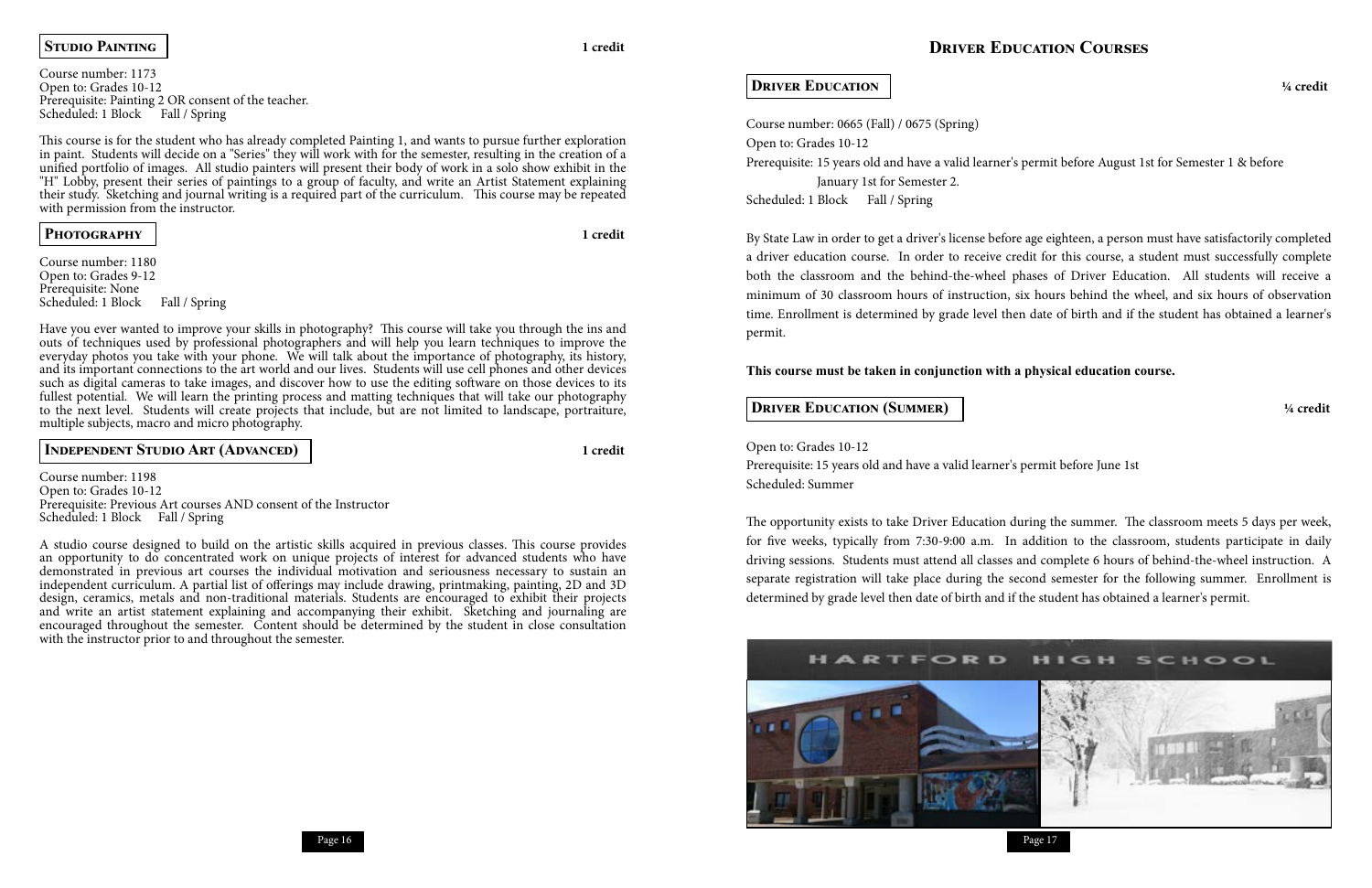### **English Courses**

All students need four credits in English—one of which must be Patterns of Literature & Learning and one of which must be Perspectives of Literature—in order to graduate. Generally these are taken in the 9th and 10th grade years. Students may select from a variety of electives in their 11th and 12th grade years to complete their requirements. **All English courses for grades 9 through 11 will be heterogeneous with an embedded advanced credit opportunity determined by the body of student work as it relates to the course objectives and targets.** 

The following course is considered an elective English class and, therefore, does not fulfill one of the four English graduation requirements.

Course number: 0015 Open to: Grades 9-12 Prerequisite: None Scheduled: 1 Block Fall / Spring

### 0092 Public Speaking & Debate 2

The following English classes **do** grant a credit toward the four credit graduation requirement:

Course number: 0091 Open to: Grades 9-12 Prerequisite: None Scheduled: 1 Block Fall / Spring

| 0035  | American Literature & Composition                                                                                                                                                                                                 |
|-------|-----------------------------------------------------------------------------------------------------------------------------------------------------------------------------------------------------------------------------------|
| 0070  | <b>Creative Writing</b>                                                                                                                                                                                                           |
| 0041  | English & Composition (Advanced)                                                                                                                                                                                                  |
| 0042  | English Literature & Composition (Advanced Placement)*                                                                                                                                                                            |
| 0071  | Film Study                                                                                                                                                                                                                        |
| 0097  | Immersed in Verse: Playing with Poetry                                                                                                                                                                                            |
| 0800  | Learning Through Place                                                                                                                                                                                                            |
| 0073  | Media Literacy: Overcoming Information Overload                                                                                                                                                                                   |
| 0015  | Patterns of Literature                                                                                                                                                                                                            |
| 0.025 | $\mathbf{D}$ . In the set of the set of the set of the set of the set of the set of the set of the set of the set of the set of the set of the set of the set of the set of the set of the set of the set of the set of the set o |

Course number: 0092 Open to: Grades 9-12 Prerequisite: Public Speaking & Debate 1 Scheduled: 1 Block Fall / Spring

- 0025 Perspectives in Literature
- 0045 Professional Communication & Composition
- 0091 Public Speaking & Debate 1
- 0077 Student Directed English Project

### $\overline{a}$ **PATTERNS OF LITERATURE 1** credit

Course number: 0025 Open to: Grades 10-12 Prerequisite: Patterns of Literature Scheduled: 1 Block Fall / Spring

All students must enroll in and pass Patterns. All freshmen students, unless otherwise recommended by staff, must enroll in this course. This is a heterogeneously grouped survey course that will expose students to the power of story through drama, short fiction, and other longer works.

### **Public Speaking & Debate 1 1 credit**

Course number: 0097 Open to: Grades 10-12 Prerequisite: Patterns of Literature Scheduled: 1 Block Fall / Spring

Course number: 0070 Open to: Grades 10-12 Prerequisite: Perspectives in Literature or teacher recommendation Scheduled: 1 Block Fall / Spring

This course gives students an opportunity to practice and develop public speaking skills through creating individual speeches, logical debate speeches and evidence-based debate speeches. Students will become more effective speakers by working on voice, presentation and organization. The skills that students will practice are research, argumentation, logic, analysis, organization, effective presentation, and teamwork. The purpose in this class is to empower students to become more comfortable with public speaking and present themselves with confidence.



### **Public Speaking & Debate 2 1 credit**

This course is designed for students who want continued growth in public speaking and debate. Whereas, level 1 students are introduced to public speaking, research, organization and argumentation, level 2 students are expected to improve on these foundational skills and work toward greater proficiency. Level 2 students are also expected to be mentors to level 1 students and assist in debate instruction and rounds.

*Debate 2 is considered an elective class and, therefore, does not fulfill one of the four English graduation* 

# *requirements.*

### **Perspectives in Literature 1 credit**

Perspectives in Literature will emphasize the reading and analysis of complex texts spanning a range of time periods and geographic locations to explore the perspectives of others. This course will utilize excerpts and larger works, as well as independently chosen material to explore a range of cultures.

### **Immersed in Verse: Playing with Poetry 1 credit**

This course will explore a variety of poetic styles and themes employed by different writers. In addition to reading, listening to, and understanding poetry, this course will also provide students with an opportunity to create some of their own. All students will create an anthology, showcasing their work and other poetry that caught their attention. This course is perfect for the established poet or for the student who just wants to learn more about poetry.

### **Creative Writing 1 credit**

In this course, students will explore the major literary elements of creative writing through the lens of fiction, poetry, and creative nonfiction. Short readings in each genre will be paired with writing assignments addressing various elements of the forms. Students will also complete a long term project in the genre of their choice.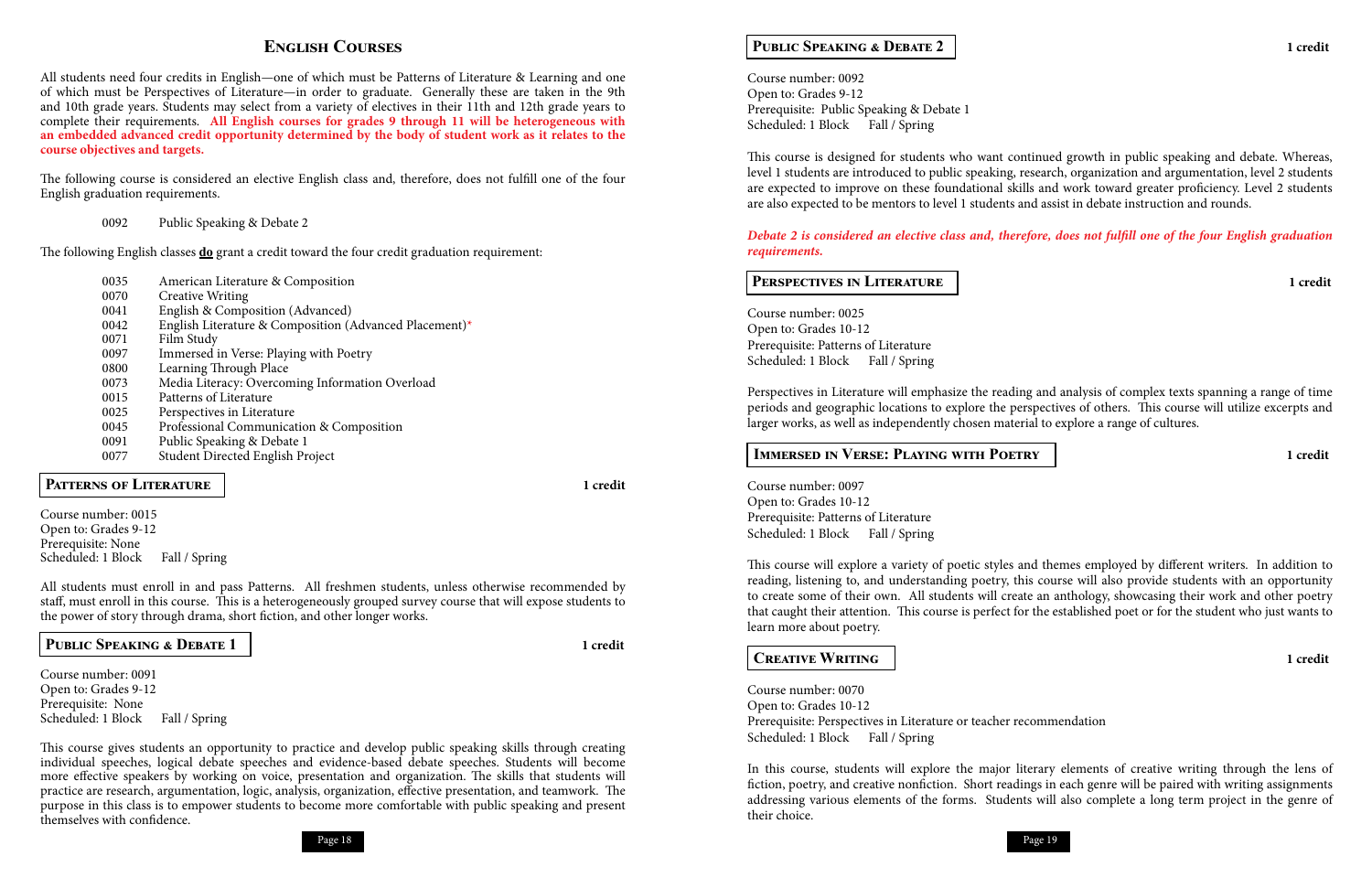### **Learning Through Place 2 credits**

Course number: 0800 Open to: Grades 9-12 Prerequisite: None Scheduled: **2** Blocks Fall / Spring

Course number: 0071 Open to: Grades 11-12 Prerequisite: Perspectives in Literature or teacher recommendation Scheduled: 1 Block Fall / Spring

In this course, students will be challenged to think critically about the place we live. Students will learn the story of our place in Vermont and the Upper Valley through community-based learning, as well as direct hands-on experiences with the land, people, businesses, and cultural elements of our region. All students will receive an English and Social Studies credit. A great choice if you like to explore, question, be active, and get outside. Please note, this is a TWO-block course.

Course number: 0073 Open to: Grades 11-12 Prerequisite: Perspectives in Literature or teacher recommendation Scheduled: 1 Block Fall / Spring

### **Film Study 1 credit**

Course number: 0035 Open to: Grades 11-12 Prerequisite: Perspectives in Literature or teacher recommendation Scheduled: 1 Block Fall / Spring

In this course, students will be introduced to major film terms, techniques, and narrative structures in order to understand how films are constructed to make meaning. Major films, both classic and contemporary, will be examined for these elements. Students will also complete a long term project in either the creation of a film or the study of a particular genre or auteur.

### **Media Literacy: Overcoming Information Overload 1 credit**

Course number: 0045 Open to: Grades 11-12 Prerequisite: Perspectives in Literature and one additional English credit Scheduled: 1 Block Fall / Spring

This course will examine the many ways in which the media influences everyone and everything. The first half of the course will focus on the basics of micromessaging, bias, advertising, and types of media. The second half of the course will be spent applying that knowledge to popular movies, shows, news outlets, books, artwork, and more.

Course number: 0041 Open to: Grades 12 Prerequisite: American Literature (A) and teacher recommendation Scheduled: 1 Block Fall / Spring

**American Literature and Composition 1 credit**

Course number: 0042 Open to: Grades 12 Prerequisite: Advanced English & Composition and teacher recommendation Scheduled: 1 Block Spring

This course explores themes central to American culture and identity through both modern and classic texts. Students will use novels, poetry, film, historical documents, and nonfiction writing to enhance their critical thinking and analysis skills. Themes and concepts such as freedom, the realities of the American Dream, society's influence on the individual, and others will be explored. The course also focuses on elevating voices often left out of the overarching American narrative and is designed to respond to student needs and interests. This course requires reading outside of class.

### **Professional Communication & Composition 1 credit**

*Students enrolled in an AP course are expected to take the AP exam in the spring as part of the course requirements.* \*Exam expectation: A student enrolling in this course will take the AP exam in May. There is an exam fee and this fee should not be a deterrent for enrollment. See the English Department Coordinator for financial assistance.

Course number: 0077 Open to: Grades 11-12 Prerequisite: Perspectives in Literature Scheduled: 1 Block Fall / Spring

In this course students will develop communication and composition skills and will work collaboratively to develop their ability to analyze and interpret information, write professional documents, and speak effectively. Students will also pursue research on a question or problem of their choice and produce a paper that reflects a deep understanding of a topic. This course can be taken for college credit through dual enrollment with the Community College of Vermont.

### **ENGLISH & COMPOSITION (ADVANCED) 1** credit

Advanced English & Composition emphasizes the power of clear and articulate language. Here students will implement their knowledge of literary conventions and how they serve to create communicative art forms. There is a heavy emphasis in writing conventions (grammar, usage and mechanics) and their application toward the critical writing of both texts and film: poetic, dramatic, fictional, informational and persuasive. The instructor assumes that all students enrolled will exhibit the motivation and interest of those who are seeking post-secondary education. *\*There is a pre-reading and writing component to this course that MUST be completed before the course begins--NO EXCEPTIONS.*

### **English Literature & Composition (Advanced Placement) 1 credit**

Advanced Placement English Literature and Composition is for students who wish to take the AP Literature Exam through The College Board. Poetry, drama and fictional works are the core topics of study and serve as the tools for literary criticism through precise analyses of literature. In order to best prepare students for the AP exam, they will read extensively, become familiar with literary terminology and classifications, and write numerous critical essays. This course is for students who exhibit college level motivation and interest in literature.

### **Student Directed English Project 1 credit**

This is an English class for students who want to explore their own interests and hobbies through selfdirected projects. Students will have the opportunity to select their own topic, develop their own plan, and present a project to teachers, peers, and community members. Students will work in a non-traditional classroom setting where teachers and peers support each other through the process of research, writing and presenting.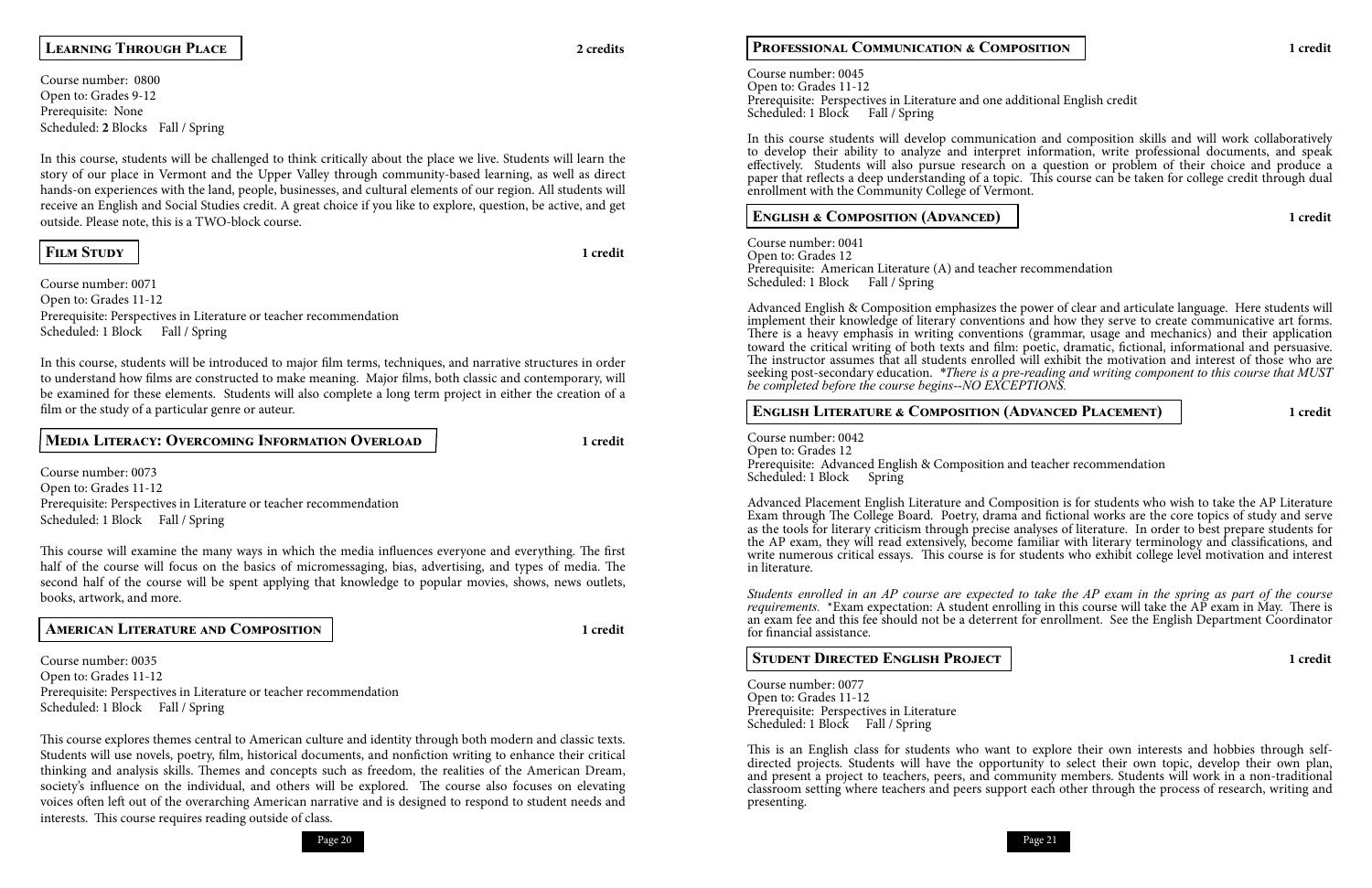Page 22 Page 23

### **English for Speakers of Other Languages Courses**

### Course number: 0053 Open to: Grades 9-12 Prerequisite: For students whose native language is not English and who are at a beginning stage of learning English<br>Scheduled: 1 Block Fall / Spring

### **English for Speakers of Other Languages I 1 credit**

This introductory course is offered to newcomers to the United States and to academic English. ESOL I offers individualized support to help students develop the language necessary to succeed in the mainstream high school classroom. In addition to receiving assistance with academic coursework, students will develop a personal vocabulary acquisition plan; acquire the basic social and academic English needed for competence in speaking, listening, reading, and writing through a variety of media; practice reading strategies using graded readers and adapted works of literature; and practice basic grammatical structures and writing conventions.

### **English for Speakers of Other Languages II 1 credit**

Course number: 0054 Open to: Grades 9-12

Prerequisite: For students whose native language is not English and who are at an intermediate stage of learning English Scheduled: 1 Block Fall / Spring Fall / Spring

ESOL II is designed to help students further develop the communicative and academic language skills necessary to succeed in the mainstream high school classroom. Learners will develop an individualized vocabulary acquisition plan; continue to acquire the social and academic English needed for speaking, listening, reading, and writing through a variety of media; reinforce reading strategies using graded readers, adapted works of literature, and authentic texts in a variety of genres; and practice more complex grammatical structures and writing conventions.

### **English for Speakers of Other Languages III 1 credit**

Course number: 0055 Open to: Grades 9-12

Prerequisite: For students whose native language is not English and who are at an advanced stage of learning<br>
Scheduled: 1 Block Fall / Spring

This course is offered to English Language Learners whose native language is not English but whose academic competence in English approaches native-like mastery. Students will develop a personal program for the acquisition

### of academic vocabulary; further develop and reinforce the English language skills needed to interact in an academic environment through a variety of media; reinforce reading strategies using authentic texts; and practice using complex grammatical structures and idiomatic language in a variety of registers. **ESOL Tutorial 1 credit**

Course number: 0051 Open to: Grades 9-12 Prerequisite: For students enrolled in the ESOL program Scheduled: 1 Block Fall / Spring

This class focuses on providing ESOL students with the support needed to succeed in their mainstream academic courses. In addition students will work on individual or group projects, keep a vocabulary notebook, and pursue a personal program of reading and journalizing.

### **U.S. Job Applications and Career Readiness 1 credit**

Course number: 0052 Open to: Grades 10-12

- Algebra 1 (2) Options: Semester or Full Year
- Geometry (Regular or Advanced)
- Algebra 2 (Regular or Advanced)
- Pre-Calculus (Regular or Advanced)
- Calculus (Introduction and/or AP)
- Dartmouth Math Courses

Prerequisite: For students enrolled in the ESOL program; ESOL II or teacher permission Scheduled: 1 Block Fall / Spring

This course is designed for students new to the United States to help them navigate the process of applying for a job and beginning a career. Topics may include: types of jobs available to high school students, acquiring and filling out a job application, business communication, job interviews, and social media and work.

Course number: 0225 Open to: Grades 9-12 Prerequisite: Algebra 1 with 60% or better Scheduled: 1 Block Fall / Spring

### **College Decisions and Applications in the U.S. 1 credit**

Course number: 0056 Open to: Grades 11-12 Prerequisite: For students enrolled in the ESOL program; ESOL II Scheduled: 1 Block Fall / Spring

This course is designed for multilingual students who are new to the United States. The purpose is to help students gain an understanding of the college and university systems in the United States and the college application process. Topics include reasons to go to college, types of colleges and universities, the college application process, college essays, and financial aid. Practical workshops, guest speakers, college visits, and meetings with college admissions counselors will be part of the course whenever possible.



|   | <b>Applied Maths</b>                                                                                       |  |  |  |  |  |  |
|---|------------------------------------------------------------------------------------------------------------|--|--|--|--|--|--|
| r | The discipline of mathematics helps us understand and<br>describe the world around us. The math department |  |  |  |  |  |  |
|   | offers several courses where students can apply their                                                      |  |  |  |  |  |  |
|   | mathematics to see the practical applications that will be                                                 |  |  |  |  |  |  |
|   | encountered in life and the workplace.                                                                     |  |  |  |  |  |  |
|   | General Applied Math                                                                                       |  |  |  |  |  |  |
|   | Introduction to Engineering - Technical Math<br>$\bullet$                                                  |  |  |  |  |  |  |
|   | Design and Fabrication                                                                                     |  |  |  |  |  |  |
|   | <b>Statistics</b>                                                                                          |  |  |  |  |  |  |
|   | <b>Computer Programming</b>                                                                                |  |  |  |  |  |  |

### **Mathematics Courses**

All students need three credits in Mathematics in order to graduate. The Mathematics Department aims to increase student understanding of mathematical skills, concepts and problem solving in Number and Quantity, Algebraic Thinking, Geometric Thinking, and Mathematical Modeling to prepare for college or career readiness. Through the language of mathematics, students will develop logical reasoning and critical thinking to be able to access and analyze information and effectively communicate solutions.

The mathematics department has focused on delivering a well paced and rigorous course load for all students. While maintaining this focus and factoring in the effects of COVID-19 on the school timeline, all math course curriculum will be altered. The mathematics department remains committed to offering the best possible options for students. Our department members communicate regularly to make sure that all content areas are covered and ensure that there is continuity when moving from one class to the next.

It is also the recommendation of the department that those students enrolled in Algebra 2 or higher have a graphing calculator (TI-84 series). Calculators are available during the day in the classroom.

### **Pure Mathematics Course Sequence**

### **Algebra 1 1 credit or 2 credits**

Course number: 0213 (Semester) / 0212 (Full Year) Open to: Grade 9-12

Prerequisite: 8th-grade Teacher Recommendation Scheduled: 1 Block 1 Semester or Full Year

This course is designed to build a solid foundation for future success. This course will provide opportunities to apply algebraic concepts to real world applications, to geometric models, and to make connections between concrete models and abstract concepts. This course will develop an understanding of the Language of Algebra, Monomial Operations, Simplifying Radicals and the Pythagorean Theorem, Solving and Graphing Linear Equations and Inequalities, Writing Equations of Lines, Solving Systems of Linear Equations, Polynomial Operations, Factoring Polynomials, Quadratic Functions, and Exponential Functions.

### **Geometry 1 credit**

This course is designed to provide opportunities to apply geometric and measurement concepts to real world applications, making connections between concrete models and abstract concepts. This course will also emphasize informal proofs and problem solving to integrate review of Algebra 1 concepts.

Students will be provided with opportunities to develop and apply properties of lines and angles. They will also build understanding with concepts of parallel/perpendicular lines, congruence and trigonometry as well as utilize relationships among figures with emphasis on triangles, polygons, and circles.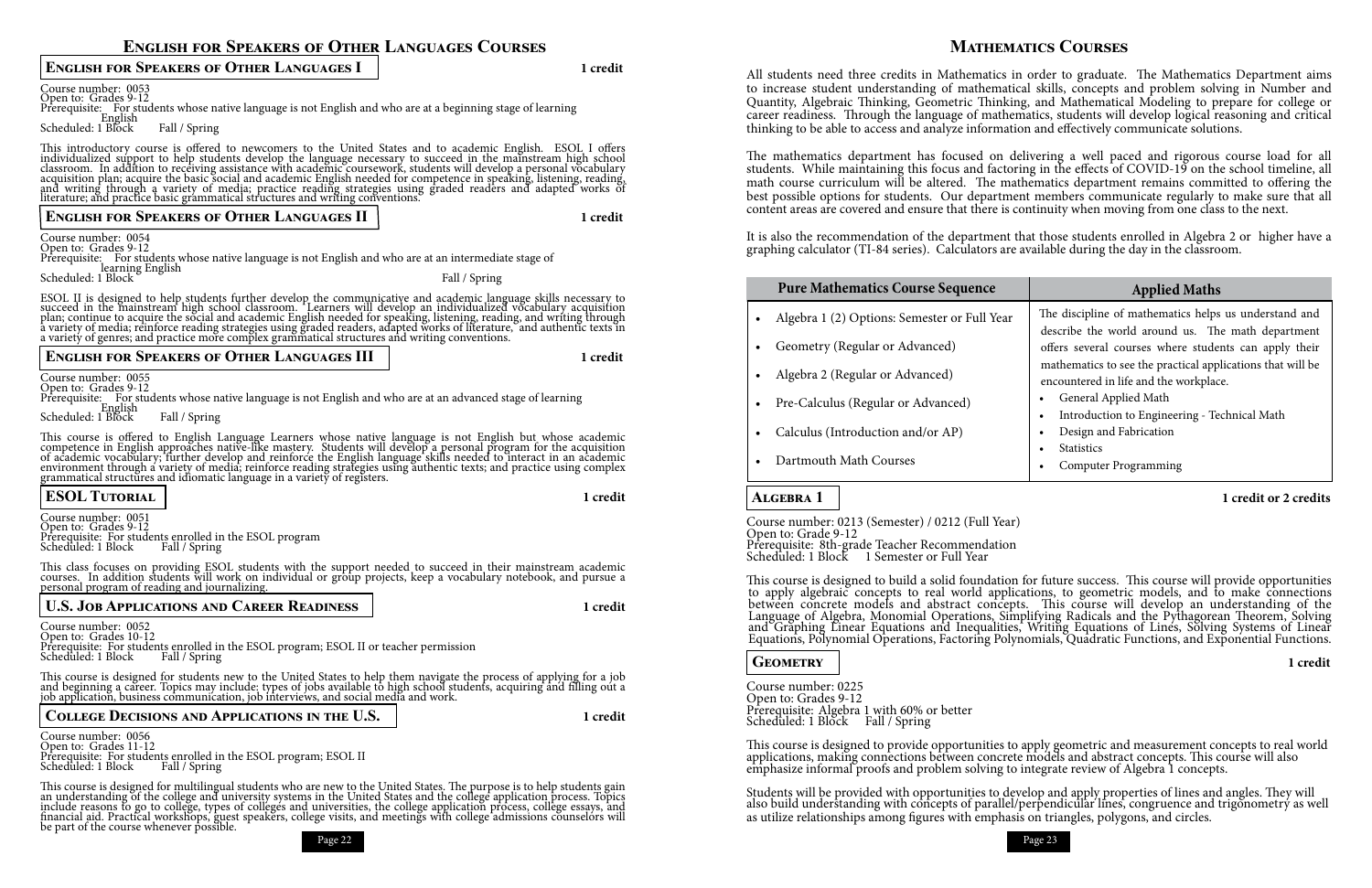

### **GEOMETRY (ADVANCED) 1** credit

Course number: 0221 Open to: Grades 9-12 Prerequisite: Algebra 1 with a final grade of 80% or better OR consent of the teacher. Scheduled: 1 Block Fall / Spring

Course number: 0235 Open to: Grades 10-12 Prerequisite: 70% or better in Algebra 1 OR consent of the teacher Scheduled: 1 Block Fall / Spring

This course is designed to provide students the opportunity to make conjectures about geometric situations and prove in a variety of ways, both formal and informal, that their conclusion follows logically from their hypothesis. Students will justify geometric relationships and properties of geometric figures through congruence and similarity of triangles that will be established using appropriate theorems. Geometry is meant to lead students to an understanding that reasoning and proof are fundamental aspects of mathematics and something that sets it apart from the other sciences. This course will also emphasize problem solving and integrate review of Algebra 1 concepts.

Course number: 0231 Open to: Grades 10-12 Prerequisite: Teacher recommendation Scheduled: 1 Block Fall / Spring

This course is an extension of Algebra 1 (Advanced), providing a more detailed analysis of operations with real numbers and polynomials, and will follow the same curriculum as Algebra 2. However, it will go into more depth and detail on each of the topics of study. A scientific or graphing calculator is required.

### **Algebra 2 1 credit**

Course number: 0245 Open to: Grades 10-12 Prerequisite: Algebra 2 with 70% or better OR consent of the teacher Scheduled: 1 Block Fall / Spring

Course number: 0244 Open to: Grades 10-12 Prerequisite: Algebra 2 Advanced with 80% or better OR consent of the teacher Scheduled: 1 Block Fall / Spring

This course is an extension of Algebra 1, providing a more detailed analysis of operations with real numbers and polynomials. Topics of study include: functions and relations, matrices, right triangle trigonometry, linear functions, systems of linear functions, radicals in other bases and inequalities, quadratic functions, complex numbers, exponential and logarithmic functions. Additional topics of study may include: rational and irrational algebraic functions, higher degree functions, probability, sequences and series. A scientific or graphing calculator is required.

**ALGEBRA 2 (ADVANCED) 1** credit

Course number: 0240 Open to: Grades 11-12 Prerequisite: PreCalculus with 70% or better OR consent of the teacher. Scheduled: 1 Block Fall / Spring

Course number: 0241 Open to: Grade 11-12 Prerequisite: PreCalculus (Advanced) with 80% or better OR consent of the teacher. Scheduled: 1 Block Fall

### **Precalculus 1 credit**

Topics covered in this course include trigonometry, analytic geometry, exponential and logarithmic functions, polynomial functions and their graphs. This course is preparation for a college general math course.

### PRECALCULUS (ADVANCED) | 1 credit

Course number: 0242 Open to: Grade 11-12 Prerequisite: Calculus 1 (Advanced Placement) with 70% or better Scheduled: 1 Block Spring

Course number: 0215 Open to: Grades 9-10 Prerequisite: Teacher recommendation only Scheduled: 1 Block Fall / Spring

This course is designed for above average math students. Students will be expected to do longer and more difficult assignments and tests than in regular Precalculus. Topics covered include: trigonometry, analytic geometry, exponential and logarithmic functions, polynomial functions and their graphs, and sequences and series. Students will have regular practice in preparing for standardized tests (SAT and SAT II). This course is a preparation for the successful completion of high school AP calculus.

### **Introduction to Calculus 1 credit**

This course is designed for students who plan to take Calculus or beyond in college. Topics in Calculus include limits, continuity, derivatives, antiderivatives, integrals, trigonometric functions, exponential, and logarithmic functions. A graphing calculator is required. (Recommended models are TI 84)

### **Calculus 1 (Advanced Placement) 1 credit**

This course satisfies the Advanced Placement Calculus-AB curriculum consisting of all the requirements designed by the College Board and is equivalent to one semester of college level calculus and is devoted to the 3 Big Ideas: Limits, Derivatives and Integrals/Fundamental Theorem of Calculus. The topics will be presented in a variety of real world problems both from the textbook and released AP materials. Students need to achieve an Enduring Understanding of the concepts which are linked to Learning Objectives and Essential Knowledge designed by the College Board. The course emphasizes multiple approaches to calculus, with concepts and solutions being expressed with graphs, algebraically, tables and in narrative writing and/or verbal presentations.

### *Exam expectation: A student enrolling in this course will take the "AB" calculus AP exam in May. There will be an exam fee due at the beginning of the semester. Failure to take the exam will change the identification of the course on the transcript to read "Advanced" rather than "AP" and the grade value*

*will be reduced from weighted to unweighted.*

### **Calculus 2 (Advanced Placement) 1 credit**

This course covers the topics necessary for taking the Calculus AB Exam. Students will take an AP Calculus exam in May and then spend the remainder of the course working on advanced math projects.

*Exam expectation: A student enrolling in this course will take the AP exam in May. There will be an exam fee associated with this course. Failure to take the exam will change the identification of the course on the transcript to read "Advanced" rather than "AP" and the grade value will be reduced from weighted to unweighted.*

### **General Applied Math 1 credit**

This project-based course is designed to reinforce general math skills through real life application, extend these skills to include some pre-algebra and algebra topics, and use these skills in a variety of practical, consumer, business, and occupational applications. Course topics typically include rational numbers, measurements, basic statistics, ratio and proportions, basic geometry, formulas and simple equations. This course may be taken multiple times as determined by the student team.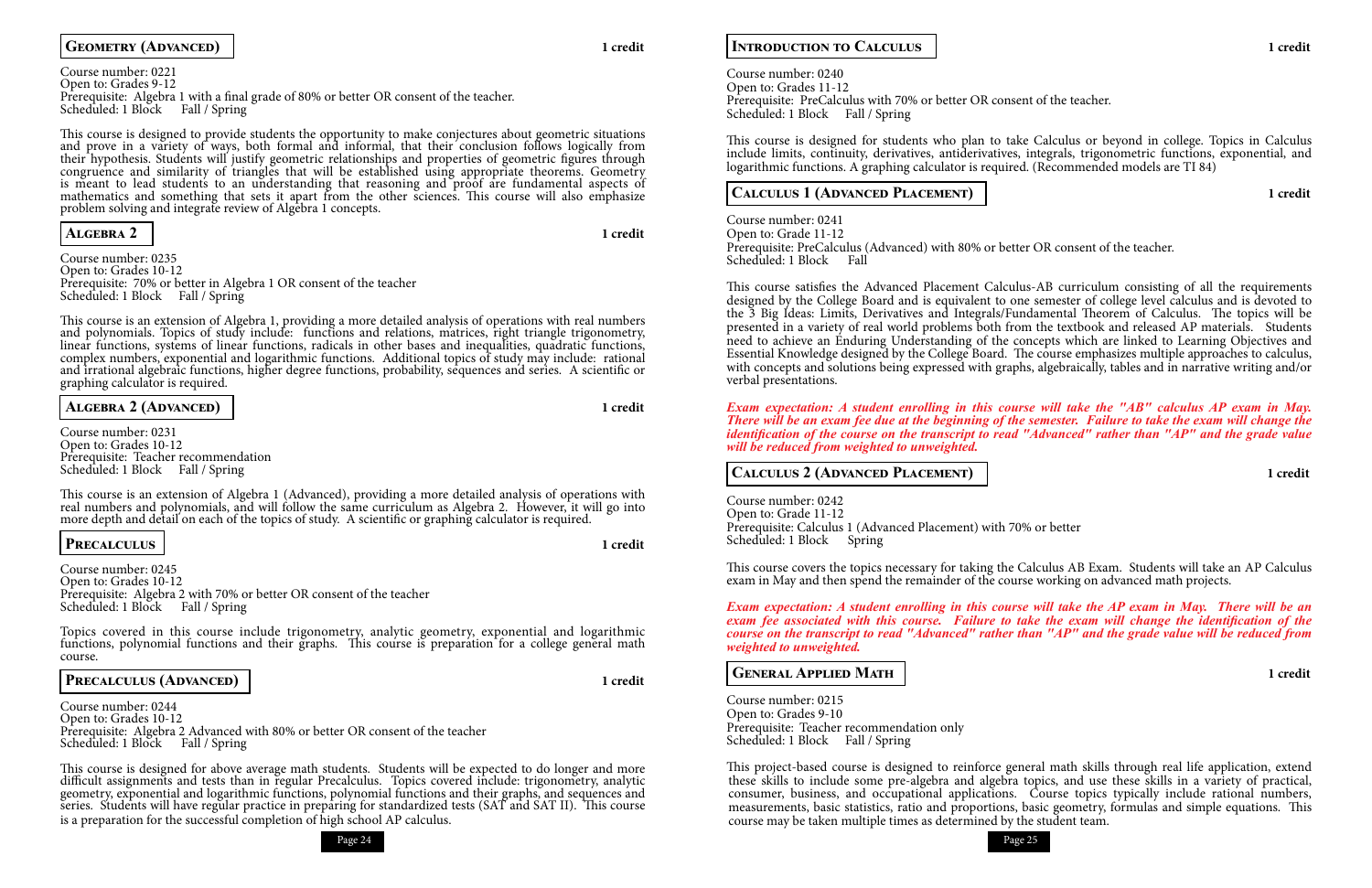

Course number: 0281 (math credit) Open to: Grades 10-12 Prerequisite: Algebra 1 or General Applied Math Scheduled: 1 Block Fall / Spring

### **Introduction to Engineering - Technical Math 1 credit**

This course will extend students' proficiency in mathematics, and apply these skills to build or solve problems. Students will learn the engineering design process while working independently and collaboratively in a course which will be project-based. Projects may include, but are not limited to, making CO2 cars, designing and printing spinning tops, designing and building of Rube Goldburg machines, etc. In many cases the math process will be done similar to the reverse engineering process with the math learned after the project is completed or during the process. Students will be asked to demonstrate understanding in the 8 mathematical practices.

### **Design and Fabrication 1 credit**

Course number: 0219 Open to: Grades 10-12 Prerequisite: Into to Engineering - Tech Math or Algebra 1 Scheduled: 1 Block Fall / Spring

Course number: 0281 Open to: Grades 11-12 Prerequisite: Algebra 2 with 70% or better OR consent of the teacher. Scheduled: 1 Block Fall / Spring

This course is an introduction to programming using the Visual Basic (Beginners All-purpose Symbolic Instruction Code) programming language. After gaining an understanding of the history of computing, programming concepts covered include input, processing, output, loops, conditional statements, functions, subroutines and arrays. The focus of the course will be to code everyday programs like payroll, cash registers, ATM's and simple games. Students can advance at their own pace. Students who can work independently, can apply their understanding of the basic concepts to other languages such as Python, Java or  $C_{++}$ .

This course will extend students' proficiency in mathematics, and apply these skills to technical and/ or industrial situations and problems. Technical Math topics may include but are not limited to technical drawing, rational numbers, systems of measurements, tolerances, numerical language, geometry, algebra, statistics, and using tables, graphs, charts, and other data displays. Students will use the engineering design process while working independently and collaboratively in a course which will be project-based. Students will have to use communication skills when designing their project for the school, a teacher, or community. Given that there will be multiple different projects going at once during a class period, this class is student driven. Students should be self motivated to work independently or within their group to finish projects in a timely manner. Projects will include, but are not limited to, building tables, shelves, chairs, desks, ect. Math will be used during the design and building process to represent pieces of the project like size, diameter, orientation, material tolerance, etc.

### **Statistics 1 credit**

This course is a study of descriptive statistics, probability, and inferential statistics. Students will discover how to collect, measure, display and summarize all types of data. Through the use of probability and inferential concepts, students will find how to describe relationships and make predictions about their data. Applying statistics to real life applications will be the major focus of this course. Data analysis will utilize the graphing calculator (TI-83) and computer. Data analysis will utilize the graphing calculator (TI-83) and computer software. This course can be taken for college credit through dual enrollment with the Community College of Vermont.

### **Computer Programming 1 credit**

Course number: 0285 Open to: Grades 10-12 Prerequisite: Algebra 1 Scheduled: 1 Block Fall / Spring

While this class is taught at the "standard" level, students will have the opportunity to re-enroll for the "advanced" credit by learning a new language independently. Advanced students will learn a higher level language such as C++ or JAVA and may prepare for the AP exam.

### **Performing Arts Courses**

### **Concert Choir 1 credit**

Course number: 1015 Open to: Grades 9-12 Prerequisite: Open to any student who enjoys singing Scheduled: During Block 5 **Full Year**

The Hartford High Concert Choir presents and encourages music performance at Hartford High School. Concert Choir is open to all qualified students in Grades 9-12. Vocal screening assessment will take place each year for all students in chorus. The Concert Choir studies music from many different historical periods, presenting diverse musical styles and genres. Dedication to the improvement of individual and group skills and musical knowledge is essential to participate in concert choir, and individual practice outside of rehearsal is expected. Students will be expected to perform assignments regularly with emphasis on sight reading. Students are eligible to represent Hartford High School through music festivals at the district, state, and regional levels. All students are welcome. *While this course is taught at the "standard" level, students will have the opportunity to earn an "advanced" credit by applying to do so through the teacher.*

### **Concert Band 1 credit**

Course number: 1020 Open to: Grades 9-12 Prerequisite: Open to any student who can demonstrate, or is willing to work towards, an intermediate level of playing ability. Scheduled: During Block 5 **Full Year**

The Hartford High School Concert Band presents and encourages music performance at Hartford High School. Concert Band is open to all qualified students in grades 9-12 who play woodwind, brass, or percussion instruments. The Concert Band performs music from many diverse musical styles and genres. Dedication to improvement of individual and group skills and musical knowledge is essential to participate in Concert Band, and individual practice outside of rehearsal is expected. Members of the band attend weekly small-group music instruction through a pull-out lesson program. All band members are encouraged to participate in pep band. Students are eligible to represent Hartford High School through music festivals at the district, state, and regional levels. All students are welcome. *While this course is taught at the "standard" level, students will have the opportunity to earn an "advanced" credit by applying to do so through the teacher.*

### **Concert Choir / Band 1 credit**

Course number: 1025 Open to: Grades 9-12 Prerequisite: See 1015 and 1020 Scheduled: During Block 5 **Full Year**

Concert Choir/Band allows students to participate in both Band and Choir. Students, who elect to do so, take on the work and responsibility of both groups. Class time is divided between Band and Choir. *While this course is taught at the "standard" level, students will have the opportunity to earn an "advanced" credit by applying to do so through the teacher.*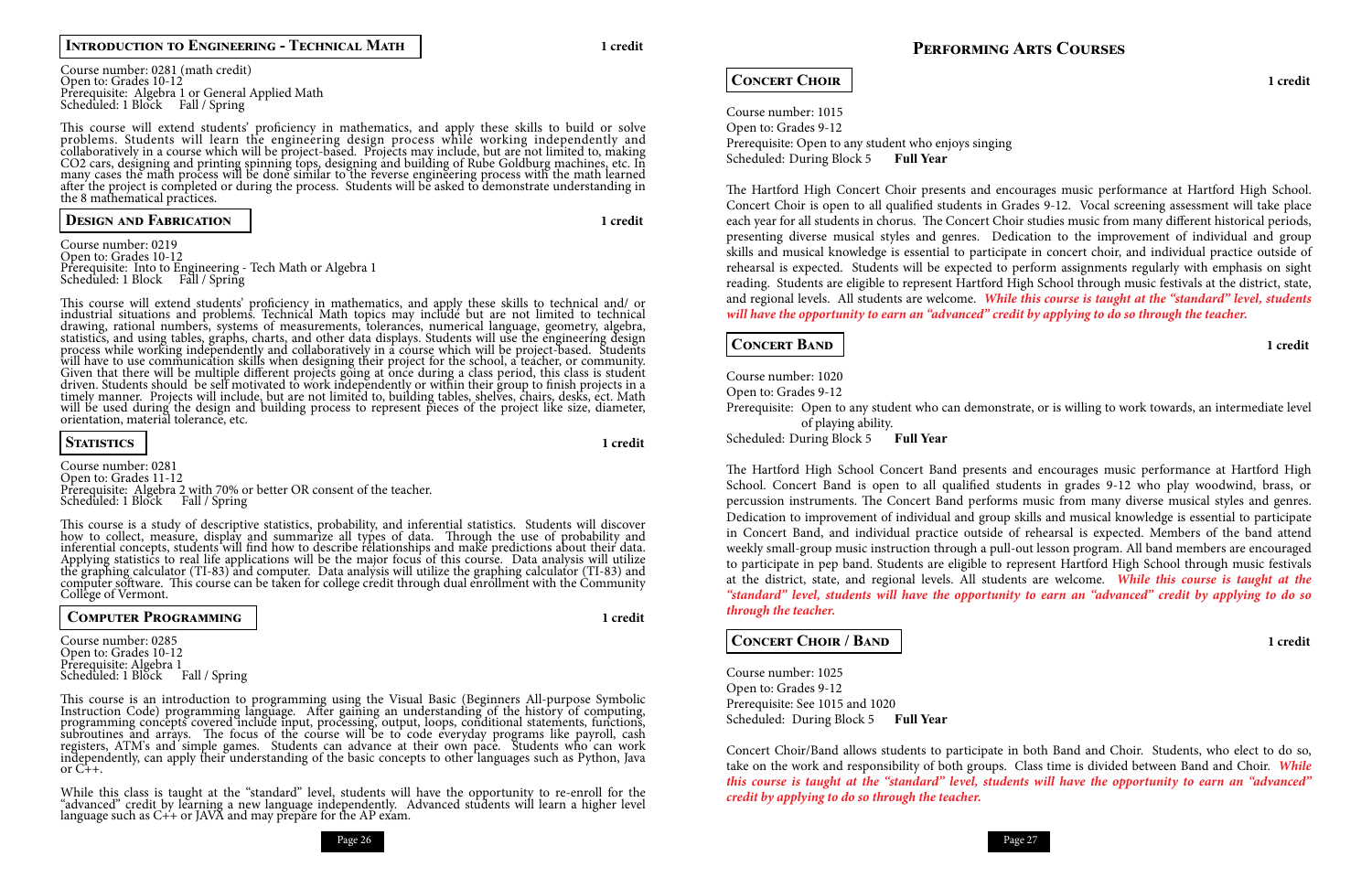### **Guitar 2 1 credit**

Course number: 1066 Open to: Grades 9-12 Prerequisite: Guitar 1 with a C or better OR consent of the teacher. Scheduled: 1 Block Fall / Spring Every other year *(next offered 2022-23)* 

Course number: 1029 Open to: Grades 9-12 Prerequisite: None Scheduled: 1 Block Fall / Spring

This course is an extension of Guitar 1. Throughout this course students will expand upon their knowledge of the fretboard and guitar techniques. We will read and play more advanced chords and be exposed to upper level music theory and rhythmic notation. Students will have the opportunity to improvise and compose their own melodies/pieces.

Course number: 1076 Open to: Grades 9-12 Prerequisite: Prior music reading experience highly recommended<br>Scheduled: 1 Block Fall / Spring Every other year (next offer Every other year *(next offered 2023-2024)* 

### **Hip-Hop Composition 1 credit**

Create your own music. Record your own raps. Lay down your own beats. In this class you will be working in the Music Technology Lab creating your own compositions using Soundtrap. This class will help you create and shape layers of sound using different sampling techniques as used in today's music industry. By the end of the semester, you will have your own portfolio of compositions.

### **MUSIC THEORY (ADVANCED) 1** credit

Course number: 1078 Open to: Grades 9-12 Prerequisite: None Scheduled: 1 Block Fall / Spring

This course is all about drumming! Every culture on the planet has some form of drumming, and this course will offer a hands-on exploration of various drumming and rhythm traditions. In this class we will play various percussive instruments such as: djembes, tubanos, talking drums, buffalo drums, and other assortments of hand percussion. Throughout this course students will experience music of African, Caribbean, and Latin American cultures. No previous music experience is needed to take this class. All skills will be taught in the class through traditional call and response and aural learning. All instruments will be provided for use. Nothing "beats" this!

Course number: 1073 Open to: Grades 9-12 Prerequisite: None Scheduled: 1 Block Fall / Spring

> Music not only provides a way for students to express themselves artistically, but also enhances intelligence and creativity. This course is designed to help the more serious music student learn the elements of musicianship necessary for becoming a mature advanced level musician. Students will study the language and symbols of music beginning with the construction of major and minor scales, the circle of fifths, interval training, chord construction and analysis, chord recognition, musical notation, four-part writing, and aural skills. Due to the amount of material that is covered, previous music reading experience is highly recommended. This course is taught at an advanced level.

### **WORLD DRUMMING 1** credit

Course number: 1069 Open to: Grades 9-12 Prerequisite: Broadway Performance 1 OR consent of the teacher Scheduled: 1 Block Fall / Spring

Course number: 1060 Open to: Grades 9-12 Prerequisite: None Scheduled: 1 Block Fall / Spring

### **Broadway Performance 1 1 credit**

"Start spreading the news because this is one singular sensation of a course." This course will explore all aspects of Broadway Performance. Students will explore the history of musical theater and address the unique challenges of the Broadway performer through work with scenes, ensemble, small group, and solo songs, characterizations, and choreography. Students who have never sung and/or acted before are more than welcome to join the class. *While this course is taught at the "standard" level, students will have the opportunity to earn an "advanced" credit by applying to do so through the teacher.*

### **Broadway Performance 2 1 credit**

This course will be a continuation of Broadway Performance 1. Students will direct and block their own scenes and choreograph and teach their own dances. Students will perform scenes, solos, duets, small ensemble numbers, and large group dances. During this class we will continue exploring various musicals throughout the decades and discuss various changes that have occurred over the years to make the Broadway musical what it is today. *While this course is taught at the "standard" level, students will have the opportunity to earn an "advanced" credit by applying to do so through the teacher.*

### **DANCE AND MOVEMENT 1** credit

In this class, we will experience various styles of dance forms and expression through movement. We will explore movement elements by learning basic techniques from various dance genres and styles. Alternative forms of movement, such as yoga or martial arts, may also be explored. No previous dance or movement experience is needed. This course may be taken for either a Fine Arts (1060) or PE (0544) credit.

### **Guitar 1 1 credit**

Course number: 1065 Open to: Grades 9-12 Prerequisite: None Scheduled: 1 Block Fall / Spring Every other year *(next offered 2022-23)*

Have you ever wanted to learn how to play your favorite song on the guitar? This course is designed for students who have little to no experience playing the guitar. Throughout the semester, students will read and play melodies and all types of chords from major/minor to barre/power chords. Students will practice different strumming patterns, and explore techniques of improvisation. Students will also be exposed to musical notation and basic music theory. As a class, we will work on a variety of solo and ensemble pieces in an assortment of musical genres. Guitars will be provided.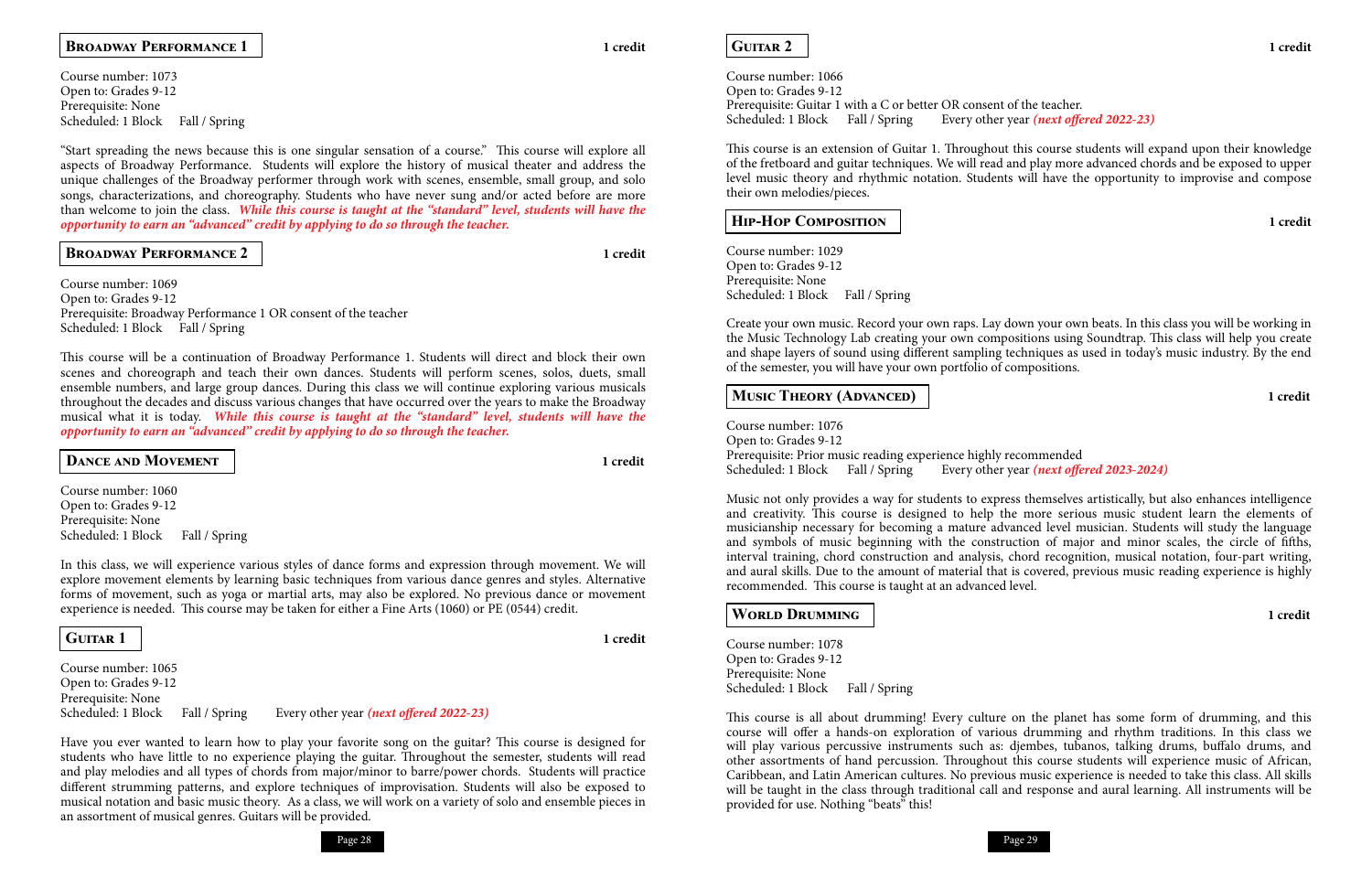### **Physical Education Courses**

Course number: 0501 Open to: Grade 9-12 Prerequisite: None Scheduled: 1 Block Fall / Spring

**Competitive Team Sports / Games 1 credit**

Course number: 0505 Open to: Grade 9-12 Prerequisite: None Scheduled: 1 Block Fall / Spring

This course provides students with the opportunity to participate in several team-based sports/games with a high level of intensity. The involvement in specific sports will provide an atmosphere that is competitive, while promoting communication and collaboration among peers. Students will also gain an appreciation for the degree of fitness necessary to participate in these different sports. Units may include; soccer, volleyball, speedball, flag football, kin-ball, ultimate frisbee, floor hockey, and others.

### **Recreational and Leisure Sports / Games 1 credit**

Course number: 0511 Open to: Grades 9-12 Prerequisite: None Scheduled: 1 Block Fall / Spring

Course number: 0515 Open to: Grades 9-12 Prerequisite: None Scheduled: 1 Block Fall / Spring

This course is designed to provide opportunities for the students to elect individual and team activities that have carryover value associated with them. These lifetime activities allow for mixed grade, co-educational participation and will provide a variety of life and leisure time offerings. The course objectives include assisting students in the development of physical fitness and motor ability; aiding the student's physical, mental, and social growth; and offering activities which facilitate meeting these objectives. Activities may include: Tennis, Bowling, Badminton, Table Tennis, Snow Shoeing, Pickleball, bocce ball, croquet, horseshoes, Frisbee golf, Corn hole, etc.

Course number: 0534 Open to: Grade 10-12 Prerequisite: 1 PE Credit Scheduled: 1 Block Fall / Spring

**Low Impact Fitness Class 1 credit**

Course number: 0599 Open to: Grades 10-12 Prerequisite: 1 credit in a required Fitness class. Scheduled: 1 Block Fall / Spring

This class is specifically designed to meet the needs of the students who do not enjoy competitive team sports. The class focus will be on full body low impact exercise. Endurance walking, Yoga and Barre exercises will be emphasized. Our goal is to increase endurance and create healthy lifestyle changes. This course will have a lower impact and intensity than the Life time fitness course.

### **Lifetime Fitness 1 credit**

Course number: 0598 Open to: Grades 11-12 Prerequisite: Personal Fitness and Instructor's Approval Scheduled: 1 Block Fall / Spring

This course is designed to provide an opportunity for students to develop individualized fitness plans. Students will learn the fundamentals of strength, aerobic, and overall fitness training. An emphasis will be placed on an array of lifelong fitness activities. A true lifelong, personal comprehensive fitness plan will be developed as a result of this course. This course is higher impact with more intense cardio than the Low Impact Fitness Class.

**Better Than Yesterday 1 credit**

Better Than Yesterday is designed to give students the opportunity to learn and apply tactical and practical life skills with the goal of discovering the best physical and mental versions of themselves. This course utilizes the "5 Pillars of Health" as a basis for it's curriculum content. These are: Connection, Mindset, Sleep, Nutrition, & Exercise. A mix of class discussion, hands-on experiences, place-based opportunities, low impact physical activities, and technological resources will provide the conduits that deliver the course material. Students will strive to implement the course content into their daily lives in a quest to achieve their unique & specific goals aimed at a life of purpose and fulfillment.

### **Personal Fitness 1 credit**

Personal Fitness is designed to give students the opportunity to learn a variety of fitness concepts and conditioning techniques used for obtaining optimal physical fitness. This course includes active workout/ exercise sessions aimed to enhance the fitness capacity of it's participants. Students will benefit from comprehensive total body training and conditioning with a specific focus on the 10 components of fitness: cardiovascular/respiratory endurance, stamina, strength, flexibility, power, speed, coordination, agility, balance, and accuracy. Students will have the opportunity to explore a variety of approaches to enhance their physical and mental performance in the elements of exercise, nutrition, sleep, relational connections, and mindset. Students will strive to implement the course content into their daily lives in a quest to achieve specific goals.

### **Personal Fitness (Advanced) 1 credit**

Advanced Personal Fitness is designed specifically for those students who seek to take a deep dive into the cognitive and physical literacy of fitness related content and enhancement of personal fitness capacity. This course requires all students to be physically active participants everyday. YOU WILL SWEAT! This course encompasses all of the integral elements of Personal Fitness with the addition of a series of higher level principals. Students consistently log every workout session and analyze their performance while on a quest to discover the most effective methodologies that bring them closer to their fitness goals. The semester concludes with an in-depth focus and self-guided project pertaining to an individualized facet of health and wellness for which the student possesses a high level of interest.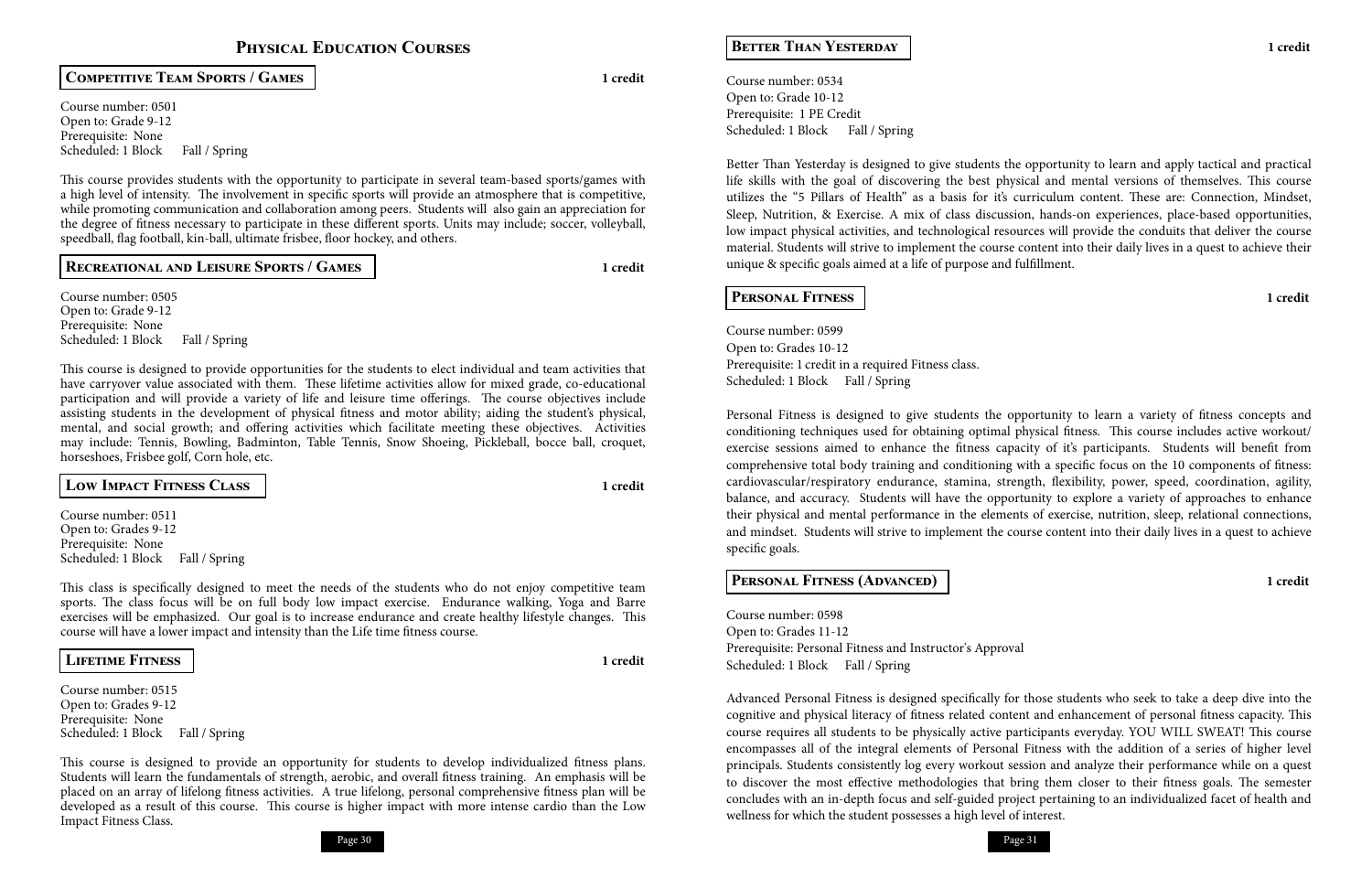

### **DANCE & MOVEMENT 1**

Course number: 0544 Open to: Grades 9-12 Prerequisite: None Scheduled: 1 Block Fall / Spring

In this class, we will experience various styles of dance forms and expression through movement. Throughout this class we will explore movement elements by learning basic techniques from various dance genres and styles. Alternative forms of movement, such as yoga or martial arts, may also be explored. No previous dance or movement experience is needed. This course may be taken for either a Fine Arts (1060) or PE (0544) credit.

**Wellness ½ credit**

### Course number: 0701 Open to: Grade 9 Prerequisite: None (This is a required course for all entering 9th graders at Hartford High School and must

be repeated if a passing grade is not earned.)<br>Block / 1 Term Fall / Spring Scheduled: 1 Block / 1 Term

Course number: 0700 Open to: Grade 10-12 Prerequisite: Wellness Scheduled: 1 Block Fall / Spring

The focus of the Wellness portion of this course is on the physical, social and emotional aspects of health. Students will research their family's health history in regard to disease prevention. Students will set personal wellness goals in areas of nutrition and fitness. The following topics will also be covered: human sexuality, relationships, substance abuse prevention, and communication skills. As part of the human sexuality unit students will have the opportunity to take care of a "Real Care Baby", a computerized baby simulator. In addition, students will learn how the media influences our choices and behaviors in each of these topics. Guest speakers and videos are used to enhance the curriculum when possible. **Students are graded on class participation, projects, quizzes, and homework.**

Course number: 0702 Open to: Grade 9 Prerequisite: None (This course will be taken the opposite term of Wellness.) Scheduled: 1 Block / 1 Term Fall / Spring

The Science Department offers a variety of courses preparing students for Vermont's High School Grade Expectations which reflect the standards of the Vermont Framework of Standards and Learning Objectives. Science courses also offer numerous inquiry-based activities and concepts that reflect both Vermont state and national (NGSS) standards. Out of the 3.0 science credits required to graduate from Hartford High School one must be a physical science and one must be a biology. The department highly recommends that the required 3.0 graduation credits include a physical science, biology, and chemistry and are completed by the end of their junior year without having a year in which no science course is taken.

**Personal Wellness 1 credit**

This course is designed for students who are interested in gaining more knowledge and skills in the area of health. Throughout this course, students will have an opportunity to participate in a variety of lessons, activities, and projects with the focus being on their own physical, social and emotional health. Students will also explore the media's influences on our choices. The following topics will be offered: nutrition, relationships, sexual violence prevention, human trafficking, substance abuse prevention, LGBTQ+ health care needs, stress reduction, lifestyle diseases, and issues in global health. Students will become certified in American Red Cross CPR and will be graded on class participation, projects, and content sharing. Guest Speakers and videos will be used to enhance the curriculum when possible.

### **Personalizing Pathways ½ credit**

Each and every Hartford student will have a different, unique, and personalized path through our school. Students will develop their Personalized Learning Plan (PLP) during Personalizing Pathways. Students will engage in activities designed to support their understanding of setting goals that are specific to their dreams and the creation of a living PLP that will allow them to drive their learning throughout their high school career.

### **Science Courses**

Course number: 0321 Open to: Grades 9-10, (11-12 w/ teacher approval) Prerequisite: None. Scheduled: 1 Block Fall / Spring

### **Earth & Space Science 1 credit**

Course number: 0315 Open to: Required for Grade 9 but open to Grades 10-12 Prerequisite: None Scheduled: 1 Block Fall / Spring

Earth & Space Science (ESS) is an introductory laboratory-based, hands-on course which develops understanding of a wide range of topics that build upon science concepts from middle school through more advanced content and skill. There are five (5) topics in ESS: Cosmology, Meteorology, Oceanography, Geology, and Human Sustainability. The hands-on component of this course involves experimental gathering, analyzing, and interpreting data to understand evidence in support of scientific knowledge. Emphasis is placed on using engineering and technology to design solutions to challenges facing human society. This course will fulfill the physical science graduation requirement.

*Advanced credit may be earned in ESS for students who are highly motivated and have excellent time management skills. Advanced students choose which of the 5 ESS topics to investigate further by researching and/or conducting original experimental projects to be presented at Exhibition Night. The opportunity for students pursuing an advanced credit will be rigorous, challenging, and require extra time outside of the regular class.*

*Principles of Earth and Space Science may be embedded in an ESS section on the recommendation of the 8th grade teacher or special educator. This course covers the same content as Earth & Space Science but is designed for students who will receive an individualized, content-rich course tailored to meet their specific needs. It will also build the academic skills necessary for each student to experience academic growth and success. This course will fulfill the physical science graduation requirement.*

### **BIOLOGY: EXPLORING LIFE SCIENCE 1** credit

Course number: 0325 Open to: Grade 10-12 Prerequisite: Earth & Space Science Scheduled: 1 Block Fall / Spring

Biology takes an integrated approach to align with the Vermont State Standards, and NGSS targets. Major units of study include Inquiry Based Science, Characteristics of Living Organisms, Cell Structure and Function, Energy Transfer in Living Systems, Heredity, and Descent with Modification. Course delivery includes differentiated opportunities through lecture, reading, multimedia presentations, interactive simulations, and inquiry based activities and labs. Laboratory analysis provides opportunities for application of concepts and is a focus of this class. Emphasis will be placed on the correct use of biological tools such as microscopes, graphic analysis, and scientific writing. Biology builds on the chemical content in Earth & Space Science. This course will fulfill the biology graduation requirement.

### **BIOLOGY (ADVANCED) 1** credit

Advanced biology is a rigorous course that freshmen are recommended to participate in. It is designed for the highly motivated student who has good time management skills and completes work outside of class. This one-semester course utilizes an inquiry-based lab approach. This course will focus on four major areas of biology; structures and processes of molecules and organisms, the interactions of chemicals and energy within ecosystems, the inheritance and variation of traits and biological evolution. This course will be taught with the Next Generation Science Standards, with many cross-cutting concepts to other domains and the scientific practices of argumentation with evidence and communicating obtained information highlighted. This course will fulfill the biology graduation requirement.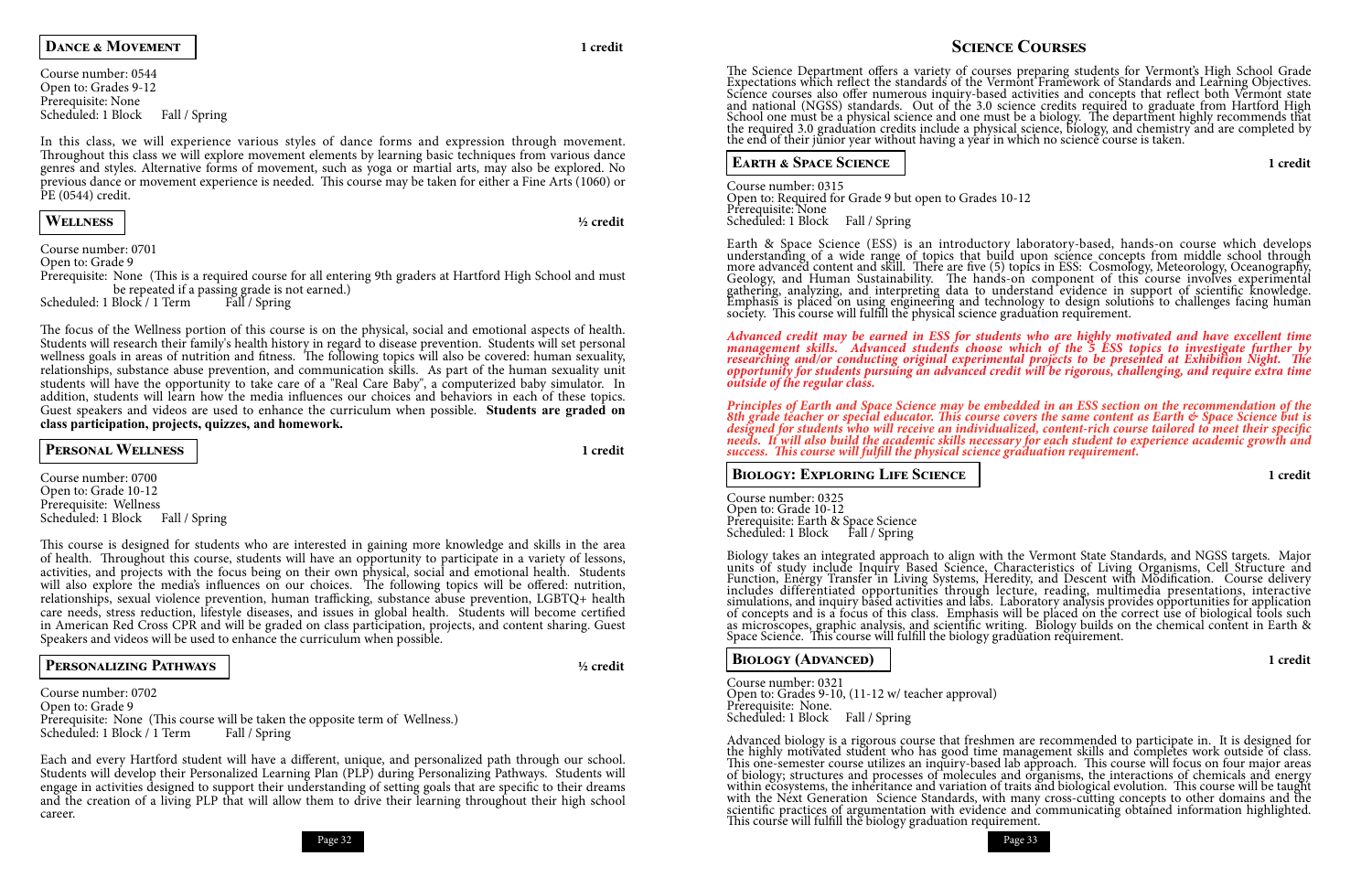

### **Energy & Matter: Project-based Conceptual Physical Science 1 credit**

Course number: 0323 Open to: Grades 10-12 Prerequisite: Successful completion of 2 science credits Scheduled: 1 Block Fall / Spring

> Course number: 0333 Open to: Grades 10-12 Prerequisite: Earth & Space Science or Advanced Biology or Biology, and Algebra 1 Scheduled: 1 Block Fall / Spring

This course is a hands-on elective for students who have yet to take a physical science course or for those who have taken physics and/or chemistry and would like to explore these topics further. This course will investigate topics where physics and chemistry overlap such as polymer formation and behavior, electroplating, and amorphous solids. Additional units and projects may include catapults and trebuchets, forging aluminum, forming alloys, bungee cord theory, design and build boomerangs, design and build kaleidoscopes, making mirrors, and others. There will be an emphasis on meeting the NGSS engineering standards. This course will fulfill the physical science graduation requirement.

### **INTRODUCTION TO COLLEGE CHEMISTRY 1** 1 credit

This course provides a general foundation for the college bound student. Considerable reliance is placed on laboratory work so that chemical principles are drawn directly from student observation. This course will enable students to better understand: history of chemistry, measurement and data analysis, atomic structure and theory, electrons in atoms, periodic table and periodic law, elements, states of matter and their properties and changes, ionic and covalent bonding and compounds, chemical reactions, the mole, concept, stoichiometry, and chemical reaction rates. Chemistry requires strong math manipulation skills, particularly algebra. Students may use this course to fulfill the physical science graduation requirement.

*Advanced credit may be earned in Introduction to College Chemistry 1 for students who are highly motivated and have excellent time management skills. The opportunity for students pursuing an advanced credit will be rigorous, challenging, and require extra time outside of the regular class.*

### **INTRODUCTION TO COLLEGE CHEMISTRY 2 1 1** credit

Course number: 0336 Open to: Grades 10-12 Prerequisite: Introduction to College Chemistry 1 Scheduled: 1 Block Spring

This course provides a further general foundation for the technical or college bound student and is a continuation of Introduction to College Chemistry 1. This course will cover chemical principles not covered in the previous chemistry course and will rely heavily on laboratory work to elucidate principles that are drawn directly from student observation. Topics covered in this course include states of matter, solutions, gas chemistry, complex ions, acid/base chemistry, chemical kinetics and equilibria, thermochemistry, electrochemistry, oxidation-reduction chemistry, and nuclear chemistry. This course requires strong math skills, particularly algebra.

Course number: 0320 Open to: Grades 10-12 Prerequisite: Biology or Advanced Biology Scheduled: 1 Block Fall / Spring

> *Students who have completed both Introduction to College Chemistry 1 and 2 are not expected to take AP Chemistry but are not prohibited from doing so.*

### **AP Biology 1 (Advanced Placement) 1 credit**

Course number: 0351 Open to: Grades 10-12 Prerequisite: Advanced Biology. Algebra 2 or its equivalent (may be taken concurrently) is recommended. Scheduled: 1 Block Fall

AP Biology is an advanced placement course. AP Biology is designed to challenge highly motivated students wishing to prepare themselves for the academic rigors of college. This intensive program is particularly well suited, although not limited to, those students who wish to pursue professional careers in biology, chemistry, bioengineering, medicine, nursing and other allied health fields. Any interested and motivated student, including those who do not typically view themselves as "AP" students, should be encouraged to attempt AP Biology. Upon the successful completion of both semesters, the student is eligible to take the AP exam in biology for college credit. The topics studied: biochemistry, cell metabolism, photosynthesis, immunology, genetics, gene engineering, water relations, bioinformatics, cancer, population biology, and evolution are those topics which are in the forefront of modern molecular and cell biology. Exam expectation: A student enrolling in this course will take the AP exam in May. There will be an exam fee associated with this course.

### *Students enrolled in an AP course are expected to take the AP exam in the spring as part of the course requirements. Failure to take the exam will change the identification of the course on the transcript to read "Advanced" rather than "AP" and the grade value will be reduced from weighted to unweighted.*

**AP Biology 2 (Advanced Placement) 1 credit**

Course number: 0352 Open to: Grades 10-12 Prerequisite: AP Biology 1 with a C- or better Scheduled: 1 Block Spring

AP Biology 2 is a continuation of AP Biology 1. Topics not covered in semester I will be completed in this semester. Upon the successful completion of this entire course, the student will take the AP biology exam for college credit where accepted.

*Students enrolled in an AP course are expected to take the AP exam in the spring as part of the course requirements. Failure to take the exam will change the identification of the course on the transcript to read "Advanced" rather than "AP" and the grade value will be reduced from weighted to unweighted.*

### **Bioethics 1 credit**

Bioethics encourages students to explore and understand the ways in which science and technology shape culture, values, and institutions and how such factors in turn, shape science and technology. We will focus on contemporary scientific and policy issues such as pandemic response, vaccine acceptance, climate change, genetically modified organisms, food insecurity, and health justice as it relates to BIPOC, LBGTQ+, persons with disabilities, and other marginalized communities. We will examine the context of historical and contemporary injustices that have led to modern codes of ethics in medicine and research. We will investigate the legacy of colonialism, racism, misogyny, heteronormativity, and ableism which continue to perpetuate bias in our scientific and medical institutions, alongside movements to dismantle mechanisms of systemic injustice. The course will be taught seminar style, with students responsible for reading, preparing for, and participating in student-led discussions. An advanced option will be available to students who are interested.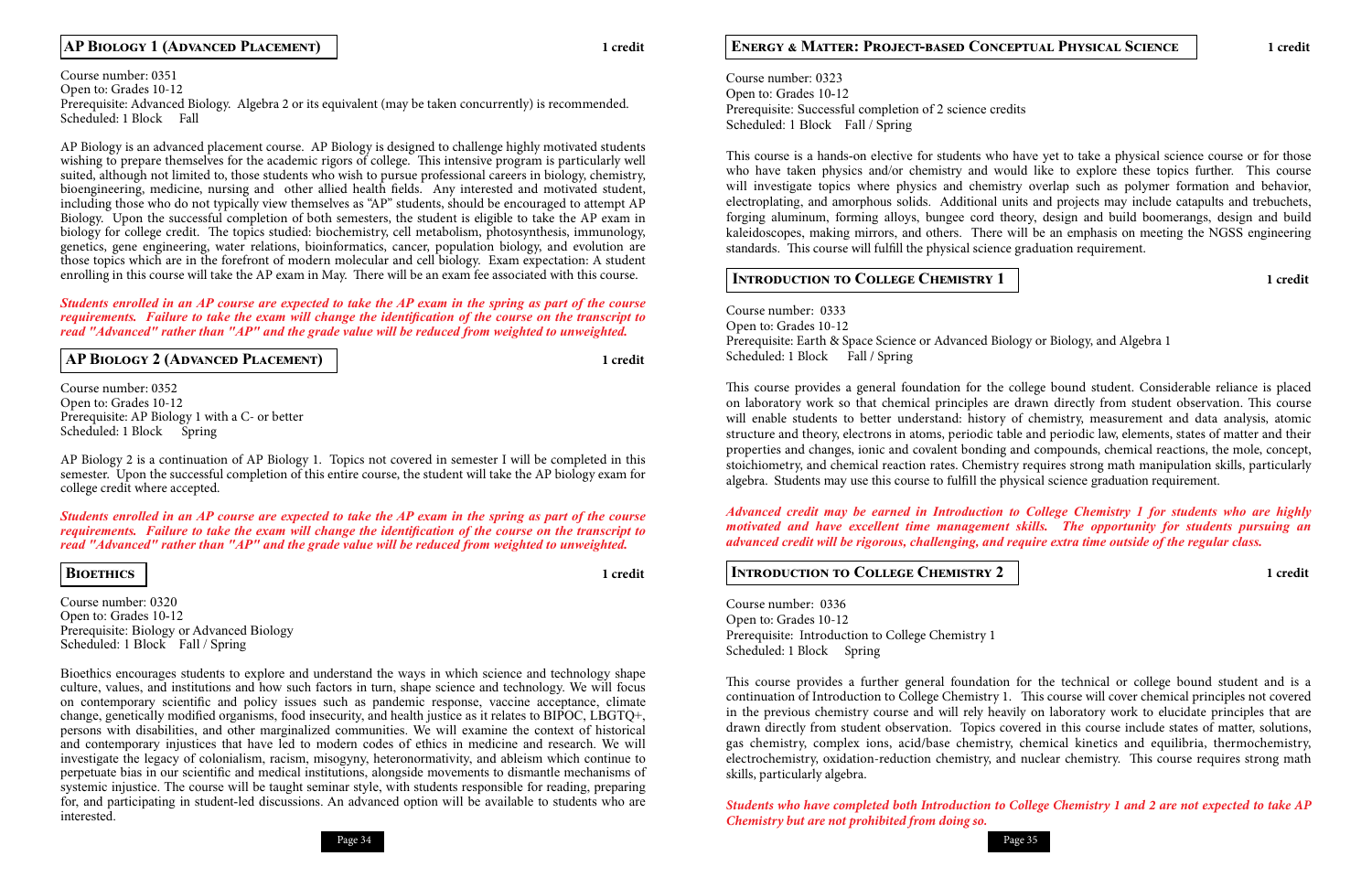### **AP CHEMISTRY 1 (ADVANCED PLACEMENT) 1** credit

### **PHYSICS 2 (ADVANCED) 1** credit



Course number: 0342 Open to: Grades 10-12 Prerequisite: Successful completion of Physics 1 (with a B or better) Scheduled: 1 Block Spring

Course Number: 0354 Open to: Grade 10-12 Prerequisite: 2 Science credits (Must include a physical science and a biology) Scheduled: 1 Block Fall / Spring

This course is designed for the technical or college-bound student with an interest in science. In Physics 2 (Advanced) students will return to portions of the major topics from Physics 1 including Kinematics, Forces, Energy, Momentum, Heat, Electricity, Magnetism, and Waves for greater in-depth study. In addition, students will explore Rotational Motion, Torque, Fluids, Pressure, and Nuclear Physics. Lectures are limited in this course with students learning primarily by performing experiments, observing demonstrations, and participating in problem-solving activities and engineering design challenges. Lab work and quantitative analysis are emphasized throughout the course.

### **Environmental Science 1 credit**

This course will examine Vermont's environment and the ways humans impact it. Students will learn methodologies scientists practice to understand the interrelationships of the natural world. Lessons will focus on identifying and analyzing natural and human-made environmental problems and students will evaluate risks associated with these problems to evaluate alternative solutions for resolving and/or preventing them. This course will include numerous opportunities for project-based learning including testing different soil horizons for chemical content, collecting data on stream health in local bodies of water, working on developing sustainable practices for the school, and practicing citizen science in the community. Students in this course will work closely with local businesses, nonprofits and educational institutions to develop projects that will positively impact the local environment. Field trips and field research will be incorporated into the course curriculum as well as opportunities to collaborate with other schools to gain a more global perspective on a diversity of environments and ongoing environmental change.

### **Anatomy 1 credit**

Course number: 0334 Open to: Grades 11- 12 Prerequisite: Biology or Advanced Biology Scheduled: 1 Block Fall / Spring

This course will introduce students to the basic principles of human anatomy. Students will use creative, handson instruction to further their knowledge of their bodies and health. Students will explore the major systems of the body using models, investigations, multimedia presentations, and interactive simulations. Regular dissection and analysis of human health is a part of the delivery of this course. This course is offered subject to enrollment and will *not* fulfill the biology graduation requirement. *An advanced option will be available to students who are interested.*

Course number: 0341 Open to: Grades 10-12 Prerequisite: Successful completion or concurrent enrollment in Algebra 1 Scheduled: 1 Block Fall / Spring

Course number: 0326 Open to: Grades 11-12

Prerequisite: Introduction to College Chemistry 1, one Biology credit, and Algebra 2 or its equivalent (may be taken concurrently) with grades of B (83) or higher in all science and math courses. Scheduled: 1 Block Fall

This course is designed to further challenge highly motivated students wishing to prepare themselves for the academic rigors of college. Any interested and motivated student who has completed Chemistry (Advanced), including those who do not typically view themselves as "AP" students, are encouraged to attempt AP Chemistry. This course is particularly well suited for students interested in pursuing science careers (medicine, nursing, chemical engineering, biochemistry, water resources, environmental science, allied health, etc.) and/or related technologies. This course will be rigorous, detailed, and presented at a fast pace. AP Chemistry 1 will examine topics not covered in Chemistry (Advanced) and will expand upon many topics previously covered in Chemistry (Advanced). Laboratory exercises and experiments will not only direct the progression of topics to be covered in this course but will be rigorous and similar to that of a typical college course. Topics covered in AP Chemistry are necessary to further prepare students for the rigors of college science courses beyond the general level.

*Exam expectation: A student enrolling in this course will take the AP Chemistry exam in May. There will be an exam fee associated with this course.* 

*Students enrolled in an AP course are expected to take the AP exam in the spring as part of the course requirements. Failure to take the exam will change the identification of the course on the transcript to read "Advanced" rather than "AP" and the grade value will be reduced from weighted to unweighted.*

**AP CHEMISTRY 2 (ADVANCED PLACEMENT)** | 1 credit

Course number: 0327 Open to: Grades 11-12 Prerequisite: AP Chemistry 1 with a C or better Scheduled: 1 Block Spring

This course is a continuation of AP Chemistry 1. Topics not covered in AP Chemistry 1 will be completed in this semester and units including organic chemistry and biochemistry will be expanded upon and/or introduced. Upon successful completion of this course students will take the AP Chemistry exam for college credit where accepted.

*Students enrolled in an AP course are expected to take the AP exam in the spring as part of the course requirements. Failure to take the exam will change the identification of the course on the transcript to read "Advanced" rather than "AP" and the grade value will be reduced from weighted to unweighted.*

**Physics 1 1 credit**

This course is designed for any student with an interest in actively doing science. In Physics 1 students will explore the following major topics: Kinematics, Forces, Energy, Momentum, Heat, Electricity, Magnetism, and Waves. Lectures are limited in this course with students learning primarily by performing experiments, observing demonstrations, and participating in problem-solving activities. Lab work and quantitative analysis are emphasized throughout the course. While this course is taught at the "standard" level, students will have the opportunity to earn an "advanced" credit by applying to do so through the teacher and department chair. Students may use this course to fulfill the physical science graduation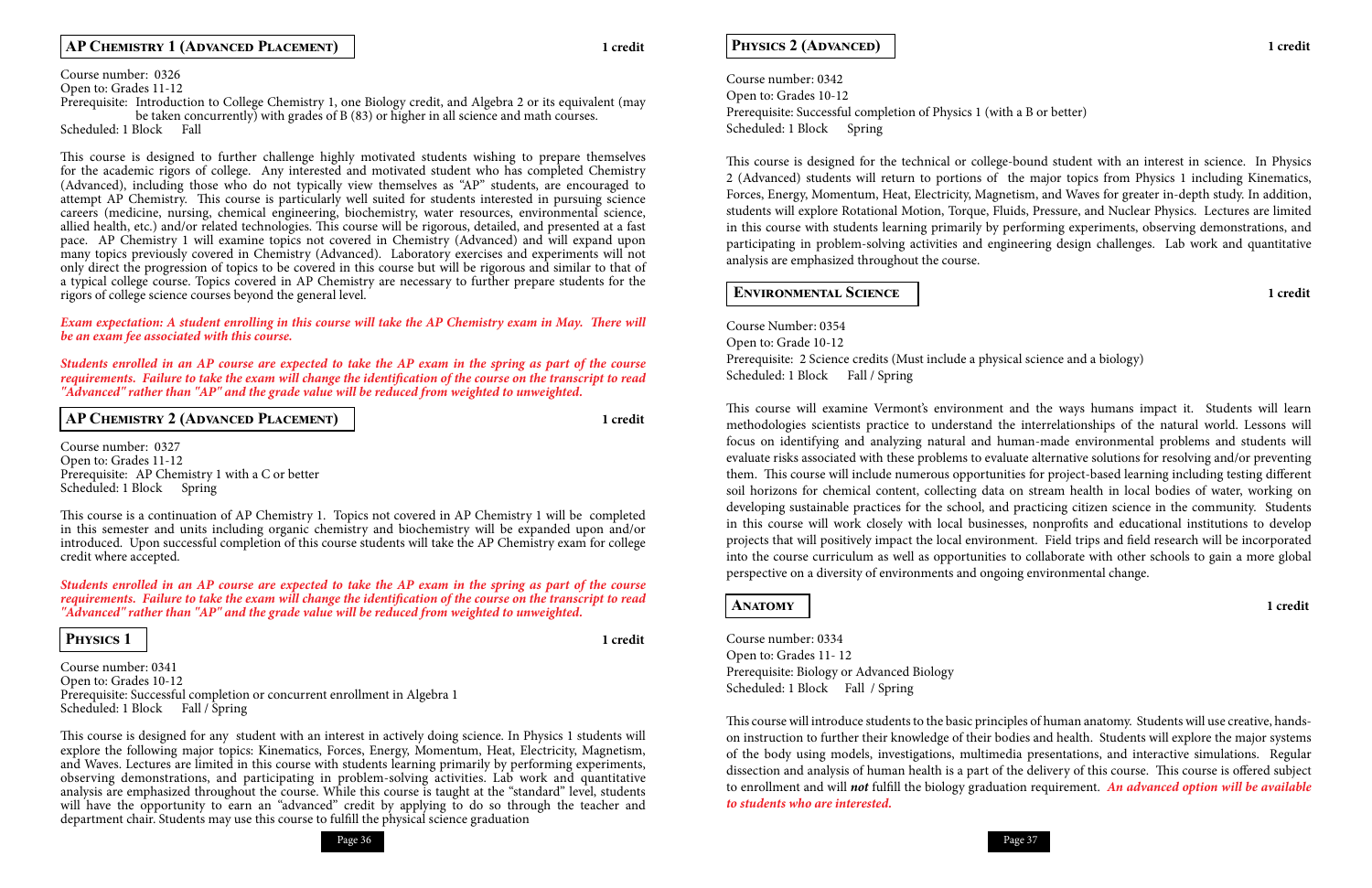

### **Social Studies Courses**

Course Number: 0115 Open to: Grades 9-12 Prerequisite: None Scheduled: 1 Block Fall / Spring

### **\*\*\*\*** *To graduate from Hartford High School, a student must have 3 credits of Social Studies with one being a US History credit.*

**Global Issues 1 credit**

This course is meant to serve as a broad overview of the modern world and the challenges it faces. Global Issues begins with an introduction to the different people, religions, governments, regions, and economies found around the globe today. It then takes an in-depth look at the global economy, conflicts around the world, and quality of life experienced by people in various countries. This class emphasizes the development of fundamental academic and personal skills required for success throughout high school and beyond. Specifically, this course will emphasize research, writing, presenting and collaboration with peers. The course culminates in a semester-long project in which students investigate a global issue of their choosing and seek to make an impact in the world they live in.

Course Number: 0125 Open to: Grades 10-12 Prerequisite: None Scheduled: 1 Block Fall / Spring

*While this course is taught at the standard level, students will have the opportunity to earn an advanced credit by applying to do so through the teacher and department chair. Upon teacher and guidance counselor recommendation, a student can be placed in a foundational skills section within this class.*

Course number: 0126 Open to: Grades 10-12 Prerequisite: None Scheduled: 1 Block Fall / Spring

**\*\*\*\*** *Sophomores or Juniors: All students in Grade 10 or Grade 11 are required to take either U. S. History or Scholars of U. S. History (Advanced).*

**US History: Civil War to World War II 1 credit**

This course provides a general survey of U.S. History. The primary focus is upon the social, economic, and political developments which took place after the 1900's. Citizenship skills are incorporated into the basic objectives of this course. At the option of the teacher, mini-units of concentration may also be included. This course will fulfill the high school requirement for US History.

Course number: 0127 Open to: Grades 10-12 Prerequisite: None Scheduled: 1 Block Fall / Spring

*While this course is taught at the standard level, students will have the opportunity to earn an advanced credit by applying to do so through the teacher and department chair. This option would entail a meeting with the teacher or Department Chair once a week during an H-block segment and most likely writing document based papers. Upon teacher and guidance counselor recommendation, a student can be placed in a foundational skills section within this class.*

### **US History: Conflict, Chaos & Counterculture 1 credit**

Course number: 0128 Open to: Grades 10-12 Prerequisite: None Scheduled: 1 Block Fall / Spring

This course is a study of Modern American history from the end of WWII to the present day. The course will focus on military conflicts, Civil Rights, equality, political issues as well as technology and inventions since World War II. An emphasis will be placed on the United States' role in the world as a result of these topics as well as counterculture that develops. This course will use literature, music and film to interpret the importance of our most recent history. This class will require reading, writing and class participation! This course will fulfill the high school requirement for US History.

*While this course is taught at the standard level, students will have the opportunity to earn an advanced credit by applying to do so through the teacher and department chair. This option would entail a meeting with the teacher or Department Chair once a week during an H-block segment and most likely writing document based papers. Upon teacher and guidance counselor recommendation, a student can be placed in a foundational skills section within this class.*

### **US History: A Multimedia Approach 1 credit**



*While this course is taught at the standard level, students will have the opportunity to earn an advanced credit by applying to do so through the teacher and department chair. This option would entail a meeting with the teacher or Department Chair once a week during an H-block segment and most likely writing document based papers. Upon teacher and guidance counselor recommendation, a student can be placed in a foundational skills section within this class.*

### **US History: Civics 1 credit**

The purpose of this class is to introduce students to the workings of American government on the federal, state, and local levels. We will explore the three different branches, discuss the role of the individual in society, how taxes work and how they are used, and most importantly, the role of the individual in their community and the impact they can have on society. The class will culminate in a civics project that requires students to actively participate in their community. This course will fulfill the high school requirement for US History.

*While this course is taught at the standard level, students will have the opportunity to earn an advanced credit by applying to do so through the teacher and department chair. This option would entail a meeting with the teacher or Department Chair once a week during an H-block segment and most likely writing document based papers. Upon teacher and guidance counselor recommendation, a student can be placed in a foundational skills section within this class.*

### **SCHOLARS OF US HISTORY (ADVANCED) 2** credits

Course number: Scholars of US History 1 (A) 0122 / Scholars of US History 2 (A) 0123 Open to: Grades 10-12 Prerequisite: None Scheduled: 1 Block **Full Year**

Designed for the advanced student, this course will survey the entire history of the United States in great depth. Students must have above average skills in reading and writing as the pace will be accelerated. This challenging full year course will prepare students to take the SAT II Achievement Test.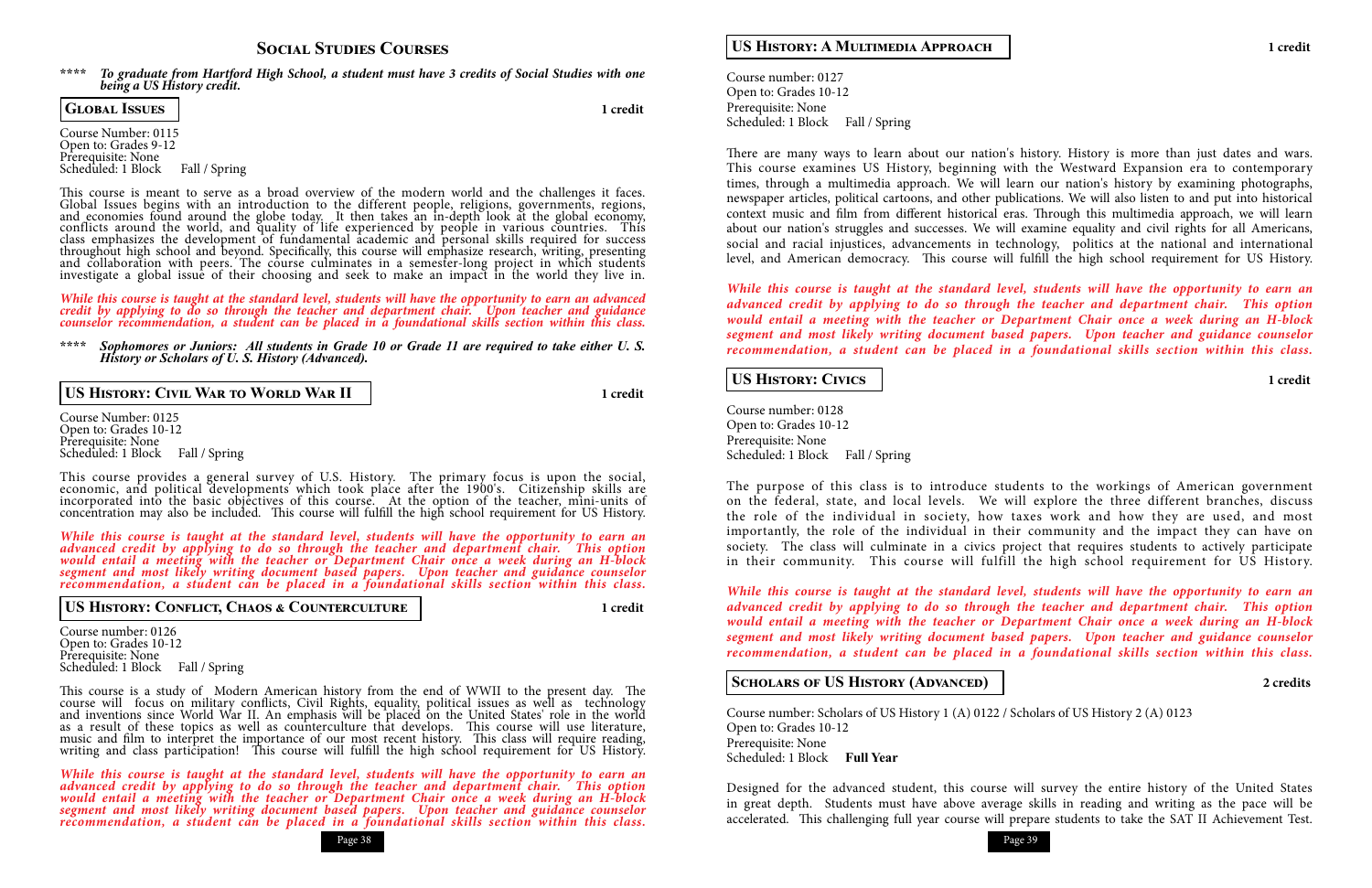### Page 40 Page 41

**GENDER STUDIES** 1 credit

Course number: 0121 Open to: Grades 10-12 Prerequisite: 1 Social Studies credit Scheduled: 1 Block Fall / Spring

### **History Book Club 1 credit**

This class is designed for students who like to read and are interested in history and various social movements. Students will examine the history of social movements, marginalized groups, and other concepts through the close reading of literary and other texts. Students in the History Book Club will have voice and choice in the texts that they read, and students will not be required to read a single text as an entire class. Students will engage in inquiry, analysis, book circles, argument, and other practices in order to demonstrate their understanding of what they have read, how it reflects the time during which it takes place, the perspectives of the characters therein, and its historical accuracy.

Course number: 0161 Open to: Grades 11-12<br>Prerequisite: 1 credit in US History Scheduled: 1 Block Fall / Spring

Course number: 0171 Open to: Grades 11-12 Prerequisite: 1 credit in US History<br>Scheduled: 1 Block Spring

*While this class is taught at the standard level, students will have the opportunity to earn an advanced credit by applying to do so through the teacher and Department Chair.*

### **DEVELOPMENT OF WESTERN CIVILIZATION (ADVANCED)** | 1 credit

Course number: 0188 Open to: Grades 11-12 Prerequisite: **1** Social Studies credit Scheduled: 1 Block Fall / Spring

This course involves a survey of the history and culture of the Western World from the Mediterranean civilizations to the Renaissance. This course will provide the student with information that will be needed in many college level social science courses. This is a higher level course, requiring average to above average skills in reading comprehension and writing. This course is a must for students considering any of the Social Sciences in college (i.e. Anthropology, Sociology, History, Political Science, Archeology). This course will emphasize research, writing, presenting and collaboration with peers.

### **MODERN EUROPEAN HISTORY (ADVANCED) 1** credit

Course number: 0145 Open to: Grades 11-12 Prerequisite: **1** credit in US History or Scholars of US History (A) Scheduled: 1 Block Fall / Spring

This course concentrates on Western Europe's modern political, social, and economic development. This course will span from the Protestant Reformation to present day Europe. This is a higher-level course, requiring average to above average skills in reading comprehension and writing. This course is a must for students considering any of the Social Sciences in college (i.e. Anthropology, Sociology, History, Political Science, Archeology). This course will emphasize research, writing, presenting and collaboration with peers.

Course number: 0174 Open to: Grades 11-12 Prerequisite: **1** Social Studies credit Scheduled: 1 Block Fall / Spring

### **Contemporary Social Issues 1 credit**

This course will examine and analyze a wide variety of topics related to social issues in America with a focus on issues impacting adolescents. Some of the topics covered in this course include: the structure of the American government (Federal and State levels), the American legal system, American culture, substance abuse/recreational pharmaceutical use, American High School culture, social classes and the American Dream, relationships, minorities, the American Education system, and more based upon students' interests. Students will be required to research various issues, work independently and in groups, and regularly participate in class discussions.

*While this class is taught at the standard level, students will have the opportunity to earn an advanced credit by applying to do so through the teacher and Department Chair.*

How has gender impacted society, and subsequently history? Gender Studies is designed to find the answer to this question. The course will be a combination of studying historical events and persons, as well as an examination of what being "male" or "female" means in different societies, past and present. We will also celebrate the accomplishments of influential women and examine contemporary issues related to gender. Students will be asked to complete independent research assignments, participate in class discussions, articulate their opinions, complete independent and group projects, and read short stories/articles for analysis.

*While this class is taught at the standard level, students will have the opportunity to earn an advanced credit by applying to do so through the teacher and Department Chair.*

**Genocidal Studies 1 credit**

This course will study the history of genocide from the early 1930's to present day. It will include an extensive study of the Holocaust and its causes as well as post WWII genocides including: Cambodia, Bosnia, Rwanda and Sudan. This course will look at discrimination and intolerance and how it fuels hatred and the destruction of groups of people. This course emphasizes critical thinking, analytical reading, writing, group discussion and self reflection.

*While this class is taught at the standard level, students will have the opportunity to earn an advanced credit by applying to do so through the teacher and Department Chair.*

**Learning Through Place 2 credits**

Course number: 0800 Open to: Grades 9-12 Prerequisite: None Scheduled: **2** Blocks Fall / Spring

In this course, students will be challenged to think critically about the place we live. Students will learn the story of our place in Vermont and the Upper Valley through community-based learning, as well as direct hands-on experiences with the land, people, businesses, and cultural elements of our region. All students will receive an English and Social Studies credit. A great choice if you like to explore, question, be active, and get outside. Please note, this is a TWO-block course.

### **Justice 1 credit**

Course number: 0143 Open to: Grade 11-12 Prerequisite: <sup>1</sup> credits in US History Scheduled: 1 Block Fall / Spring

Virtues, ethics, values, fairness, right, and wrong. What exactly is justice? This class aims to explore that question by combining elements of civics, law, criminal justice, and philosophy in the pursuit of an understanding of justice in America. We will consider many questions including: what rights do people have? How should criminals be punished? What makes a law just? Is everyone treated fairly in the United States? Students should be prepared for a lot of reading, writing, and class discussion, as well as interactive activities such as a mock trial.

*While this class is taught at the standard level, students will have the opportunity to earn an advanced credit by applying to do so through the teacher and Department Chair.*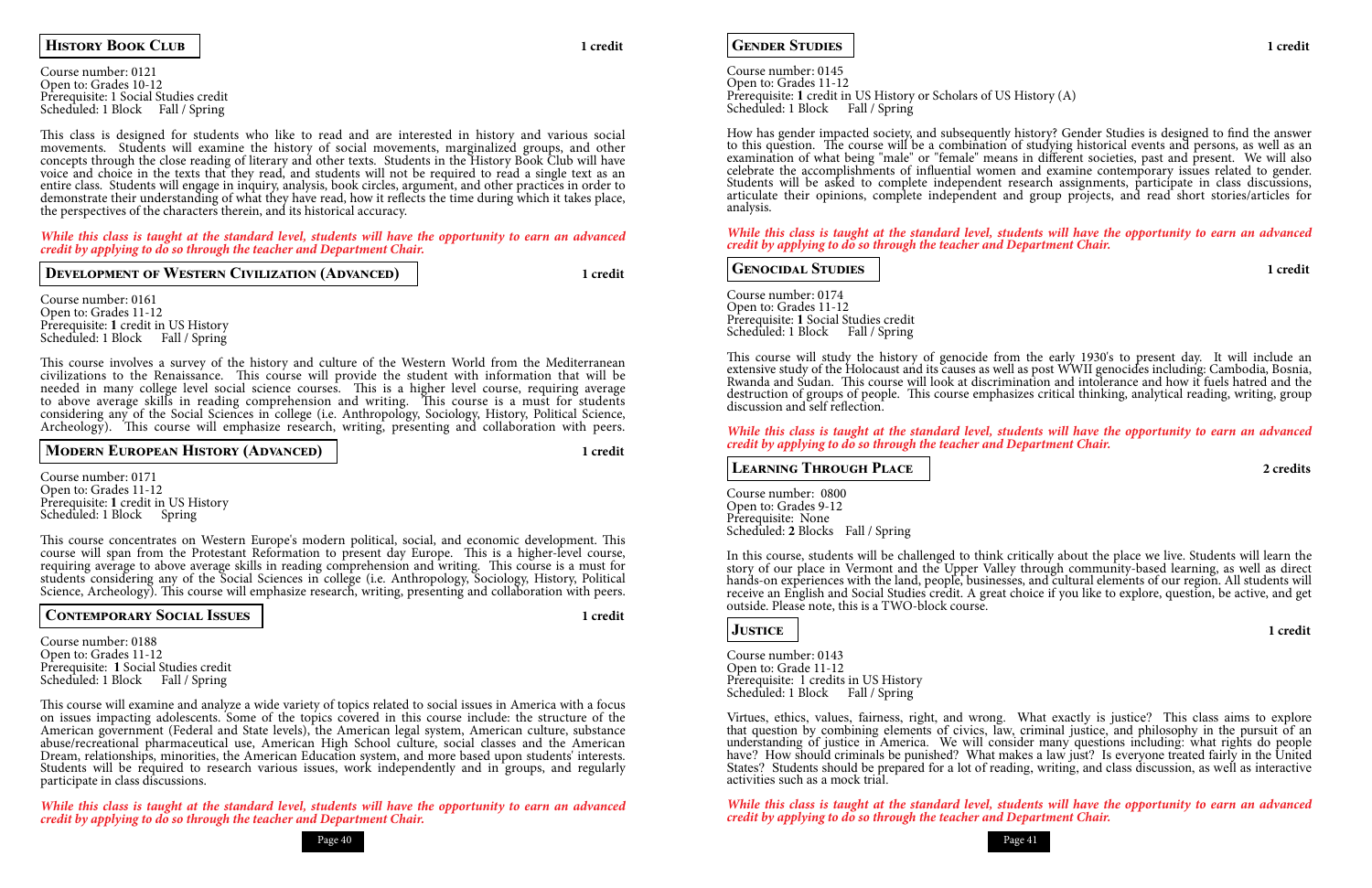

### Course number: 0131 Open to: Grades 11-12 Prerequisite: 1 credit in US History or Scholars of US History (A) Scheduled: 1 Block Fall / Spring

### **Economics and You 1 credit**

Should I invest in the stock market? How do I do my taxes? Do people always make rational decisions? What is inflation? How do I start my own business? Do I really need car insurance? These are questions that the study of economics aim to answer in Economics and You 1. This course will introduce students to some fundamental concepts of supply and demand, incentives, entrepreneurship, and many more. Areas covered will include personal finance topics such as taxes, budgeting, and investing, as well as economic issues such as supply and demand and starting a business. A heavy emphasis will be placed on the application of skills and knowledge to students' own lives. This course could save you thousands of dollars over your lifetime!

Course number: 0148 Open to: Grade 12 Prerequisite: **2** Social Studies credits *(One of which must be taken at the advanced level)* Scheduled: 1 Block Fall / Spring

Throughout the semester we will be examining many aspects in the field of Psychology. We will be looking at the definition of Psychology, the brain and how it functions (or does not function), human and animal behavior, some very influential people who have contributed to the field of Psychology, motivation and emotions, intelligence and different states of consciousness. We will also study specific mental disorders, medications used to treat disorders, how psychological illnesses affect individuals and their relationships, and what YOU can do with or for someone who is suffering from a psychological disorder.

*While this class is taught at the standard level, students will have the opportunity to earn an advanced credit by applying to do so through the teacher and Department Chair.*

### **PSYCHOLOGY (ADVANCED) 1** credit

Course number: 0162 Open to: Grades 11-12 Prerequisite: 1 Social Studies credit Scheduled: 1 Block Fall / Spring

This course is divided into two sections. The first half of the semester is spent studying the history of Psychology, Psychologists of the 18th-21st centuries, human development, "normal" behaviors, and mental functioning. The second half of the semester is spent studying "abnormal" human behavior, and psychological disorders, and Psychology in the 21st century.

Course number: 1216 Open to: Grades 9-12 Prerequisite: None Scheduled: 1 Block Fall / Spring

Course number: 1219 Open to: Grades 10-12 Prerequisite: 3D Modeling & Printing Technologies or teacher recommendation. Scheduled: 1 Block Fall / Spring

This course is designed to be college-like in rigor, independence, and responsibility. Students must complete their work thoroughly and timely. There is an expectation that students will be completing work outside of the classroom, and/or preparing papers and projects for completion.

Course number: 1217 Open to: Grades 9-12 Prerequisite: None Scheduled: 1 Block Fall / Spring

### **Community Engagement: Improving Hartford 1 credit**

In this course, students will use writing, communication, and other skills in order to individually or in collaboration identify a pressing need in their community, propose an evidence based solution to that need, and ultimately to implement their solution. Students will work with stakeholders in the school, town, and state communities to determine which supports and resources they will need to use in the implementation of their solutions. Students will consistently apply practical, real-life skills (professional, academic, and handson) in class, and will have full choice over the solutions that they pursue.

*While this class is taught at the standard level, students will have the opportunity to earn an advanced credit by applying to do so through the teacher and Department Chair.*

### **Technology Courses**



### **3D Modeling & Printing Technologies 1 credit**

Turn your ideas into reality. By using the 3D modeling CAD(computer aided design) software SketchUp, learn to create both assigned and original designs. Once your design is complete, learn how to take that design and convert into a 3D printed model using plugins and a 3D printer. Following your design from model to print will allow you to go through real-world problem solving and optimization applications in order to see your vision become a reality.

### **3D Modeling & Printing Technologies (Advanced) 1 credit**

Taking the skills mastered in 3D Modeling & Printing Technologies, using SketchUp and slicing software learn to take your 3D designs to the next level. Learn how to reverse engineer items and take them from finished products to 3D designs then redesign them to make something new or better. The primary focus of this course will be to complete high quality 3D prints for use or for prototyping and create tutorials for future use. You will also learn how to take your SketchUp model and send those designs to our laser cutter or CNC router to turn your prototype into a usable product.

### **Digital Research and Design 1 credit**

Using computer software and apps such as iMovie, YouTube, Docs, Sites, Slides, SketchUp, Prezi, etc., learn to research a topic and create an original digital presentation to showcase your ideas. Some of your exciting research and design projects will include website design, video creation, video game review/walkthrough, write, direct, film, and edit your own movie. Students will also have the chance to build robots, build or maintain a bicycle and 3D print. This course will give you the basics you need to be able to convey your research, ideas and information in a way that can reach the online digital world. Students enrolled in this course can choose to earn either a Social Studies or Technology credit.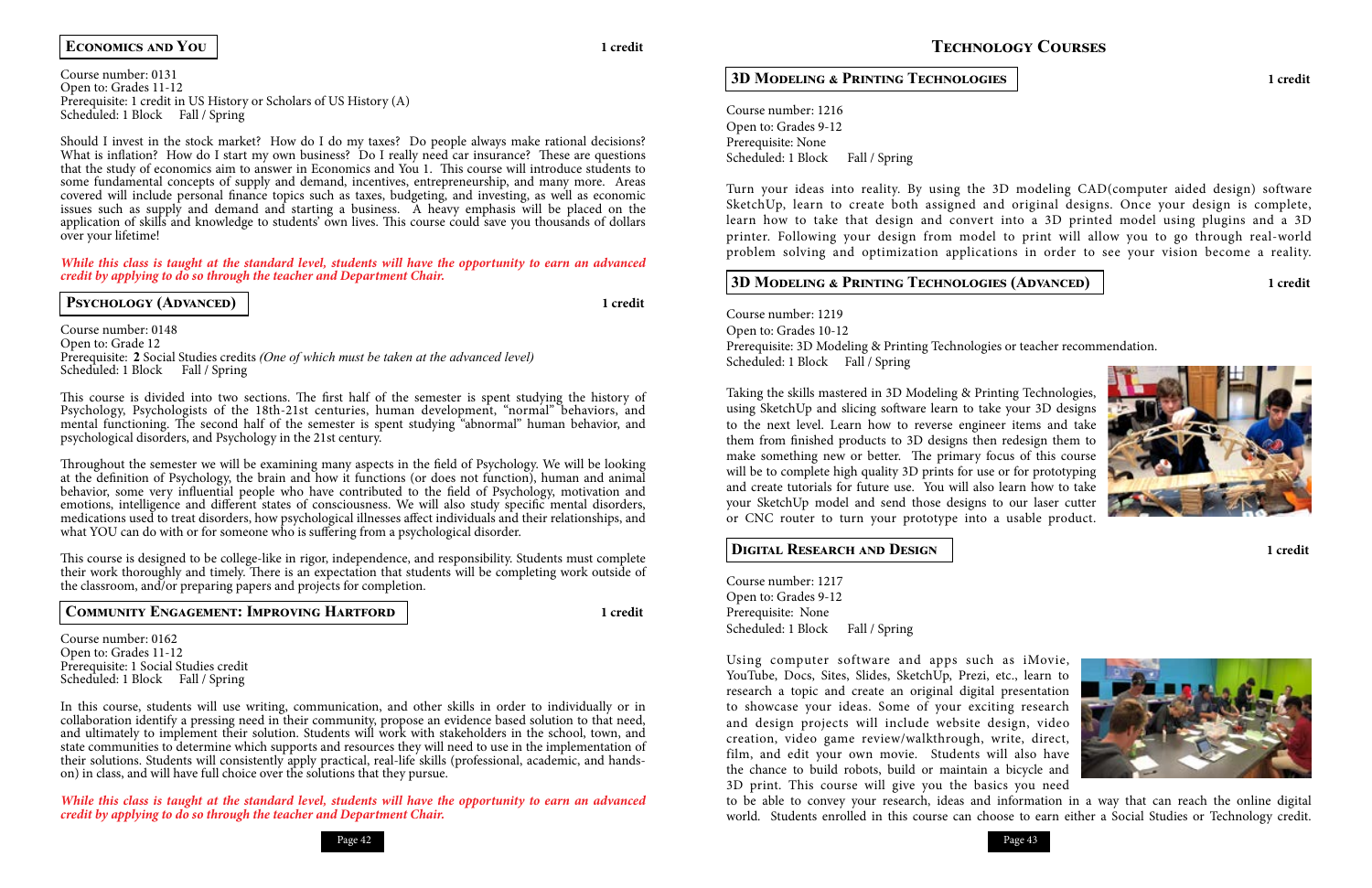Course number: 1221 Open to: Grades 10-12 Prerequisite: None Scheduled: 1 Block Fall / Spring

### **Digital Media and Student News 1 credit**

In this course, students will team to produce a bi-weekly news broadcast program focused on Hartford High School. Students will learn how to use technology, including video cameras, microphones, and editing software to shoot and edit video stories, assemble scripts, and produce a news program. This course will prepare students for college and careers in a variety of professions by emphasizing 21st century skills involving communication, collaboration, creativity, and critical thinking. The goal by the end of the course is for students to be able to research multiple credible sources,



Prerequisite: 3D Modeling & Printing or Digital Research & Design (and NOT taken Intro to Engineering) Scheduled: 1 Block Fall / Spring

use technology to revise and edit clips, report accurately and clearly to meet deadlines.

Course number: 0411 Open to: Grades 9-12 Prerequisite: None Scheduled: 1 Block Fall / Spring

### **Innovation, Design and Creation 1 credit**

Course number: 1220 (elective credit)

Open to: Grades 10-12

Course number: 0421 Open to: Grades 9-12 Prerequisite: French 1 credit or demonstrated proficiency<br>Scheduled: 1 Block Fall / Spring

This course will use the engineering design process of: Identify, Research, Imagine, Plan, Create, Test and Improve. This course focuses on problem solving and uses projects to solve those problems. Projects will include, but are not limited to, making CO2 cars, mouse trap cars, catapults, building classroom workspaces, website design, videography, chain reactions, cardboard escalator, among others. During this course the process is the most important thing, sometimes the builds will not work as planned, but the engineering design process will guide our learning and progress.

**FRENCH 1 1** credit

Open to: Grades 10-12 (Grade 9 requires instructor's permission) Prerequisite: French 3 credit or demonstrated proficiency<br>Scheduled: 1 Block Fall / Spring

In this course, students will learn and apply French language skills to explore the visible and non-visible aspects of "culture" and encourage students to consider how products and practices differ in their own cultures and in a variety of cultures in the Francophone world. Students will explore the reasons for learning a world language and discuss and practice language-learning strategies. Recognizing that students acquire language at different rates, students will target the ACTFL novice-mid proficiency level (talking about oneself using memorized or familiar words, expressing likes and dislikes, and talking with others on a most basic level).

### **French 2 1 credit**

In this course, students will build on the skills they developed in French 1 to explore intercultural perspectives as they listen, speak, read, and write in French. They will use the language to explore a variety of topics from the Francophone world, including current issues, sports, music, art, food, and geography. Recognizing that students acquire language at different rates, students will target the ACTFL novice-high proficiency level (talking about oneself and familiar topics and asking original questions using simple sentences). Students will explore the reasons for learning a world language and practice language-learning strategies.

### **French 3 1 credit**

Course number: 0431 Open to: Grades 9-12 Prerequisite: French 2 credit or demonstrated proficiency Scheduled: 1 Block Fall / Spring

This course expands upon work begun in previous levels and gives students additional tools to communicate in a variety of situations in French. We will continue to explore the cultures of the Francophone world and begin to read and write more in French. Students will complete a collaborative project to apply their language skills to something that interests them. Recognizing that students acquire language at different rates, students will target the ACTFL intermediate-low proficiency level (talking about familiar and researched topics and sharing opinions by creating simple sentences with more detail and asking appropriate follow-up questions). Students will explore the reasons for learning a world language and practice language-learning strategies.

### **Advanced Topics in French: Cuisine & Culture (Advanced) 1 credit**

Course number: 0441

This course includes a thorough review of grammar, from the basics to the finer points. Students practice conversation, improve reading and listening skills, and build vocabulary through the lens of a new topic each year.

migrations on the culinary traditions of the francophone world.

In this course, we will look at the culture (products, practices, and perspectives) of French-speaking communities through the lens of food. We will examine how geography influences regional cuisines, views about food and agriculture in different countries and communities, and the influence of colonization and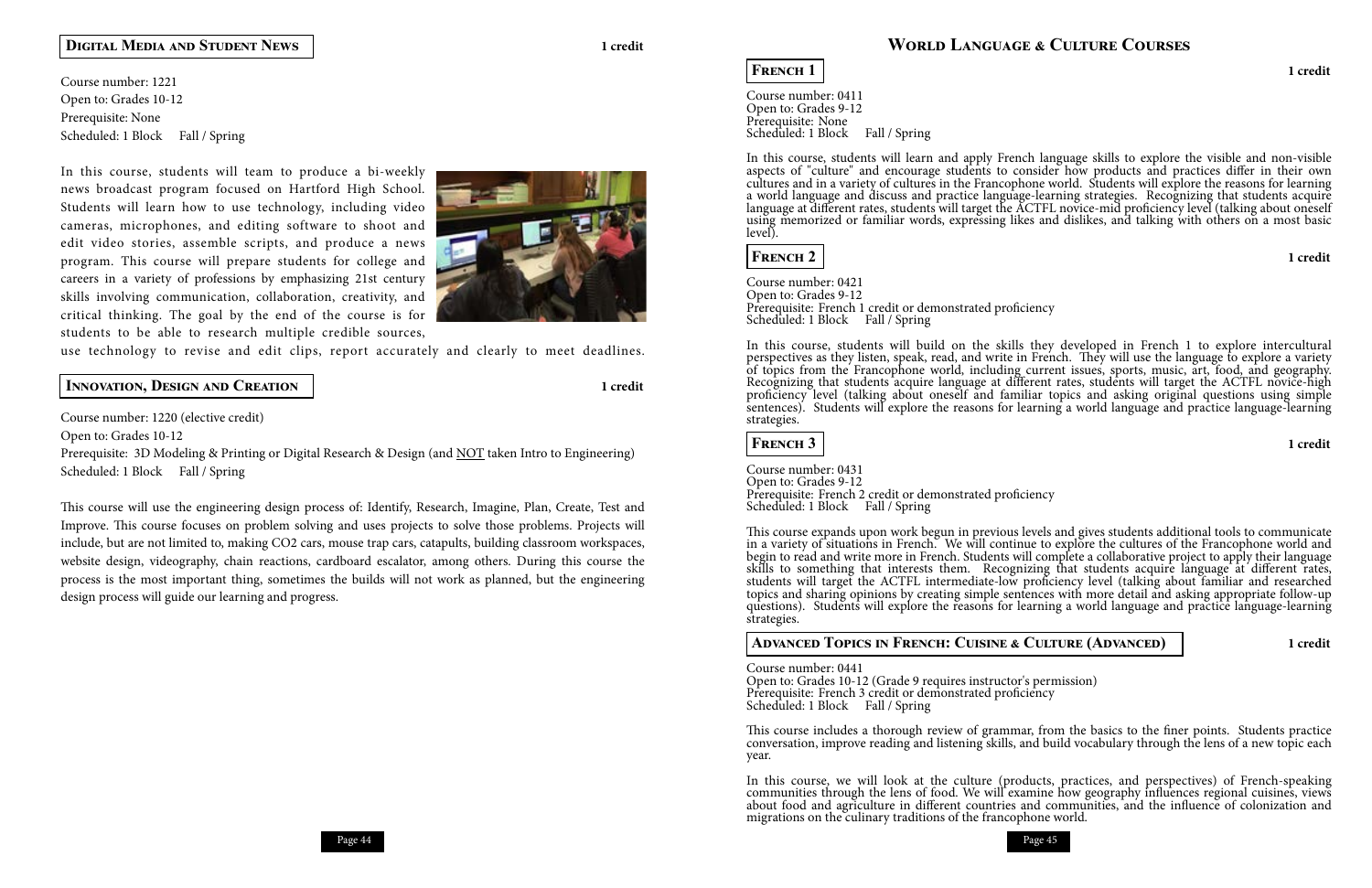### **AP French Language & Culture (Advanced Placement) 1 credit**

### Course number: 0471

### Open to: Grade 10-12

Prerequisite: Advanced Topics in French credit and student demonstrates proficiency at that level by passing the World Language & Culture Proficiency Assessment. Advanced Topics in French MUST be taken the semester immediately prior to taking AP French. Scheduled: 1 Block Spring

The class will explore six themes: identities, esthetics, contemporary life, global conflicts, families and communities, and science and technologies. Students will be given opportunities to debate hot topics, write emails, prepare persuasive essays, and speak with and/or write to native speakers in connection with a topic related to the six themes. In accordance with AP Standards, instruction will be given entirely in French and students pledge to speak exclusively in French during class.

Course number: 0412 Open to: Grades 9-12 Prerequisite: None Scheduled: 1 Block Fall / Spring

**Exam expectation:** Students will take the AP exam in May for a fee of approximately \$90. (The exam fee should not deter any student from taking this course. The College Board offers fee reductions, and the school will cover the fee for students with additional financial need.)

Course number: 0422 Open to: Grades 9-12 Prerequisite: Spanish 1 credit or demonstrated proficiency<br>Scheduled: 1 Block Fall / Spring

*Students enrolled in an AP course are expected to take the AP exam in the spring as part of the course requirements. Failure to take the exam will change the identification of the course on the transcript to read "Advanced" rather than "AP" and the grade value will be reduced from weighted to unweighted.*

### **Spanish 1 1 credit**

Course number: 0432 Open to: Grades 9-12 Prerequisite: Spanish 2 credit or demonstrated proficiency<br>Scheduled: 1 Block Fall / Spring

In this course, students will learn and apply Spanish language skills to explore the visible and non-visible aspects of "culture" and encourage students to consider how products and practices differ in their own cultures and in a variety of cultures in the Spanish-speaking world. Students will explore the reasons for learning a world language and discuss and practice language-learning strategies. Recognizing that students acquire language at different rates, students will target the ACTFL novice-mid proficiency level (talking about oneself using memorized or familiar words, expressing likes and dislikes, and talking with others on a most basic level).

Open to: Grades 10-12 (Grade 9 requires instructor's permission) Prerequisite: At least 1 high school Spanish Credit<br>Scheduled: 1 Block Fall / Spring

### **Spanish 2 1 credit**

In this applied language course for students of varying levels, students will investigate and participate in opportunities to use Spanish in reallife settings. We will collaborate with organizations working with Spanish-speaking communities in Vermont and beyond. Students will work independently on the skills they need to read, write, speak, and listen in Spanish. Students will work with the instructor to assess their ACTFL proficiency level at the outset of the course and throughout the semester. Each student will earn a language credit based on the proficiency level they demonstrate at the conclusion of the course. This course requires and supports student-directed learning and collaboration. Students can take this course before or after completing Advanced Topics or AP Spanish.

In this course, students will build on the skills they developed in Spanish 1 to explore intercultural perspectives as they listen, speak, read, and write in Spanish. They will use the language to explore a variety of topics from the Spanish-speaking world, including current issues, sports, music, art, food, and geography. Recognizing that students acquire language at different rates, students will target the ACTFL novice-high proficiency level (talking about oneself and familiar topics and asking original questions using simple sentences). Students will explore the reasons for learning a world language and practice language-learning strategies.

### **Spanish 3 1 credit**

Course number: 0453 Open to: Grades 10-12 (Grade 9 requires instructor's permission) Prerequisite: Spanish 3 credit or demonstrated proficiency<br>Scheduled: 1 Block Fall, every other year *(Offered Fall Semester of 2022-23)* 

In this advanced-level class (España - Historia, Cultura y Actualina<mark>p), students will use Spanish to look</mark><br>at history, geography, popular culture, current issues, sports, the arts, and cuisine in Spain. The course could be taken after Spanish 3 or another Advanced Topics in Spanish seminar. Learning experiences focus on authentic sources, including Spanish news sources, music, film, museum and tourism websites, social media pages, and poetry.

This course expands upon work begun in previous levels and gives students additional tools to communicate in a variety of situations in Spanish. We will continue to explore the cultures of the Spanishspeaking world and begin to read and write more in Spanish. Students will complete collaborative projects to apply their language skills to something that interests them. Recognizing that students acquire language at different rates, students will target the ACTFL intermediate-low proficiency level (talking about familiar and researched topics and sharing opinions by creating simple sentences with more detail and asking appropriate follow-up questions). Students will explore the reasons for learning a world language and practice language-learning strategies.



Page 46 Page 47 Page 47 Page 47 Page 47 Page 47 Page 47 Page 47 Page 47 Page 47 Page 47 Page 47 Page 47 Page 47



### **Spanish in Action 1 credit**

### Course number: 0430

**Exam expectation:** Students will take the AP exam in May for a fee of approximately \$90. (The fee should not<br>deter any student from taking this course. The College Board offers fee reductions, and the school will cover the fee for students with additional financial need.)

### **Advanced Level Spanish Classes**

Advanced Topics in Spanish includes a thorough review of grammar, from the basics to the finer points. Students practice conversation, improve reading and listening skills, and build vocabulary through the lens of a new topic each year. The course runs each fall and can stand alone or serve as a bridge to the AP Spanish course offered in the Spring. Students who do not wish to pursue AP Spanish can take multiple Advanced Topics seminars to have a new Spanish experience each year. If a student takes Advanced Topics and AP Spanish in grade 11, they could either take a college Spanish course through the community student program or another Advanced Topics course in grade 12.

### **Advanced Topics In Spanish: Geography & Gastronomy 1 credit**

Course number: 0451 Open to: Grades 10-12 (Grade 9 requires instructor's permission) Prerequisite: Spanish 3 credit or demonstrated proficiency Scheduled: 1 Block Fall / Spring

In this advanced-level class (Geografia y gastronomia de las comunidadeshispanohablantes<mark>)</mark>, we will<br>look at the culture (products, practices, and perspectives) of Spanish-speaking communities through the lens of food. We will examine culinary traditions, views about food and agriculture, and different types of regional cuisine. *Students who take this Advanced Topics course in the spring would need to take dnother*<br>Advanced Topics course the following year in order to continue to AP Spanish.

### **Advanced Topics In Spanish: Spain 1 credit**

### **AP Spanish Language & Culture (Advanced Placement) 1 credit**

Course number: 0452

Open to: Grades 10-12 Prerequisite: A credit of one or both Advanced Topics in Spanish courses. Students MUST take one of the courses the semester immediately prior to taking AP Spanish Scheduled: 1 Block Spring Semester

This course continues the work students begin in Advanced Topics in Spanish. As students prepare to take the AP exam, they will learn about a variety of Spanish-speaking cultures and demonstrate proficiency in interpersonal, interpretive, and presentational communication. The course is comparable to a third-year college course. Learning experiences require students to integrate reading, writing, listening, and speaking in order to analyze and synthesize information from authentic Spanish-language sources.

*Students enrolled in an AP course are expected to take the AP exam in the spring as part of the course requirements. The decision not to take the exam will change the identification of the course on the transcript to read "Advanced" rather than "AP" and the grade value will be changed from weighted to unweighted.*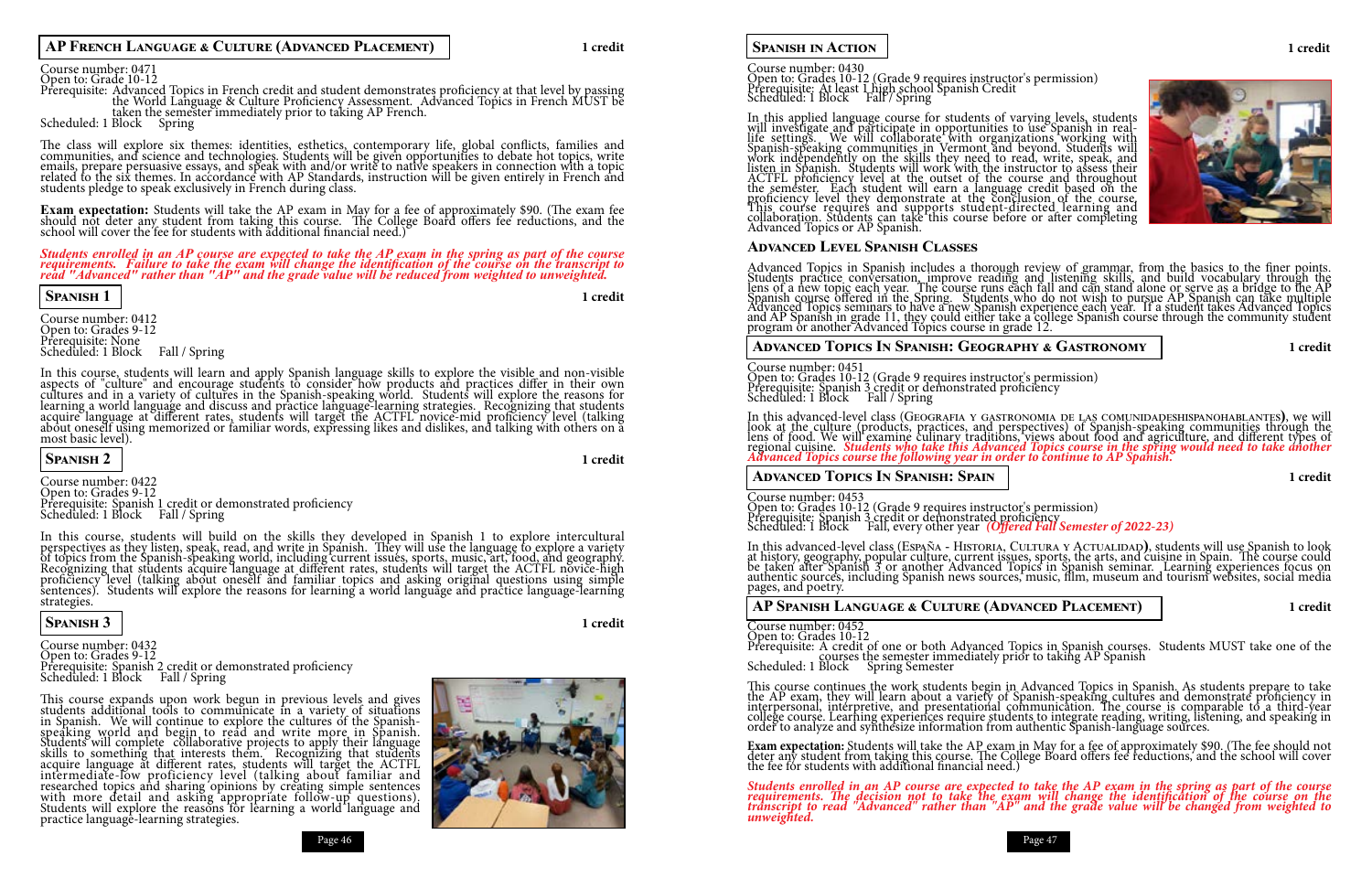

*\*\*\* Our German program is designed to prepare students for two weeks of immersion in Germany living with families from our partner school. Students are expected to be enrolled in (or have completed) Advanced Topics at the time of the trip.*

Course number: 0414 Open to: Grades 9-12 Prerequisite: None Scheduled: 1 Block Fall / Spring

## **German 1 1 credit**

Course number: 0415 Open to: Grades 9-12 Prerequisite: German 1 credit or demonstrated proficiency<br>Scheduled: 1 Block Fall / Spring

In this course, students will learn and apply German language skills to explore the visible and non-visible aspects of "culture" and encourage students to consider how products and practices differ in their own cultures and in a variety of cultures in the German-speaking world. Students will explore the reasons for learning a world language and discuss and practice language-learning strategies. Recognizing that students acquire language at different rates, students will target the ACTFL novice-mid proficiency level (talking about oneself using memorized or familiar words, expressing likes and dislikes, and talking with others on a most basic level).

Course number: 0416 Open to: Grades 10-12 Prerequisite: German 2 credit or demonstrated proficiency<br>Scheduled: 1 Block Fall / Spring

### **German 2 1 credit**

Course number: 0417 Open to: Grades 10-12 Prerequisite: German 3 credit or demonstrated proficiency<br>Scheduled: 1 Block Fall / Spring

For the first half of this advanced-level course, we will focus on themes relevant to our exchange trip to Germany: Daily life in Germany, living with a host family, food, school, and community service. The second half will focus on themes such as German art, film, literature; Fascism, Communism, and Democracy; architecture and innovation; and other specific themes that interest the class. This course may be taken more than once.

In this course, students will build on the skills they developed in German 1 to explore intercultural perspectives as they listen, speak, read, and write in German. They will use the language to explore a variety of topics from the Germanspeaking world, including current issues, sports, music, art, food, and geography. Recognizing that students acquire language at different rates, students will target the ACTFL novice-high proficiency level (talking about oneself and familiar topics and asking original questions using simple sentences). Students will explore the reasons for learning a world language and practice language-learning strategies.

### **German 3 1 credit**

This course expands upon work begun in previous levels and gives students additional tools to communicate in a variety of situations in German. We will continue to explore the cultures of the German-speaking world and begin to read and write more in German. Students will complete a collaborative project to apply their language skills to something that interests them. Recognizing that students acquire language at different rates, students will target the ACTFL intermediate-low proficiency level (talking about familiar and researched topics and sharing opinions by creating simple sentences with more detail and asking appropriate follow-up questions). Students will explore the reasons for learning a world language and practice language-learning strategies.

### **Advanced Topics In German: Nach Deutschland! 1 credit**

Some students may choose to participate in community-based learning. These learning opportunities may include: Volunteering, Internships, Job Shadows, or Work Experience. Students engaged in Student-Created Independent Projects with a focus on Community-based Learning will be required to reflect on their learning through the<br>Transferable Skills standards as well as professional standards in accordance with their aligned profession or fie These students will partner with a mentor/supervisor who can assist them in developing their career-specific skills and will simply add these components to their digital portfolio and final exhibition presentation. These students will receive an elective credit.

### **World Language Lab 1 credit**

Course number: W0996 Open to: Grades 11-12 Prerequisite: None Scheduled: 1 Block Fall / Spring

Course number: 0497 Open to: Grades 10-12 (Grade 9 requires instructor's permission)

Prerequisite: Interested 9th graders need to set up an interview with a World Language Department faculty member before signing up for this course.

Scheduled: 1 Block Fall / Spring

Students will be required to reflect on their learning through Transferable Skill standards as well as professional standards in accordance with the aligned professional field. These students will partner with a mentor/supervisor who can assist them in developing their career-specific skills and will simply add these components to their portfolio for a final exhibition presentation. These students will receive an elective credit.

Course number: 0900 Open to: Grades 9-12 Prerequisite: None Scheduled: 1 Block Fall / Spring

This course is designed for students wishing to explore the language of their choice and consists primarily of an independent language program. Students are encouraged to identify their passions and create their own authentic learning opportunities. Students will guide their own learning through connecting to and accessing resources to aid their endeavors. Teachers in this program serve as guides and resources for students to access experts in the community as much as possible; therefore, the experiences available are not limited to the walls or traditional schedule of Hartford High School. Students wishing to pursue this type of education must be able to work independently, collaborate with others and be willing to document and demonstrate their learning in several different forms, including but not limited to: daily reflections and presentations. Students enrolled in this course will receive an elective credit. This course is not intended to replace any language course that is already offered at Hartford High School.

This course will be taken for elective credit and will explore the elements of what it means to perform community service with potential hours toward high school service requirements. Students will choose issues as a class (such as homelessness, food insecurity, etc.) and will have the opportunity to work with these organizations both in providing services and through advocacy. This course will be largely discussion and performance based with many opportunities for collaboration. Along with local projects, students will investigate how these issues are connected to global challenges. Students will work with the instructor to create an independent-action research project, such as: servicelearning trip, presentation/letter to a government official, or individual service project and reflection.

### **Student-Created Independent Projects** 1 credit

Course number: S0996 Open to: Grades 10-12 Prerequisite: None Scheduled: 1 Block Fall / Spring

Edmentum is an online learning platform that provides the opportunity for students to learn anywhere they have access to Wi-Fi and a computer at any time. Students can enroll in these online courses (referred to as QUEST classes) if (1) the course does not exist in name or content in the Hartford High School Program of Studies or (2) the student has failed the equivalent course and in doing so exhausted teachers who teach the course or (3) the student is unable to schedule a course that exists as a link in a sequence of courses that will prohibit the student from attaining the highest level possible in the sequence or (4) the student's counselor and/or case manager identifies that the online version of the course better serves the student's individual learning needs.

This course embraces Student-Created Projects to expand learning experiences geared towards personal interests goals. Students are encouraged to identify their passions and create their own authentic learning opportunities. Students will guide their own learning through connecting to and accessing resources to aid their endeavors. Teachers in this program serve as guides and resources for students to access experts in the community as much as possible; therefore, the experiences available are not limited to the walls or traditional schedule of Hartford High School. Students wishing to pursue this type of education must be able to work independently, collaborate with others and be willing to document and demonstrate their growth in Transferable Skills in several different forms, including but not limited to progress reflections, a digital portfolio and a final exhibition of their learning. Students enrolled in this course will receive an elective credit and may earn content-specific credit based on their project and collaboration with members of the appropriate department(s). This course may be repeated for multiple elective credits with the prerequisite of the instructor's permission.

**Work-Based Learning 1 credit**

Work-Based Learning (WBL) is an educational program that combines classroom instruction with practical work experience that is directly related to student interests. The program's mission is to enhance student knowledge by combining classroom learning with hands-on work experience. This includes opportunities such as interviews, job shadows, work experience, internships, apprenticeships, etc.

For more information on Work-Based Learning, see the Vermont Agency of Education "Vermont Work-Based Learning Manual: Guidelines and Tools to Support Work-Based Learning Experiences for All Learners" (2017).

**Service Learning - Local to Global 1 credit**

### **Edmentum Online Courses**

### **Independent Study**

Hartford High School recognizes that there can be occasions when a student's educational interests are best served by engaging in an independent study with a teacher in the appropriate content area. The student will identify appropriate proficiency-based standards, including the transferable skills, which they will work toward achieving through their Student-Created Independent Project experience. Students will work closely with a sponsoring professional/teacher in the content area appropriate for their project. The individually developed project will be supported through regular contact with a high school teacher and will result in an exhibition or display of learning as a culminating presentation.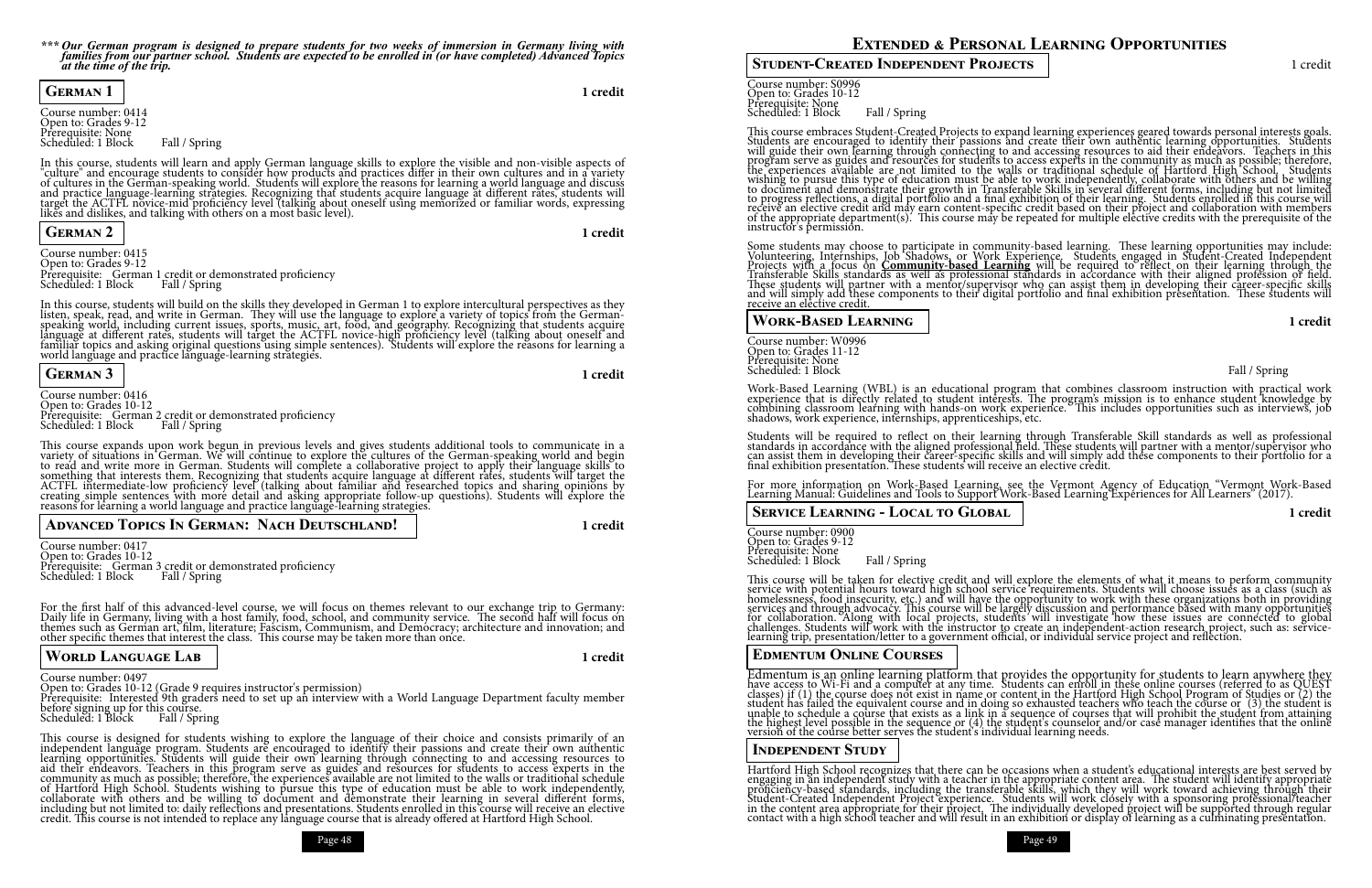Page 50 Page 51

### **Hartford Area Career & Technology Center Courses**

Incoming juniors or seniors are eligible to register for the following courses offered at the Hartford Area Career & Technology Center (HACTC). In most cases these courses will occupy  $(1 \frac{1}{2})$  blocks of time daily for both first and second semesters. Certain programs allow for a (1) block option for both the first and second semesters. Introductory courses for (1) block and (1) semester are designated below. In addition, sophomores may register for Science Technology, Engineering, and Math (STEM) or Information Technology (IT) (new!). For all HACTC courses, students must complete a separate HACTC Application at HACTC.com in order to be considered for admission.

With the exception of the STEM and Information Technology courses, most courses are offered in a two-year sequence. The second year is a continuation of the first year but offers advanced work and some specialization. Most first-year students are enrolled in the afternoon session (11:15am - 1:30pm), while second year students are scheduled for the morning session (8:30am - 10:45am). In order to enroll in the second level of a program, a first-year student must earn a final grade of "C" or obtain the permission of the instructor. Upon successful completion of the first and second levels, a student will receive 5 elective credits in the career program and 1 embedded credit in either math, science, social studies, English or art as indicated in the following program descriptions.

Embedded Credits are issued in a cooperative agreement through the HACTC, Hartford High School and the State Department of Education and are based on curriculum review to award credits in specific academic areas based on the HACTC curriculum. Embedded credits to be awarded appear at the end of each program description. The National Technical Honor Society (NTHS) is available for eligible students.

*Embedded Credit:* 1 Science credit *Leadership Club: Automotive and Collision Enthusiasts Club (ACE)* College Course Option: Lakes Region Community College<br> **College Course Option:** Lakes Region Community College<br> **Industry Certifications:** ASE Student Certification; Lift it Right Certification; S/P2 Environmental Safety T

### **Course Numbers and Titles Course Numbers and Titles**

### **Hartford Area Career & Technology Center Programs**

### **Health Sciences**

**Embedded Credit:** 1 Science credit<br> **Leadership Club:** Health Occupations Students of America (HOSA) College Course Option: River Valley Community College<br> *College Course Option*: River Valley Community College<br> *Industry Certifications*: Basic Life Support (BLS) for Healthcare Providers: CPR and AED; First Aid; Bloodbor

Students in this program build a strong foundation of academic and practical knowledge in general health care. Health Sciences (HS) offers students a fabulous springboard into nursing programs, EMT training, sports medicine, physical therapy, imaging sciences, veterinary programs, and dentistry. Students study medical terminology, basic anatomy and physiology, and procedures and principles important to health care professions. Those wishing to distinguish themselves often do so through the National Technical Honor Society and HOSA, a student leadership program for future health-care professionals. HS students are actively engaged in the field through volunteer work and Cooperative Education work placements. Students wishing to receive their Licensed Nursing Assistant (LNA) certification will have the opportunity to enroll in the evening or weekend LNA program.

### **Automotive Technology**

Auto Technology trains and prepares the students to become automotive technicians or for jobs in related fields. Students are trained both in the classroom and on HACTC shop vehicles. Our emphasis is on safe, honest, ethical and professional work habits and skills. We follow a best practices approach to automotive repair. Students will utilize individual skills as well as team based learning to become proficient at problem solving and time management in addition to their automotive training. Qualified students will have the opportunity for a Cooperative Education placement with local automotive employers. Students have the opportunity to participate in the Automotive and Collision Enthusiasts Club (ACE) as their Career Technical Student Organization (CTSO).

### **Building Trades**

| 1608 | Health Sciences 1 (2C)                   | 1699 | Cooperative Education                   |
|------|------------------------------------------|------|-----------------------------------------|
| 1609 | Health Sciences 1 (3C)                   | 1635 | Culinary Arts 1 (3C)                    |
| 1611 | Health Sciences 2 (3C)                   | 1636 | Culinary Arts 2 (3C)                    |
| 1612 | Auto Tech 1 (2C)                         | 1661 | Design & Illustration/Media Arts 1 (2C) |
| 1613 | Auto Tech 1 (3C)                         | 1662 | Design & Illustration/Media Arts 1 (3C) |
| 1614 | Auto Tech 2 (3C)                         | 1663 | Design & Illustration/Media Arts 2 (2C) |
| 1615 | Building Trades 1 (3C)                   | 1664 | Design & Illustration/Media Arts 2 (3C) |
| 1616 | Building Trades 2 (3C)                   | 1659 | Pre-Design/Media Art (1C)               |
| 1600 | Business Administration 1 (2C)           | 1671 | Industrial Mechanics & Welding 1 (2C)   |
| 1602 | Business Administration 1 (3C)           | 1672 | Industrial Mechanics & Welding 1 (3C)   |
| 1603 | Business Administration 2 (2C)           | 1673 | Industrial Mechanics & Welding 2 (2C)   |
| 1604 | Business Administration 2 (3C)           | 1674 | Industrial Mechanics & Welding 2 (3C)   |
| 1605 | Pre-Business Administration (1C)         | 1681 | Natural Resources 1 (3C)                |
|      | 1617-19 Career & Tech. Exploration (3C)  | 1682 | Natural Resources 2 (3C)                |
| 1622 | Autobody, Motorsports and Customs 1 (2C) | 1686 | Intro to Engineering Design (STEM)(3C)  |
| 1623 | Autobody, Motorsports and Customs 1 (3C) | 1689 | Principles of Engineering (STEM)(3C)    |
| 1624 | Autobody, Motorsports and Customs 2 (3C) | 1691 | <b>Information Technology</b>           |
| 1631 | Cosmetology 1 (3C)                       | 1695 | Advanced Information Technology         |
| 1632 | Cosmetology 2 (3C)                       |      |                                         |

*Embedded Credit:* 1 Math credit *Leadership Club:* Future Business Leaders of America (FBLA) *College Course Option:* Vermont Technical College (pending) *Industry Certifications:* National Center for Construction Education and Research (NCCER) Modules; CPR/AED and First Aid; OSHA-10; and WorkKeys National Career Readiness Certification (NCRC).

Students get hands-on access in the professional trades while they work to build a house from the ground up. This program guides students through building a brand new energy-efficient house from beginning to end, on a two year cycle. During this process, students will learn everything from beginning tool safety, skill techniques, and blueprint reading through residential plumbing and electrical. Safety is our 100% goal at all times. Students are also exposed to real world experiences on field trips, job shadowing and Cooperative Education learning experiences. Upon program completion, students are qualified to walk into most entrylevel positions within the Building Trades arena, pursue apprenticeships, or further their education.

### **Business Administration**

*Embedded Credit:* 1 English credit *Leadership Club:* Future Business Leaders of America (FBLA) *College Course Option:* River Valley Community College *Industry Certifications:* AED/CPR and First Aid; CareerSafe OSHA Certification; Personal Finance Certification; Conover Workplace Readiness; WorkKeys National Career Readiness Certification (NCRC).

Business Administration students are people who want to develop the business professionals within them. This program leads students through all aspects of the business world, from accounting and personal finance to marketing and professional communications. Students develop their own sharp business skills through individual and group projects, Cooperative Education placements, and guest lectures from industry professionals. Business Administration students stay active by participating in FBLA (Future Business Leaders of America), earning up to 12 college credits, building a professional business and communications portfolio, and earning five different industry recognized certifications.

### **Pre-Business Administration**

This one semester course is open to students who are interested in the world of business. Topics covered in this course include personal finance, computer literacy and applications, digital citizenship, communications and leadership. Students will complete simulations, research projects and an independent capstone project.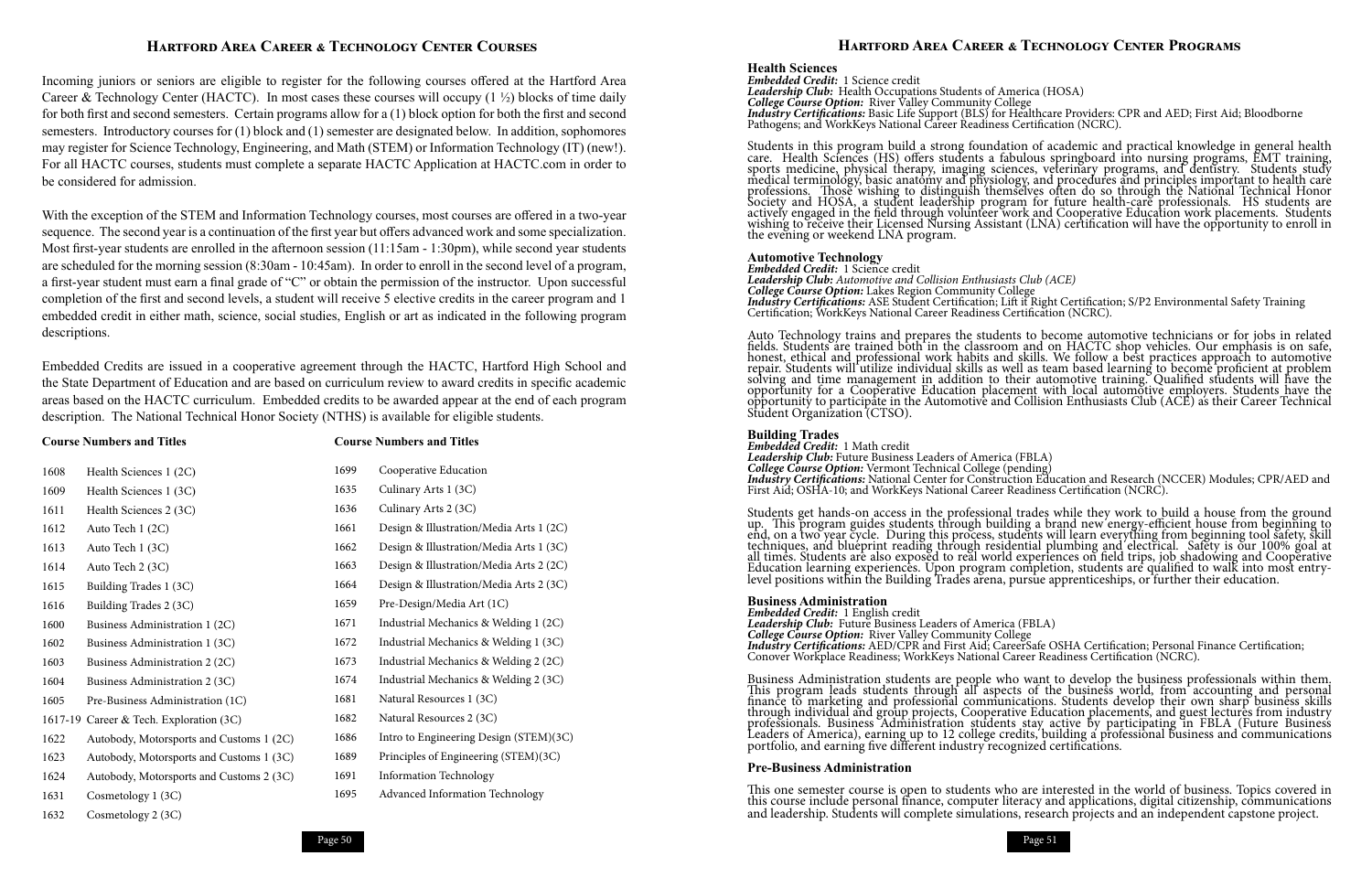Page 52 Page 53

### **Career & Technology Exploration Program** (Sophomore Students Only) *Embedded Credits:* 1 Math credit, 1 English credit, and 1 Fine Art credit

This classroom model is meant to offer a unique and holistic learning experience in a non-traditional classroom. Students are referred for admission to the CTE program by their school counselor. Small group and one on one instruction are the key to helping Career Technology Exploration (CTE) students reconnect to their own educational experience. The more individualized and supported instruction is vital in helping students find success in school and improving their overall educational experience. The CTE program helps students earn traditional high school credits while providing early exposure to Career and Technical Education. Students cycle back and forth between time in the classroom and placements in the HACTC technical programs, giving students an up close and hands-on introduction to the HACTC. While in their own classroom, CTE students focus on high school math, English, and art credits. Upon successful completion of the CTE program, students will have the opportunity to apply to an HACTC program for their junior year.

### **Autobody, Motorsports and Customs (formerly Collision Repair & Refinishing)**

*Embedded Credits:* 1 Math credit or 1 Science credit *Leadership Club:* Automotive and Collision Enthusiasts Club (ACE) *College Course Option:* Nashua Community College - Nashua *Industry Certifications:* Non-structural analysis and damage repair ASE test; S/P2 online safety training; CPR/AED and First Aid; and WorkKeys National Career Readiness Certification (NCRC).

Students will be introduced to the fields of Autobody, Motorsports and Customs (AMC). Students in AMC get to use top-of-the-line equipment and technology like the DeVilbiss semi-downdraft paint booth, PPG Aquabase paint mixing system, and commercial quality vinyl cutting machine. The curriculum focuses on mechanics, body repair and replacement, sanding, masking, painting, and use and care of high tech spray equipment. Students gain hands-on experience as they prepare for career opportunities in autobody repair, metal fabrication, painting, graphics, motorsports, restoration and customization of vehicles, and more, depending on student interests. With permission from the instructor, students may work on "live jobs'' brought in by the local community. This program is also NATEF (National Automotive Technicians Education Foundation) certified. After completing this program, students have had success entering directly into the workforce or going on to post-secondary education.

### **Cooperative Education (Seniors Only)**

Cooperative Education is an extension of the applied technical training given at the HACTC. This flexible, individualized program enables students to develop technical and general employability skills through supervised, planned work experiences with area employers. Three primary types of experiences are available to students: Job shadows; short term, unpaid Career Work Experiences; and long term salaried experience, certified by the VT Department of Education. Eligibility for participation in Cooperative Education is based upon instructor recommendation; placements are made and students are supported and supervised by the Co-op Coordinator. Credit is awarded as part of the student's program enrollment, or in addition to it, depending on the number of additional hours that the student works.

### **Cosmetology**

*Embedded Credits:* 1 Science credit *Leadership Club:* Future Business Leaders of America (FBLA) *Industry Certifications:* S/P2 Cosmetology Safety and Sanitation Certification; Barbicide Certification; Conover Workplace Readiness; and WorkKeys Career Readiness Certification (NCRC); Cosmetology Licensure.

The HACTC Cosmetology Program will provide students the skills and experiences they need to become licensed Cosmetologists. Completing 1,000 hours of study, students will master skills in hair design, nail and skincare, personal appearance, communication, and business management. Students will learn and put into practice these skills through demonstrations on mannequins and by working with fellow students and live clients in a salon setting. Students will have the opportunity to earn their Cosmetology licensure in the State of Vermont by successfully completing this rigorous program.



### **Culinary Arts**

*Embedded Credit:* 1 Science credit *Leadership Club:* Hospitality Club *College Course Option:* Lakes Region Community College *Industry Certifications:* American Culinary Federation Secondary Graduate Certification; ServSafe Food Handler; CPR/AED and First Aid; and WorkKeys National Career Readiness Certification (NCRC).

The Culinary Arts program is a fast-paced learning environment grounded in food science, safety, sanitation, customer service and the basic principles of cooking. With our cafe-style restaurant named "The Getaway", Chef Patrick Gobeille exposes students to a practical application of skills in a dynamic, rigorous curriculum. Students will demonstrate a basic knowledge of the food service industry, including: organizational flow, Hazard Analysis Critical Control Point HACCP, sanitation practices, personal hygiene, equipment and utensil identification and use, basic first aid, nutrition, customer service, basic food and bakeshop techniques, as well as storage, handling of food and math applications.

### **Design, Illustration, and Media Arts**

*Embedded Credits:* 1 Fine Art credit *Leadership Club:* Future Business Leaders of America (FBLA) *College Course Option:* Lakes Region Community College *Industry Certifications:* Adobe Photoshop CC; Adobe Illustrator CC; Adobe InDesign CC; CareerSafe OSHA Certification; CPR/AED and First Aid; and WorkKeys National Career Readiness Certification (NCRC).

The Design and Illustration and Media Arts (DIMA) program at the HACTC is full of creative thinkers. Students in both levels work through projects that introduce them to many different aspects of this exciting industry while still exploring their personal interests through self-directed projects. Students use industry standard Mac platform software with the most up-to-date Adobe software. Students work through projects that introduce them to many different aspects of digital illustration, digital video production, digital photography, 2-D animation, and motion graphics. Students also accept "live jobs" from the public sector and must learn how to create professional quality work products and follow real-world timelines. Students will prepare themselves for endeavors after high school by creating a professional online portfolio, resume and cover letter that they can use for post secondary education or the workforce.

### **Pre-Design, Illustration, and Media Arts**

Through a series of hands-on projects, students will explore various digital arts. This semester-long course will expose students to career pathways in the Digital Illustration and Media Arts industry. Students will study topics through the Adobe CC Suite, learn about digital media and devices, try out digital SLR and HD cameras and technology, and acquire knowledge of terms and vocabulary used in the digital media and arts industry.

### **Industrial Mechanics & Welding**

*Embedded Credits:* 1 Science credit *Industry Certifications:* S/P2 Environmental Safety Training Certification; and WorkKeys National Career Readiness Certification (NCRC).

This course will expose students to a wide range of topics designed to instill general fabrication skills combined with technical subjects. The course prepares students for a wide range of occupations such as welding, electrical, machining, and mechanical trades. Students routinely use math and science skills and interact with STEM, Automotive Technology, Natural Resources and Collision Repair and Refinishing programs while working on projects. Students are prepared for a career or post-secondary education with technical skills, a positive attitude and a strong work ethic.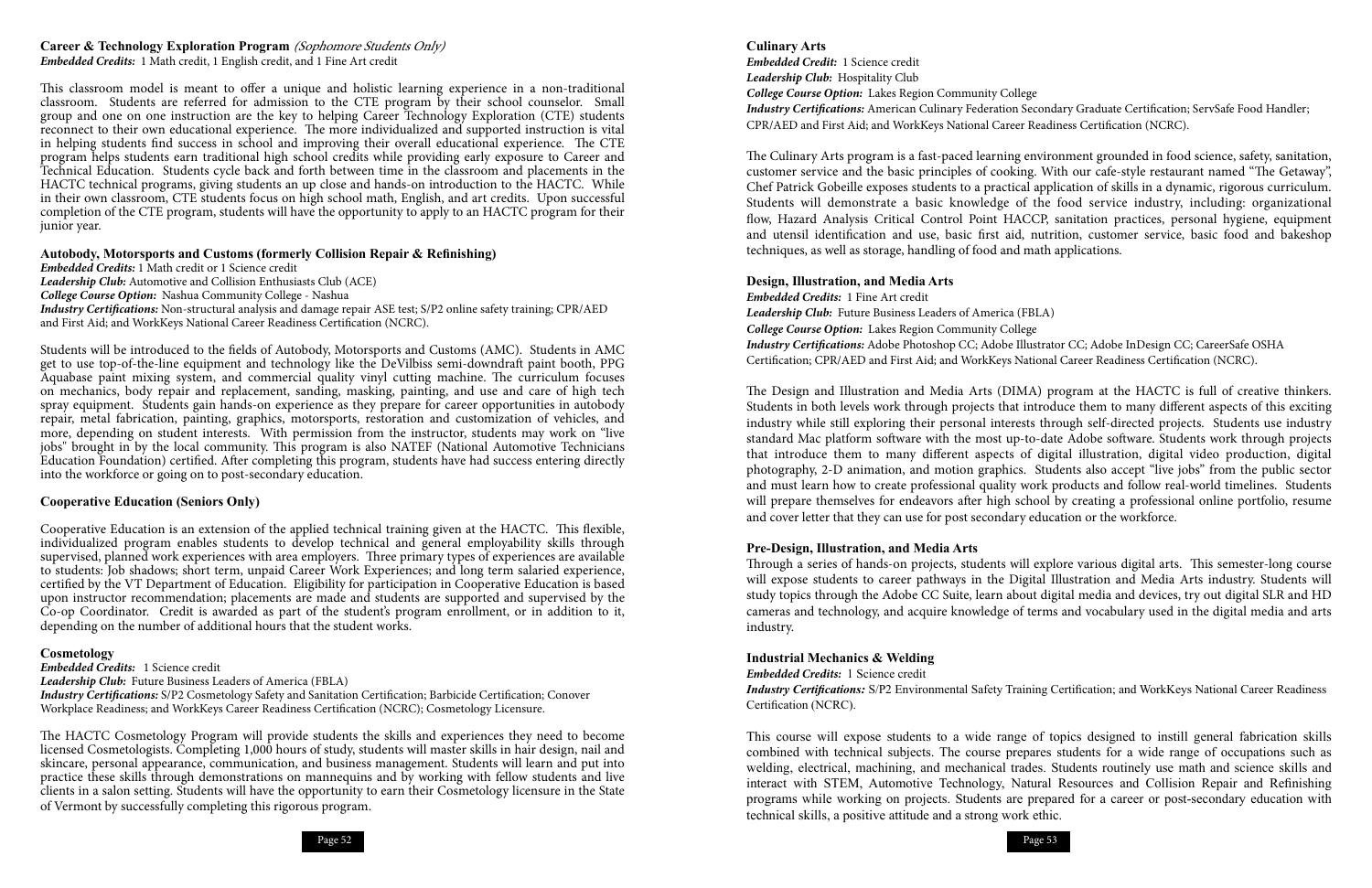

### **HARTFORD HIGH SCHOOL CREDIT REVIEW SHEET**

|                             |         |          |          |          | <b>Total Credits</b> |
|-----------------------------|---------|----------|----------|----------|----------------------|
| <b>REQUIRED COURSES</b>     | Grade 9 | Grade 10 | Grade 11 | Grade 12 | per Area             |
| English (4)                 |         |          |          |          |                      |
| Social Studies (3)          |         |          |          |          |                      |
| * US History                |         |          |          |          |                      |
| Math $(3)$                  |         |          |          |          |                      |
| Science $(3)$               |         |          |          |          |                      |
| * a physical science        |         |          |          |          |                      |
| $*$ Biology                 |         |          |          |          |                      |
| Fine Arts (1)               |         |          |          |          |                      |
|                             |         |          |          |          |                      |
| P.E. (2)                    |         |          |          |          |                      |
| Wellness $(.5)$             |         |          |          |          |                      |
|                             |         |          |          |          |                      |
| Personalizing Pathways (.5) |         |          |          |          |                      |
| Electives (9)               |         |          |          |          |                      |
|                             |         |          |          |          |                      |
| <b>Total Earned Credits</b> |         |          |          |          |                      |

*Year of Graduation:* 

| Year of Graduation:<br><b>Student Name:</b>                                                   |                                                                              |          |          |          | <b>Total Credits</b> |
|-----------------------------------------------------------------------------------------------|------------------------------------------------------------------------------|----------|----------|----------|----------------------|
| <b>REQUIRED COURSES</b>                                                                       | Grade 9                                                                      | Grade 10 | Grade 11 | Grade 12 | per Area             |
| English (4)                                                                                   |                                                                              |          |          |          |                      |
| Social Studies (3)                                                                            |                                                                              |          |          |          |                      |
| * US History                                                                                  |                                                                              |          |          |          |                      |
| Math $(3)$                                                                                    |                                                                              |          |          |          |                      |
| Science $(3)$                                                                                 |                                                                              |          |          |          |                      |
| * a physical science                                                                          |                                                                              |          |          |          |                      |
| * Biology                                                                                     |                                                                              |          |          |          |                      |
| Fine Arts $(1)$                                                                               |                                                                              |          |          |          |                      |
| P.E. (2)                                                                                      |                                                                              |          |          |          |                      |
| Wellness $(.5)$                                                                               |                                                                              |          |          |          |                      |
| Personalizing Pathways (.5)                                                                   |                                                                              |          |          |          |                      |
| Electives (9)                                                                                 |                                                                              |          |          |          |                      |
| <b>Total Earned Credits</b>                                                                   |                                                                              |          |          |          |                      |
| For School Year 2022-23:                                                                      |                                                                              |          |          |          |                      |
|                                                                                               |                                                                              |          |          |          |                      |
| Academic Goals:                                                                               |                                                                              |          |          |          |                      |
|                                                                                               |                                                                              |          |          |          |                      |
| Post Secondary Plans:<br>(for example, 2-year or 4-year College or Military or Work or Other) |                                                                              |          |          |          |                      |
|                                                                                               |                                                                              |          |          |          |                      |
|                                                                                               | Community Service Hours:<br>Go to HHS website to get Community Service Forms |          |          |          |                      |

### **Information Technology (New one-year course in the P.M. for the 2022-23 school year)** *Embedded Credits:* 1 Technology credit

Do you love computers? Want to learn how they work and how to keep them secure? Want to prepare for a high-paying job? You can do all this and more in the HACTC's Information Technology (IT) and Advanced IT programs! You'll acquire skills in programming, networking, system administration, and cyber security that will prepare you for immediate career success or further training after high school, all while learning in a hands-on, supportive atmosphere.

### **Advanced Information Technology (New one-year course in the P.M. for the 2022-23 school year)** *Embedded Credits:* 1 Technology credit

In Advanced Information Technology (IT), students will utilize multiple platforms and programming languages as they develop their programming skills, generate excitement about IT career paths, and explore the workings of the Internet. They will also delve into cyber security, getting a broad exposure to the many aspects of digital and information security, while learning socially responsible choices and ethical behavior.

**Natural Resources** *Embedded Credits:* 1 Science credit *Leadership Club:* FFA *College Course Option:* Vermont Technical College *Industry Certifications: CPR/AED and First Aid; Tractor Safety; Game of Logging I and II; and WorkKeys National* Career Readiness Certification (NCRC).

Our mission in the Natural Resources program is to expose and get students excited about outdoor-related careers. The six main areas of our curriculum are forestry, aquatics, diversified agriculture, horticulture, wildlife and soils. Safety, equipment usage, and teamwork are very large parts of the program as well. Students participate in leadership training and regional competitions through FFA. Examples of careers that Natural Resources students have pursued include: arborist, forester, farmer, water management, heavy equipment operator, land management, landscaping, conservation law enforcement, and outdoor recreation, among many others.

### **Introduction to Engineering Design (STEM)**

*Year-Long Credits:* 1 Algebra 2 credit (optional), 1 Engineering credit, 1 Technology credit *Leadership Club:* Technology Student Association (TSA) *College Course Option:* St. Cloud State University *Industry Certifications:* CareerSafe OSHA-10; WorkKeys National Career Readiness Certification (NCRC)

Using the Project Lead the Way curriculum, Introduction to Engineering Design (IED) students are introduced to the engineering design process. This program focuses on applying math, science, and engineering standards to identify and design solutions to a variety of real problems. Students will work both individually and in teams using 3D modeling software and real-life project assembly. Project progression will be charted and documented both in an engineering journal and Digital Assessment Tool. IED is a oneyear long course offered in the P.M.

### **Principles of Engineering (STEM)**

*High School Credit Option:* 1 credit Physics *Preferred Prerequisite: Introduction to Engineering Design Leadership Club: Technology Student Association (TSA) College Course Option:* St. Cloud State University, Vermont Technical College *Industry Certification:* WorkKeys National Career Readiness Certification (NCRC)

While using the Project Lead the Way curriculum, Principles of Engineering (POE) students work through problems that engage and challenge, while exploring a broad range of engineering topics, including mechanisms, the strength of structures and materials, and automation. Students develop skills in problem solving, research, and design while learning strategies for design process documentation, collaboration, and presentation. POE is a one-year long course offered in the A.M.